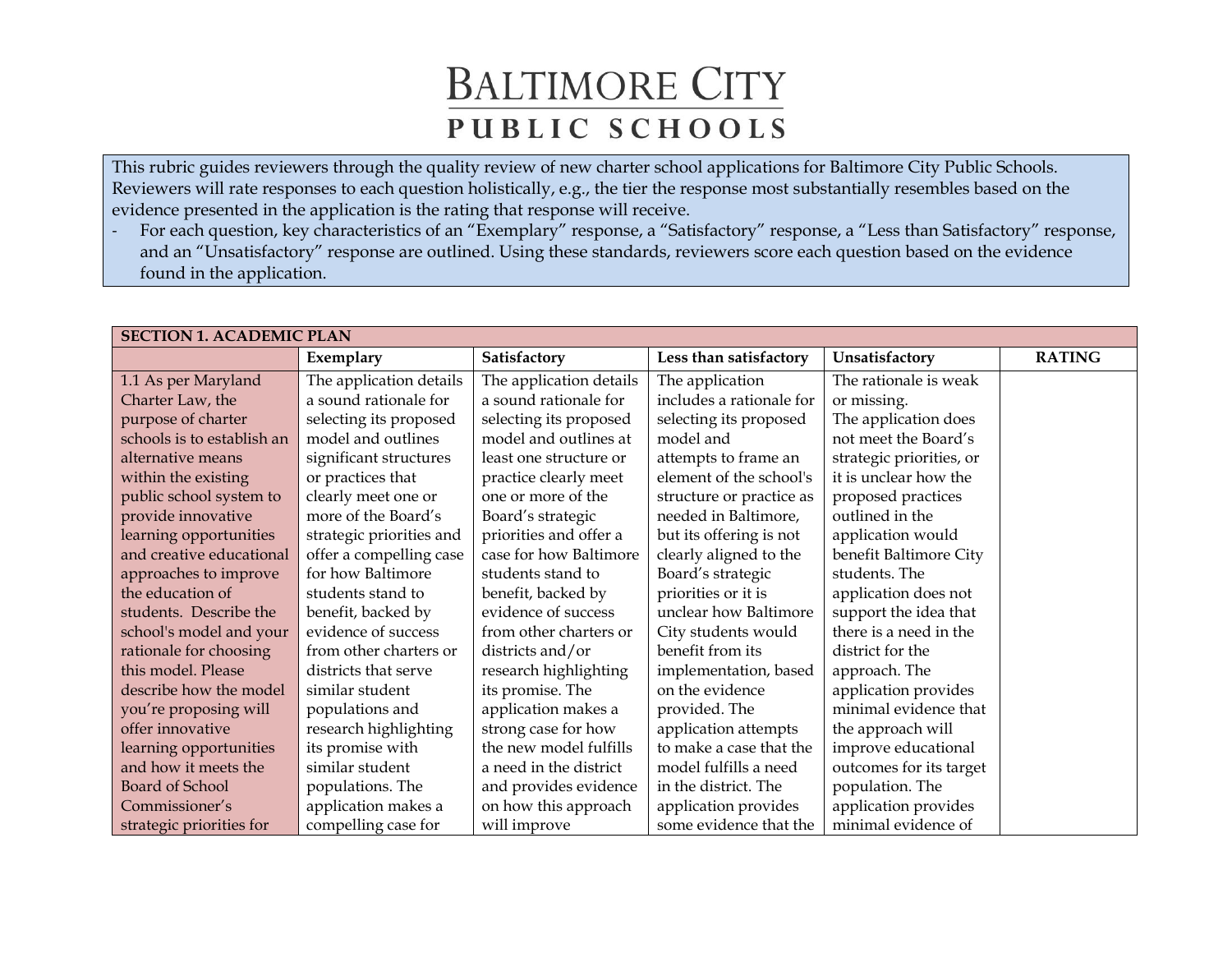| charter schools.         | how the model fulfills  | educational outcomes     | approach will improve | interest in this |  |
|--------------------------|-------------------------|--------------------------|-----------------------|------------------|--|
| Describe how these       | a need in the district  | for its target student   | educational outcomes  | approach.        |  |
| creative educational     | and provides            | population including a   | for its target        |                  |  |
| approaches differ from   | extensive evidence on   | strategy for increasing  | population but it is  |                  |  |
| what is being offered by | how this approach       | student achievement      | unclear if the        |                  |  |
| the existing public      | will improve            | and for preventing or    | approach would lead   |                  |  |
| school system            | educational outcomes    | decreasing               | to increased          |                  |  |
| (including charter and   | for its target student  | achievement gaps         | achievement and/or    |                  |  |
| other operator schools). | population including a  | should the appear        | decreased or          |                  |  |
| Demonstrate how this     | clear strategy for      | over time. The           | prevention of         |                  |  |
| new model addresses a    | increasing student      | applicant                | achievement gaps. The |                  |  |
| gap between what the     | achievement and for     | demonstrates the         | application provides  |                  |  |
| current portfolio of     | preventing or           | capacity to implement    | some evidence of      |                  |  |
| school options offers    | decreasing              | the model and the        | interest in this      |                  |  |
| and existing demand for  | achievement gaps        | ability to garner strong | approach.             |                  |  |
| the proposed model.      | should they appear      | results. The             |                       |                  |  |
| Also, demonstrate with   | overall and over the    | application provides     |                       |                  |  |
| research, experience     | term. The applicant     | evidence of demand       |                       |                  |  |
| and data how this        | demonstrates the        | for this approach.       |                       |                  |  |
| alternative approach     | capacity to effectively |                          |                       |                  |  |
| will improve             | implement the model     |                          |                       |                  |  |
| educational outcomes     | and the ability to      |                          |                       |                  |  |
| for Baltimore City       | garner transformative   |                          |                       |                  |  |
| students and             | results. The            |                          |                       |                  |  |
| demonstrate your         | application provides    |                          |                       |                  |  |
| organization's           | evidence of significant |                          |                       |                  |  |
| experience with and      | demand for this         |                          |                       |                  |  |
| capacity to effectively  | approach.               |                          |                       |                  |  |
| deliver this innovative  |                         |                          |                       |                  |  |
| model.                   |                         |                          |                       |                  |  |
| Please detail how this   |                         |                          |                       |                  |  |
| model will benefit your  |                         |                          |                       |                  |  |
| target student           |                         |                          |                       |                  |  |
| population. Make sure    |                         |                          |                       |                  |  |
| to explain how this      |                         |                          |                       |                  |  |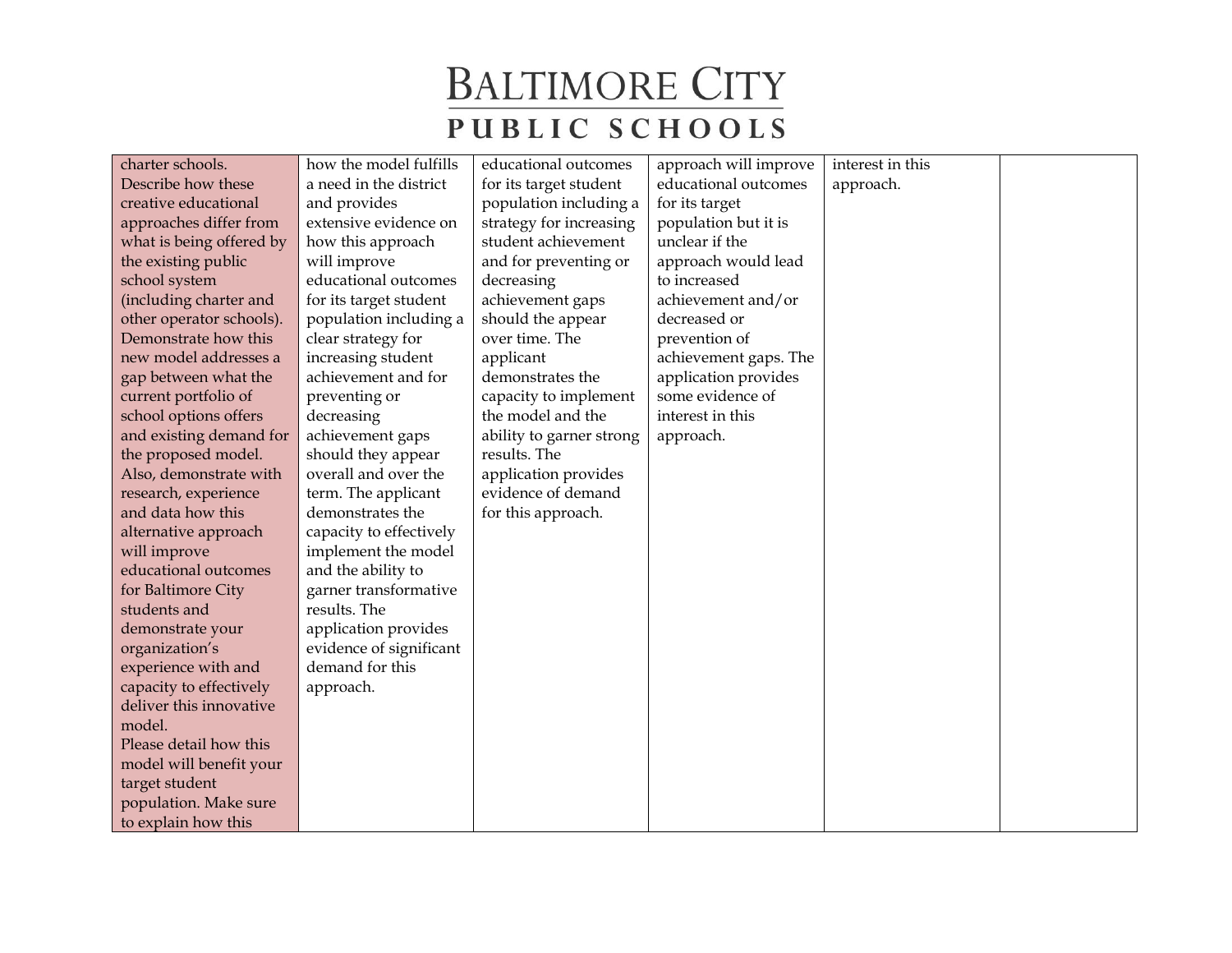| model will increase<br>student achievement<br>overall over the five<br>years of the contract,<br>prevent achievement<br>gaps from appearing,<br>and minimize or<br>decrease achievement<br>gaps if they were to<br>appear. |                                                   |                                                   |                                                 |                                                |  |
|----------------------------------------------------------------------------------------------------------------------------------------------------------------------------------------------------------------------------|---------------------------------------------------|---------------------------------------------------|-------------------------------------------------|------------------------------------------------|--|
| 1.2 Please detail how<br>this model will benefit                                                                                                                                                                           | The application clearly<br>describes the school's | The application clearly<br>describes the school's | The application<br>describes the school's       | The application names<br>the model being used. |  |
| your target student                                                                                                                                                                                                        | approach to education                             | approach to education                             | approach to education                           | However, the                                   |  |
| population. Make sure                                                                                                                                                                                                      | and the model being                               | and the model being                               | and the model being                             | description is cursory                         |  |
| to explain how this                                                                                                                                                                                                        | used. It demonstrates                             | used. It demonstrates                             | used, although the                              | and fails to make the                          |  |
| model will increase                                                                                                                                                                                                        | a strong understanding                            | understanding of the                              | description may not                             | case for why the                               |  |
| student achievement                                                                                                                                                                                                        | of the needs of the                               | needs of the target                               | include the depth and                           | model chosen will                              |  |
| overall over the five                                                                                                                                                                                                      | target student                                    | student population                                | level of detail needed                          | benefit the target                             |  |
| years of the contract;                                                                                                                                                                                                     | population and makes                              | and makes a believable                            | to determine how                                | population OR fails to                         |  |
| prevent achievement                                                                                                                                                                                                        | a compelling case for                             | case for why the                                  | much benefit will                               | address the target                             |  |
| gaps from developing;                                                                                                                                                                                                      | why the model chosen                              | model chosen will                                 | accrue to the target                            | student population.                            |  |
| or minimize/decrease                                                                                                                                                                                                       | will benefit the target                           | benefit the target                                | student population.                             | The model's impact on                          |  |
| them if they were to                                                                                                                                                                                                       | student population.                               | student population.                               | Similarly, the                                  | student achievement                            |  |
| appear.                                                                                                                                                                                                                    | Citing prior<br>experience with and               | Citing prior<br>experience with                   | application states that<br>the model will yield | and achievement gaps<br>is not discussed.      |  |
|                                                                                                                                                                                                                            | research on the chosen                            | and/or research on                                | gains in student                                |                                                |  |
|                                                                                                                                                                                                                            | model, the application                            | the chosen model, the                             | achievement, but links                          |                                                |  |
|                                                                                                                                                                                                                            | outlines how the                                  | application outlines                              | between the                                     |                                                |  |
|                                                                                                                                                                                                                            | model will yield                                  | how the model will                                | anticipated gains and                           |                                                |  |
|                                                                                                                                                                                                                            | significant gains in                              | yield gains in student                            | the model being used                            |                                                |  |
|                                                                                                                                                                                                                            | student achievement                               | achievement over five                             | are only partially                              |                                                |  |
|                                                                                                                                                                                                                            | over five years, as well                          | years, as well as                                 | substantiated. There is                         |                                                |  |
|                                                                                                                                                                                                                            | as fully details how                              | details how the model                             | little explanation of                           |                                                |  |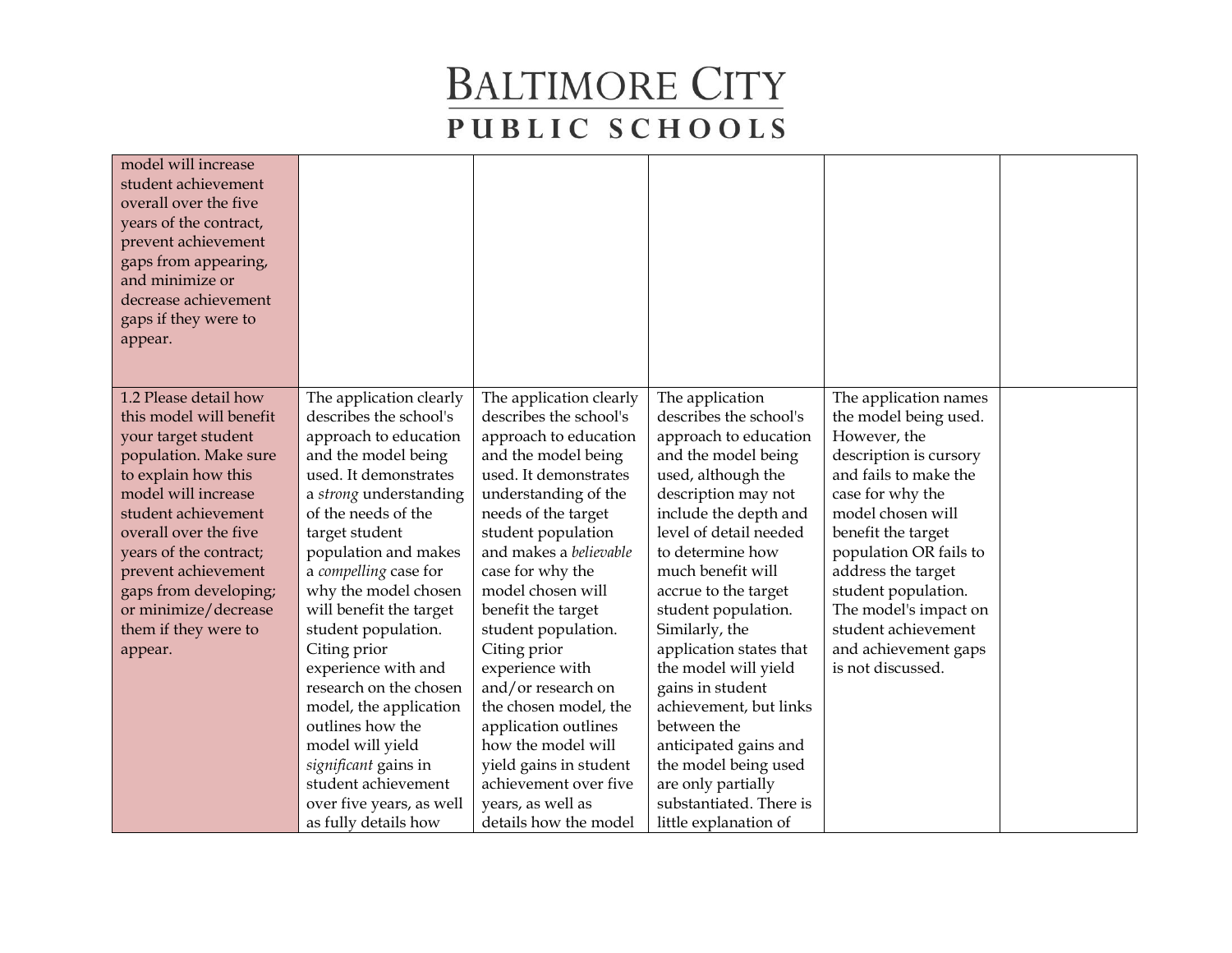|                           | the model will reduce   | will reduce the         | how the model will      |                         |  |
|---------------------------|-------------------------|-------------------------|-------------------------|-------------------------|--|
|                           | the chances of          | chances of developing   | yield gains in student  |                         |  |
|                           | developing or           | or minimize any         | achievement or          |                         |  |
|                           | minimize any            | achievement gaps.       | minimize or decrease    |                         |  |
|                           | achievement gaps.       |                         | achievement gaps OR     |                         |  |
|                           |                         |                         | the explanations        |                         |  |
|                           |                         |                         | provided are not        |                         |  |
|                           |                         |                         | persuasive.             |                         |  |
|                           |                         |                         |                         |                         |  |
| 1.3 Describe the school's | The description of the  | The description of the  | The description of the  | The description of the  |  |
| curriculum, including     | curriculum covers       | curriculum covers       | curriculum covers       | curriculum covers       |  |
| the objectives, content,  | objectives, content,    | objectives, content,    | some objectives,        | objectives, content,    |  |
| and skills to be taught   | and skills to be taught | and skills to be taught | content, and skills to  | and skills to be taught |  |
| in the primary subject    | in the primary subject  | in the primary subject  | be taught in the        | in a partial and/or     |  |
| areas in each grade       | areas in each grade     | areas in the grade      | primary subject areas   | unorganized way.        |  |
| band and make sure to     | band that the school    | bands to be offered     | in the grade bands to   | There are big gaps in   |  |
| cover the following:      | will offer, either in   | when the school         | be offered when the     | coverage of the         |  |
| a) How it aligns to the   | narrative or map form.  | opens, either in        | school opens, either in | Maryland College-       |  |
| Maryland College- and     | The application         | narrative or map form.  | narrative or map form.  | and Career-Ready        |  |
| Career-Ready Standards    | explicitly links the    | The application links   | The application links   | Standards in the        |  |
| b) How it aligns to the   | curriculum to the       | the curriculum to the   | the curriculum to the   | application's           |  |
| mission and vision of     | Maryland College-       | Maryland College-       | Maryland College-       | description of the      |  |
| the school                | and Career-Ready        | and Career-Ready        | and Career-Ready        | curriculum. There is    |  |
| c) How it meets the       | Standards, as           | Standards, as           | Standards, but there    | no articulated link     |  |
| needs of your target      | appropriate, and        | appropriate, and        | are some holes in       | between the             |  |
| population                | standards for each      | standards for each      | coverage of the         | curriculum and the      |  |
| d) How it accounts for    | grade band are well     | grade band are          | standards. There is a   | school's mission and    |  |
| students with             | covered. There is a     | covered. There is a     | link between the        | vision. The application |  |
| disabilities, English     | clear link between the  | clear link between the  | curriculum and the      | does not successfully   |  |
| language learners,        | curriculum and the      | curriculum and the      | school's mission and    | address how this        |  |
| gifted and talented       | school's mission and    | school's mission and    | vision, although it     | curriculum will meet    |  |
| students, and students    | vision, and the         | vision, and the         | may not be clearly      | the needs of students   |  |
| who enter below grade     | application             | application outlines    | articulated. The        | with disabilities and   |  |
| level                     | convincingly outlines   | how this curriculum     | application outlines    | may not address any     |  |
|                           | how this curriculum     | will benefit its target | how this curriculum     | other sub-groups at     |  |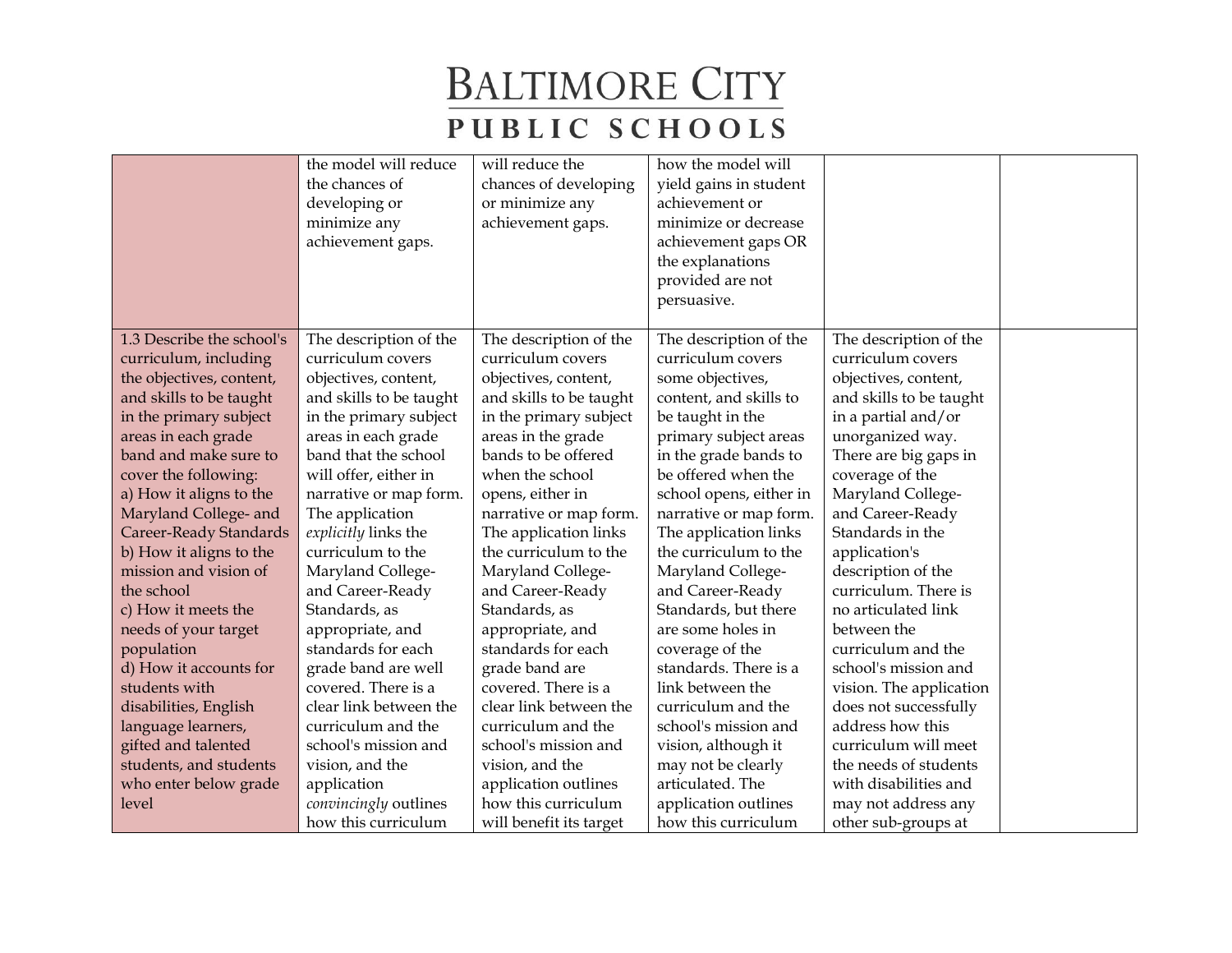e) The process for revisiting curricular decisions as the school adds grades and plans for expanding the curriculum over the course of the contract term. Please also describe how you ensure the process for selection of current and future materials will reflect and be sensitive to the diversity and experience of the target population, both in terms of content and creators/authors of the content. f) If applicable, any curricular focus areas (e.g., STEM, the arts, career exploration, etc.). Provide an example of what it would look like for a student in the entry grade offered by the school to learn two subjects through your particular curricular focus area. Provide similar examples for a mid-point grade and the exit grade.

will benefit its target population, citing evidence based on previous experience and research. The application clearly and completely addresses how the curriculum will meet the needs of students in all groups. High quality curricular materials have been chosen in an intentional way and reflect the student populations in content and authors that honor and respectfully represent the histories, experiences, cultures, legacies and possibilities of peoples who share backgrounds with the student population. Clear and thorough procedures are in place that will allow the school to be intentional in updating materials in the future and the materials are at the heart of the school's work across grade

population, citing *some* evidence based on previous experience and research. The application clearly and completely addresses how the curriculum will meet the needs of students in most groups. Quality curricular materials have been chosen that represent the student population in terms of histories, experiences, cultures, legacies or possibilities of the peoples who share background with the student population. The school has a plan for updating and continuing to maintain and increase access to these materials to its student population. The materials will be used across grades and content areas. If there is a curricular focus area, the application describes what it would look like for a student in the entry grade, a mid-

will benefit Baltimore City students, citing some evidence based on previous experience or research, but may not discuss a more specific target population (e.g., in the neighborhood where it proposes to locate). The application addresses how the curriculum will meet the needs of students with disabilities, although it may neglect to discuss impact on ELL students, gifted and talented students, or students who enter far below grade level. The school has selected curricular materials that represent the history experience, culture and humanity of students, though they may not fully do so. There lacks a depth or breadth in usage of such materials and plans or procedures for updating the materials is lacking. If

all. Curricular materials are very limited in reflecting student populations in terms of content, breadth or authors and plans for use of these materials is limited and only offer minimal access. Quality of materials may also be lacking Procedures for selecting materials and updating materials is absent and or lacking. If there is a curricular focus area, the application cites it without providing any clear description of it or examples of what it would look like in practice. The application does not detail how the school will address technology access challenges or the explanation is lacking in sufficient detail to be a specific plan or the plan does not address significant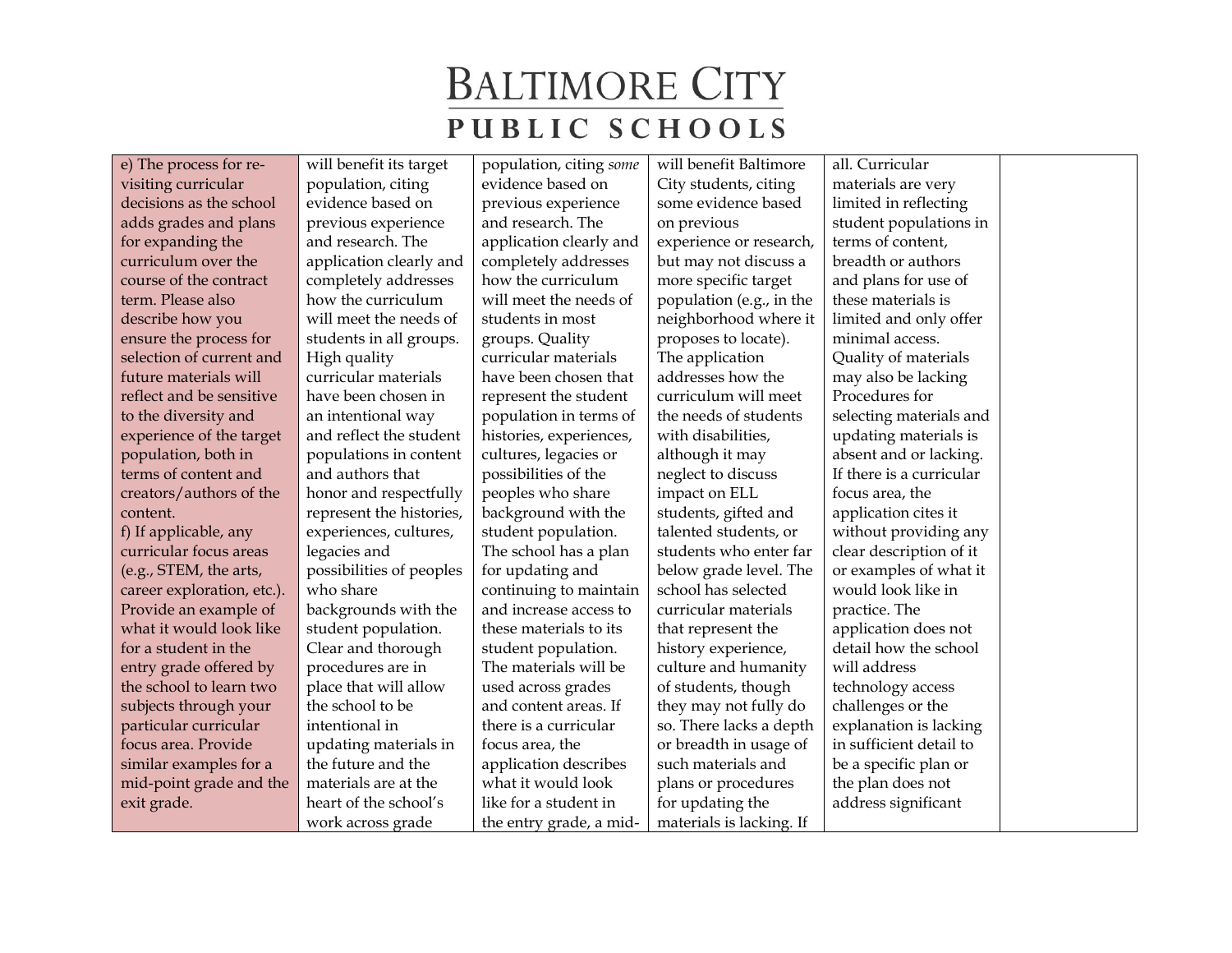| h) Describe the school's | levels and subject             | point grade, and the     | there is a curricular    | populations of |  |
|--------------------------|--------------------------------|--------------------------|--------------------------|----------------|--|
| understanding of         | areas If there is a            | exit grade to learn two  | focus area, the          | students.      |  |
| technology and reliable  | curricular focus area,         | subjects through the     | application provides a   |                |  |
| internet access for the  | the application <i>clearly</i> | lens of this focus area. | description of the       |                |  |
| school community and     | describes what it              | The application details  | focus area without       |                |  |
| how the school will      | would look like for a          | a time and resource      | providing examples of    |                |  |
| ensure that all students | student in the entry           | specific plan to assess  | what it would look for   |                |  |
| have all necessary       | grade, a mid-point             | technology               | a student to learn       |                |  |
| technology/devices in    | grade, and the exit            | access/challenges that   | through that lens. The   |                |  |
| order to fully engage in | grade to learn two             | may arise and to         | application details a    |                |  |
| digital learning.        | subjects through the           | provide technology for   | plan to assess           |                |  |
|                          | lens of the focus area.        | students, and has a      | technology               |                |  |
|                          | The application details        | clear strategy for       | access/challenges that   |                |  |
|                          | a time and resource            | ensuring all students    | may arise and to         |                |  |
|                          | specific plan and              | will have access to      | provide technology for   |                |  |
|                          | iterative process to           | fully engage in digital  | students; however, the   |                |  |
|                          | assess technology              | learning.                | plan or process may      |                |  |
|                          | access/challenges that         |                          | not be time-specific or  |                |  |
|                          | may arise and has a            |                          | is general and does      |                |  |
|                          | clear multi-layered            |                          | not include clear        |                |  |
|                          | data-informed                  |                          | strategy for all student |                |  |
|                          | strategy on how to             |                          | groups.                  |                |  |
|                          | address those                  |                          |                          |                |  |
|                          | challenges to ensure           |                          |                          |                |  |
|                          | all students will have         |                          |                          |                |  |
|                          | access to fully engage         |                          |                          |                |  |
|                          | in digital learning.           |                          |                          |                |  |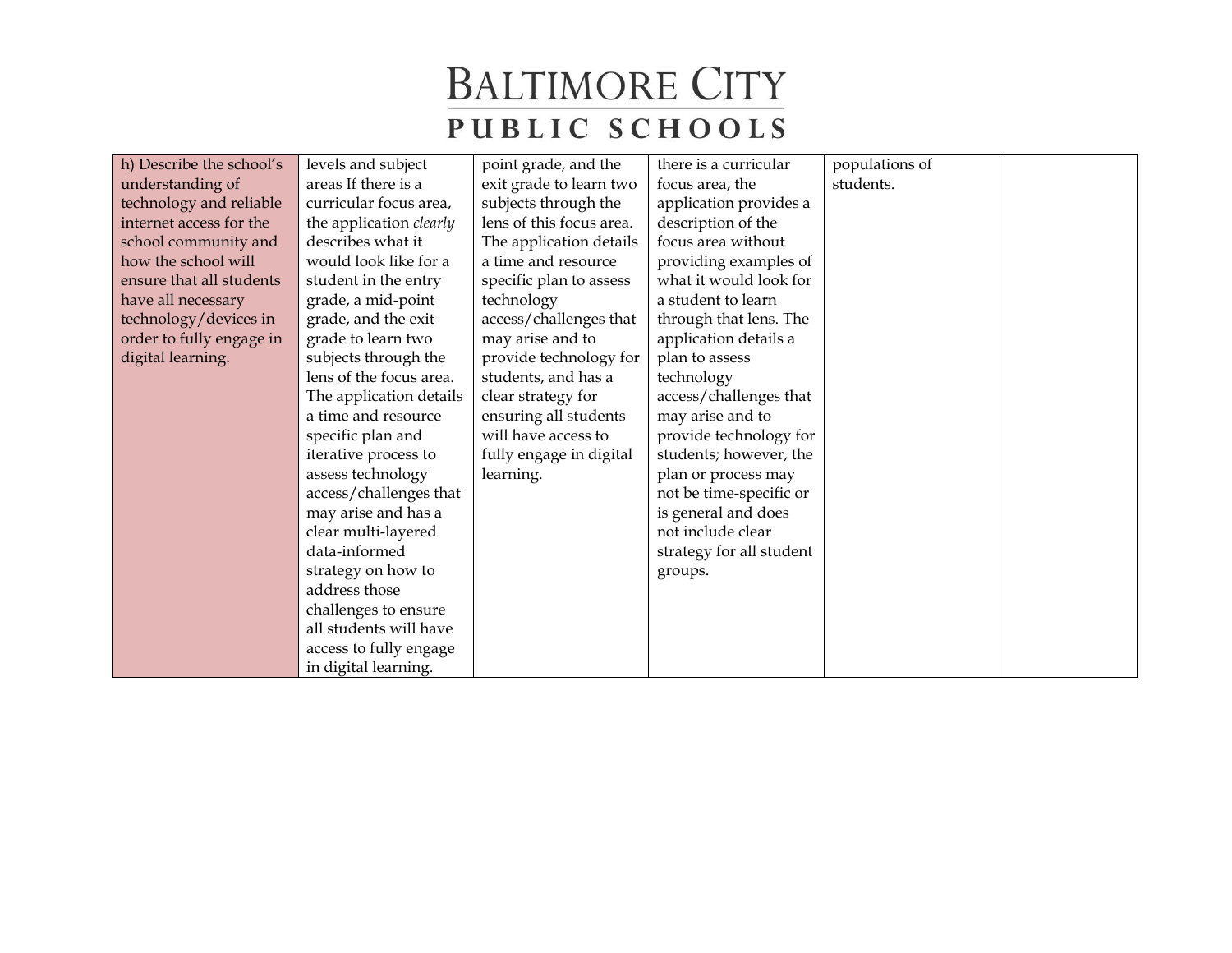| 1.4 What is the school's  | The application details  | The application          | The application's          | The application's          |
|---------------------------|--------------------------|--------------------------|----------------------------|----------------------------|
| approach to student       | a year-long assessment   | outlines a year-long     | assessment plan            | assessment plan is         |
| assessment? Be sure to    | plan, including          | assessment plan,         | focuses primarily on       | poorly constructed         |
| discuss the following     | baseline measures at     | including both formal    | formal assessments,        | and may focus              |
| points:                   | the beginning of the     | and informal             | both formative (e.g.,      | primarily on               |
| a) What tools you will    | school year, both        | formative assessments    | the district's             | assessments required       |
| use for formative and     | formal and informal      | to benchmark progress    | benchmark tests) and       | by the district and/or     |
| summative assessment      | formative assessments    | throughout each          | summative. The             | the state. There is little |
| and why.                  | to benchmark progress    | semester and             | assessment tools to be     | rationale for the plan     |
| b) How often students     | throughout each          | summative                | used are appropriate       | outlined in the            |
| will be assessed.         | semester, and            | assessments that         | to the school model        | application, and/or        |
| c) How assessment         | summative                | demonstrate student      | and the content being      | the rationale is           |
| results will be used over | assessments that         | growth at the end of     | taught, but may not        | inadequate. The tools      |
| the course of the year,   | demonstrate student      | each semester. The       | vary much from the tools   | to be used for any         |
| as well as over the       | growth at the end of     | assessment tools to be   | the district uses in       | assessment beyond          |
| course of the five-year   | each semester. The       | used have a research     | traditional schools. (Use  | district- or state-        |
| contract.                 | assessment tools to be   | base and are             | of PARCC is included       | mandated tests may         |
| d) How will you use       | used have a strong       | appropriate to the       | in this section.) The      | not be appropriate to      |
| assessments to identify   | research base and are    | school model and the     | rationale for their use    | the school model or        |
| and address barriers      | varied as well as        | content being taught,    | is thin. Students will     | content being taught.      |
| and biases that lead to   | appropriate to the       | and the application      | be assessed at the end     | This application           |
| gaps in performance       | school model and the     | provides a persuasive    | of each unit and           | details little more than   |
| between different         | content being taught,    | rationale for their use. | semester, but the          | quarterly and              |
| student racial, ethnic    | and the application      | (Use of PARCC is         | application may not        | summative                  |
| and demographic           | provides a persuasive    | included in this         | outline more frequent,     | assessments for            |
| groups?                   | rationale for their use. | section.) Students will  | informal assessments.      | students. The              |
|                           | (Use of PARCC is         | be assessed frequently   | The application            | assessment plan may        |
|                           | included in this         | enough that their        | outlines how teachers      | address how gaps in        |
|                           | section.) Students will  | teachers will have       | will work                  | performance between        |
|                           | be assessed frequently   | good data about what     | collaboratively to         | student groups are         |
|                           | enough that their        | they know and don't      | examine and analyze        | identified, but            |
|                           | teachers will have       | know and have            | data, but may not detail   | strategies for how to      |
|                           | strong data about        | learned over the         | how data will be used      | address these gaps is      |
|                           | what they know and       | course of the year. The  | ongoing at either the      | cursory or absent. It      |
|                           | don't know and have      | application outlines     | school or classroom level. | may state that faculty     |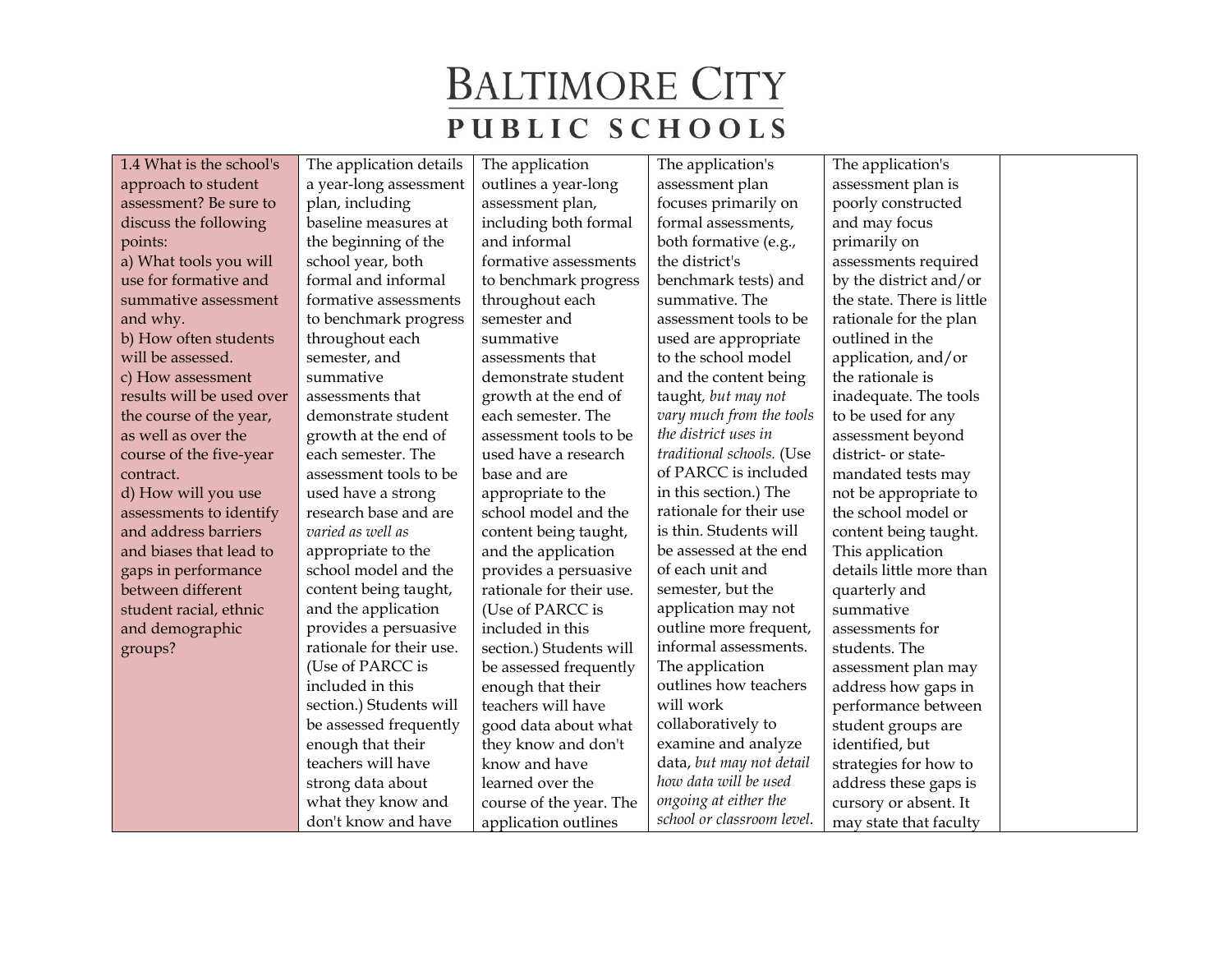| learned over the         | how teachers will        | The assessment plan     | will analyze            |  |
|--------------------------|--------------------------|-------------------------|-------------------------|--|
| course of the year. The  | work collaboratively     | includes procedures to  | assessment results, but |  |
| application's treatment  | to examine and           | identify gaps in        | does not explore what   |  |
| of how test results will | analyze data and         | performance between     | that would look like or |  |
| be used over the         | make changes to their    | student groups,         | how results will be     |  |
| course of the year       | practice both within     | identifying areas       | used.                   |  |
| includes items such as   | and across classrooms    | where the outcomes      |                         |  |
| plans for re-teaching    | as a result. The         | are indicating          |                         |  |
| challenging material,    | assessment plan          | instructional methods   |                         |  |
| differentiating within   | includes procedures to   | may not be reaching     |                         |  |
| classrooms, engaging     | identify gaps in         | all student groups and  |                         |  |
| families about student   | performance between      | preparing for           |                         |  |
| progress, identifying    | student groups,          | summative               |                         |  |
| and addressing gaps      | identifying areas        | assessments, though     |                         |  |
| in performance           | where the outcomes       | procedures to address   |                         |  |
| between students in      | are indicating           | these gaps may not be   |                         |  |
| different racial, ethnic | instructional methods    | fully expressed or      |                         |  |
| and demographic          | may not be reaching      | aligned with research.  |                         |  |
| groups, identifying      | all student groups and   | The application         |                         |  |
| areas where the          | preparing for            | includes an             |                         |  |
| outcomes are             | summative                | explanation of how      |                         |  |
| indicating               | assessments. The         | assessment results will |                         |  |
| instructional methods    | application indicates    | be used to help the     |                         |  |
| may not be reaching      | how assessment           | school attain its goals |                         |  |
| all student groups and   | results will inform job- | for the five-year term  |                         |  |
| preparing for            | embedded                 | of its contract.        |                         |  |
| summative                | professional             |                         |                         |  |
| assessments. The         | development and          |                         |                         |  |
| application details      | coaching in order to     |                         |                         |  |
| how assessment           | tailor instruction so    |                         |                         |  |
| results will be used to  | that instructional       |                         |                         |  |
| tailor on-going job-     | methods are aligned      |                         |                         |  |
| embedded                 | with research and        |                         |                         |  |
| professional             | result in strong         |                         |                         |  |
| development and          | outcomes and growth      |                         |                         |  |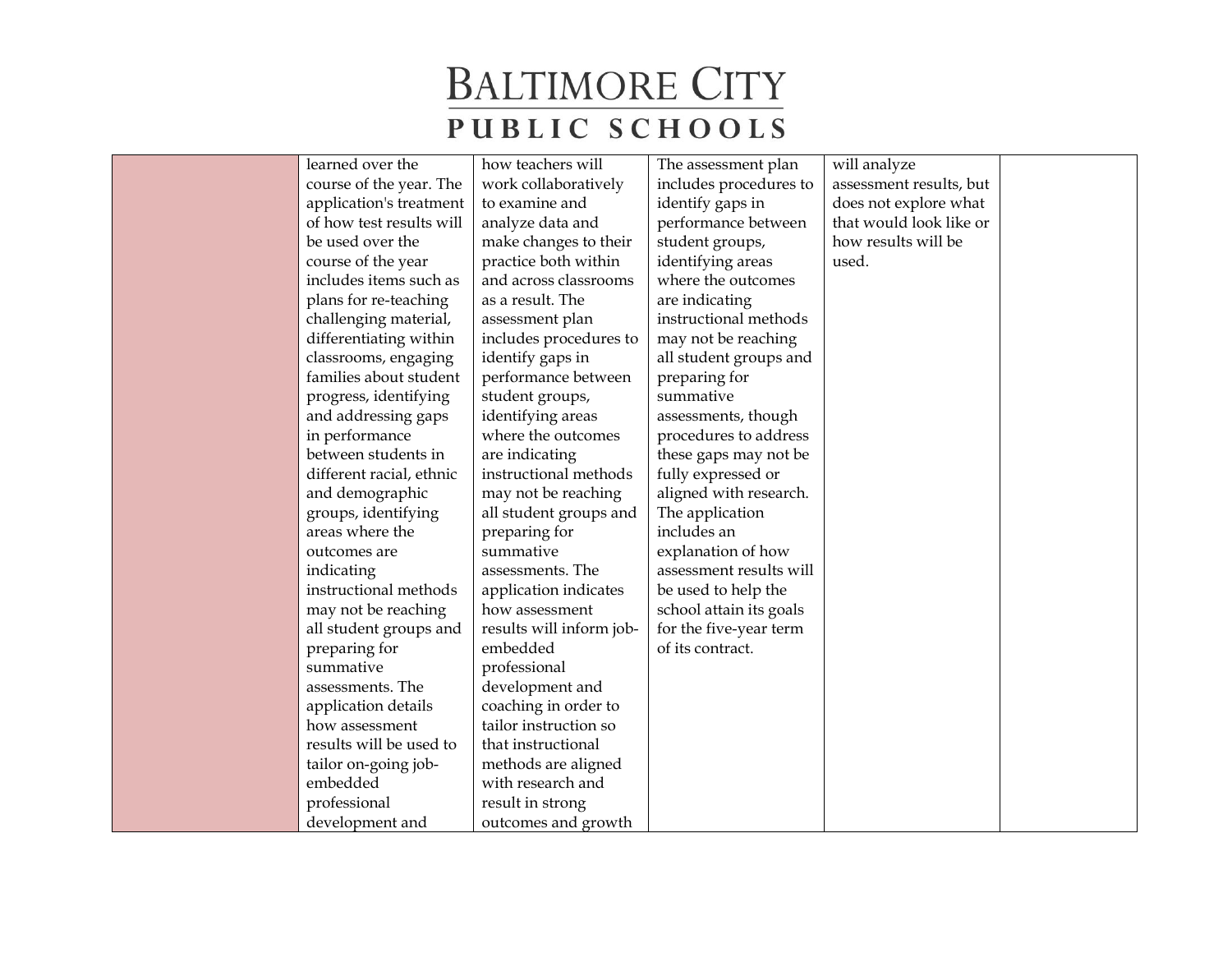|                                                | coaching in order to<br>tailor instruction so<br>that staff can use a<br>wide-variety of<br>research supported<br>instructional methods<br>that will result in<br>strong outcomes and | for all student groups.<br>The application also<br>includes an<br>explanation of how<br>assessment results will<br>be used to help the<br>school attain its<br>SMART goals for the |                                             |                                           |  |
|------------------------------------------------|---------------------------------------------------------------------------------------------------------------------------------------------------------------------------------------|------------------------------------------------------------------------------------------------------------------------------------------------------------------------------------|---------------------------------------------|-------------------------------------------|--|
|                                                | growth for all student<br>groups. The                                                                                                                                                 | five-year term of its<br>contract.                                                                                                                                                 |                                             |                                           |  |
|                                                | application also<br>includes an                                                                                                                                                       |                                                                                                                                                                                    |                                             |                                           |  |
|                                                | explanation of how                                                                                                                                                                    |                                                                                                                                                                                    |                                             |                                           |  |
|                                                | assessment results will                                                                                                                                                               |                                                                                                                                                                                    |                                             |                                           |  |
|                                                | be used to help the                                                                                                                                                                   |                                                                                                                                                                                    |                                             |                                           |  |
|                                                | school attain its                                                                                                                                                                     |                                                                                                                                                                                    |                                             |                                           |  |
|                                                | SMART goals for the<br>five-year term of its                                                                                                                                          |                                                                                                                                                                                    |                                             |                                           |  |
|                                                | contract.                                                                                                                                                                             |                                                                                                                                                                                    |                                             |                                           |  |
|                                                |                                                                                                                                                                                       |                                                                                                                                                                                    |                                             |                                           |  |
| 1.5 How will the                               | The application                                                                                                                                                                       | The application                                                                                                                                                                    | The application                             | The process outlined                      |  |
| school's assessment                            | outlines a clear, step-by-                                                                                                                                                            | outlines a step-by-step                                                                                                                                                            | outlines a process for                      | for using assessment                      |  |
| results be used to                             | step process for using                                                                                                                                                                | process for using                                                                                                                                                                  | using assessment                            | results to develop an                     |  |
| develop an                                     | assessment results,                                                                                                                                                                   | assessment results,                                                                                                                                                                | results to develop an                       | accountability plan is                    |  |
| accountability plan?                           | climate and other data to                                                                                                                                                             | climate and other data                                                                                                                                                             | accountability plan,                        | either inadequate or                      |  |
| How will faculty be<br>involved? What will the | develop a substantive                                                                                                                                                                 | to develop a<br>substantive                                                                                                                                                        | although there may be                       | wholly unrealistic. The                   |  |
| process look like? How                         | and living<br>accountability plan.                                                                                                                                                    | accountability plan.                                                                                                                                                               | apparent gaps in the<br>process. The school | application discusses<br>use of summative |  |
| will the plan be re-                           | The school plans and                                                                                                                                                                  | The school plans to                                                                                                                                                                | plans to use some data                      | assessment results but                    |  |
| visited, and how and                           | outlines a structure                                                                                                                                                                  | examine and use data                                                                                                                                                               | from formative                              | omits any discussion                      |  |
| when will progress be                          | and timeline for                                                                                                                                                                      | from various                                                                                                                                                                       | assessments but will                        | of how other                              |  |
| tracked throughout the                         | examining and using                                                                                                                                                                   | assessments and other                                                                                                                                                              | rely primarily on                           | assessments might                         |  |
| year? How will                                 | data from various                                                                                                                                                                     | sources throughout                                                                                                                                                                 | summative assessment                        | enter into the plan.                      |  |
| assessments be used to                         | assessments and                                                                                                                                                                       | the year, not just                                                                                                                                                                 | results. The school                         | Responsibility for the                    |  |
| inform instruction                             | sources on a frequent                                                                                                                                                                 | formal, summative                                                                                                                                                                  | leader and leadership                       | school improvement                        |  |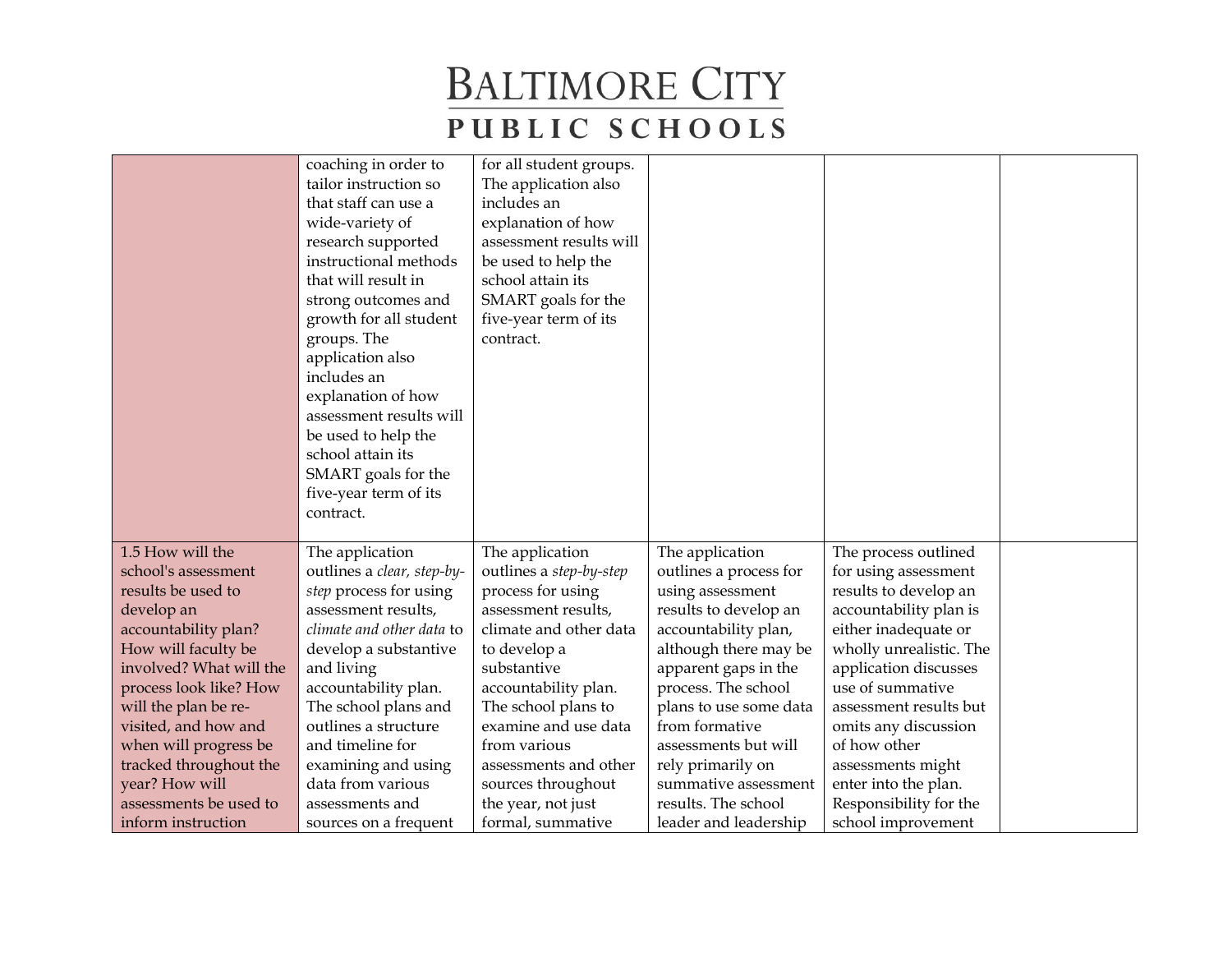| practice, as well as the | and regular basis               | results. As outlined in | team are the owners of  | plan is centralized       |  |
|--------------------------|---------------------------------|-------------------------|-------------------------|---------------------------|--|
| provision of supports    | throughout the year,            | the application, school | the plan, and there is  | with the school leader    |  |
| and supplies?            | not just formal,                | leadership and some     | little involvement      | or a designee. The        |  |
|                          | summative results.              | key faculty will be     | outlined for other      | application includes      |  |
|                          | The school's faculty            | responsible for         | faculty. The            | very little information   |  |
|                          | will have a role in             | developing and          | application mentions a  | about tracking            |  |
|                          | developing and                  | implementing the        | couple of tracking      | mechanisms or             |  |
|                          | implementing the                | plan. Viable tracking   | mechanisms and few      | checkpoints               |  |
|                          | plan, and roles and             | mechanisms and          | checkpoints             | throughout the school     |  |
|                          | responsibilities are            | checkpoints             | throughout the year.    | year. The process         |  |
|                          | clearly outlined in the         | throughout the year     | The process outlined    | outlined for              |  |
|                          | application. Viable             | are also outlined. The  | for developing the      | developing the            |  |
|                          | tracking mechanisms             | process outlined for    | accountability plan     | accountability plan       |  |
|                          | and frequent, regular           | developing the          | takes pieces of the     | may mention the           |  |
|                          | checkpoints                     | accountability plan     | leadership and          | leadership and/or         |  |
|                          | throughout the year             | ensures that it is in   | renewal frameworks      | renewal framework         |  |
|                          | are also outlined. The          | alignment with the      | into account, but the   | but there is little or no |  |
|                          | process outlined for            | leadership and          | plan may not be fully   | alignment. There is       |  |
|                          | developing the                  | renewal frameworks,     | aligned. The            | little or no recognition  |  |
|                          | accountability plan             | and following the       | application recognizes  | in the application of     |  |
|                          | ensures that it is <i>fully</i> | process creates a clear | that assessment results | the role assessments      |  |
|                          | aligned to the                  | path to renewal. There  | may be used to          | play in informing         |  |
|                          | leadership and                  | is a process for        | evaluate instructional  | instructional practices.  |  |
|                          | renewal frameworks,             | instructional practices | practices to ensure     | If the application does   |  |
|                          | and fidelity to the plan        | to be evaluated, at     | alignment to the        | acknowledge the use       |  |
|                          | establishes a clear path        | least on an annual      | accountability plan,    | of assessments to         |  |
|                          | toward a successful             | basis, based on         | but the timing and      | inform instructional      |  |
|                          | renewal. There are              | assessment results to   | procedure for doing so  | practices, a process for  |  |
|                          | regular and ongoing             | ensure instruction      | is not fully developed  | how this will be done     |  |
|                          | opportunities for               | remains aligned to the  | or unclear. The         | is either missing or      |  |
|                          | instructional practices         | accountability plan.    | evaluation may not be   | wholly inadequate.        |  |
|                          | to be evaluated                 | This includes           | cognizant of all        |                           |  |
|                          | throughout the school           | reevaluation of the     | aspects of provision of |                           |  |
|                          | year based on                   | efficacy of supports    | instruction, such as    |                           |  |
|                          | assessment results in           | provided to students    | supports provided to    |                           |  |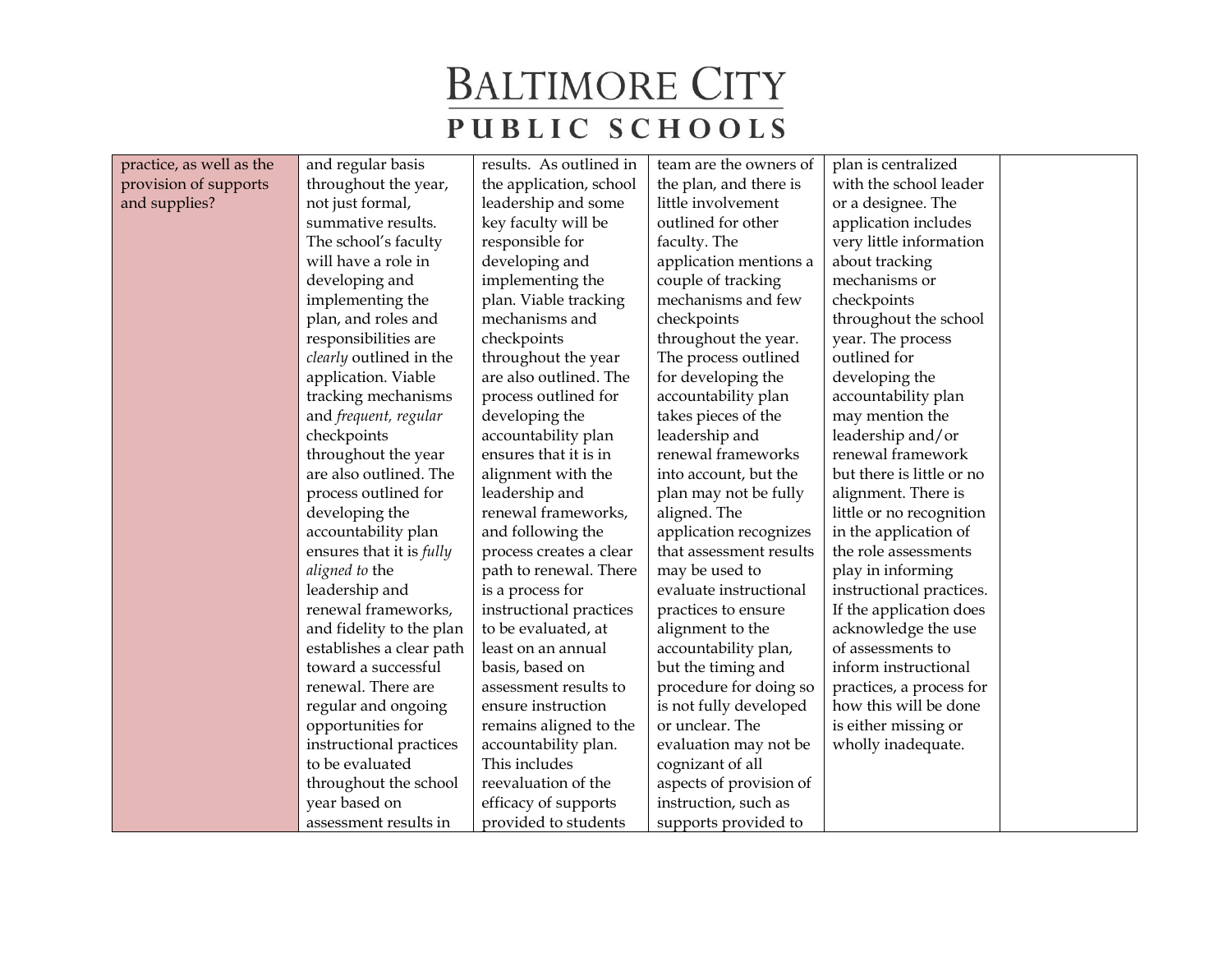|                             | order to ensure        | and of curricular      | students or             |                        |  |
|-----------------------------|------------------------|------------------------|-------------------------|------------------------|--|
|                             | instruction remains    | materials used.        | instructional materials |                        |  |
|                             | aligned to the         |                        | used.                   |                        |  |
|                             | accountability plan.   |                        |                         |                        |  |
|                             | This includes          |                        |                         |                        |  |
|                             | reevaluation of the    |                        |                         |                        |  |
|                             | efficacy of supports   |                        |                         |                        |  |
|                             | provided to students   |                        |                         |                        |  |
|                             | and of curricular      |                        |                         |                        |  |
|                             | materials used.        |                        |                         |                        |  |
| 1.6 Use the                 | The application        | The application        | The application         | The application        |  |
| Accountability              | outlines realistic but | outlines realistic and | outlines proficiency    | outlines goals that    |  |
| Worksheets provided to      | ambitious proficiency  | somewhat ambitious     | and improvement         | may indicate a lack of |  |
| outline the school's        | and improvement        | proficiency and        | goals, although the     | understanding about    |  |
| goals for the five-year     | goals. All goals are   | improvement goals.     | goals may not be        | how goal-setting and   |  |
| term of its charter. All    | SMART. All goals are   | Most goals are         | ambitious. Most goals   | tracking drive a       |  |
| goals should be SMART       | aligned to the renewal | SMART. All goals are   | are SMART. Goals are    | school's work over a   |  |
| (specific, measurable,      | framework, school      | aligned to the renewal | somewhat aligned to     | period of time. Goals  |  |
| attainable, relevant, and   | mission, and the       | framework, school      | the renewal             | may not be realistic,  |  |
| time-bound) and             | School Effectiveness   | mission, and the       | framework, school       | ambitious, or SMART.   |  |
| aligned to the charter      | Standards.             | School Effectiveness   | mission, and the        | Goals may not be       |  |
| renewal framework, the      |                        | Standards.             | School Effectiveness    | aligned to the renewal |  |
| school mission, and the     |                        |                        | Standards.              | framework, school      |  |
| <b>School Effectiveness</b> |                        |                        |                         | mission, or the School |  |
| Standards. Include both     |                        |                        |                         | Effectiveness          |  |
| proficiency goals, which    |                        |                        |                         | Standards.             |  |
| set targets for             |                        |                        |                         |                        |  |
| percentages of students     |                        |                        |                         |                        |  |
| achieving at a given        |                        |                        |                         |                        |  |
| performance level, and      |                        |                        |                         |                        |  |
| improvement goals,          |                        |                        |                         |                        |  |
| which set targets for       |                        |                        |                         |                        |  |
| growth over time.           |                        |                        |                         |                        |  |
|                             |                        |                        |                         |                        |  |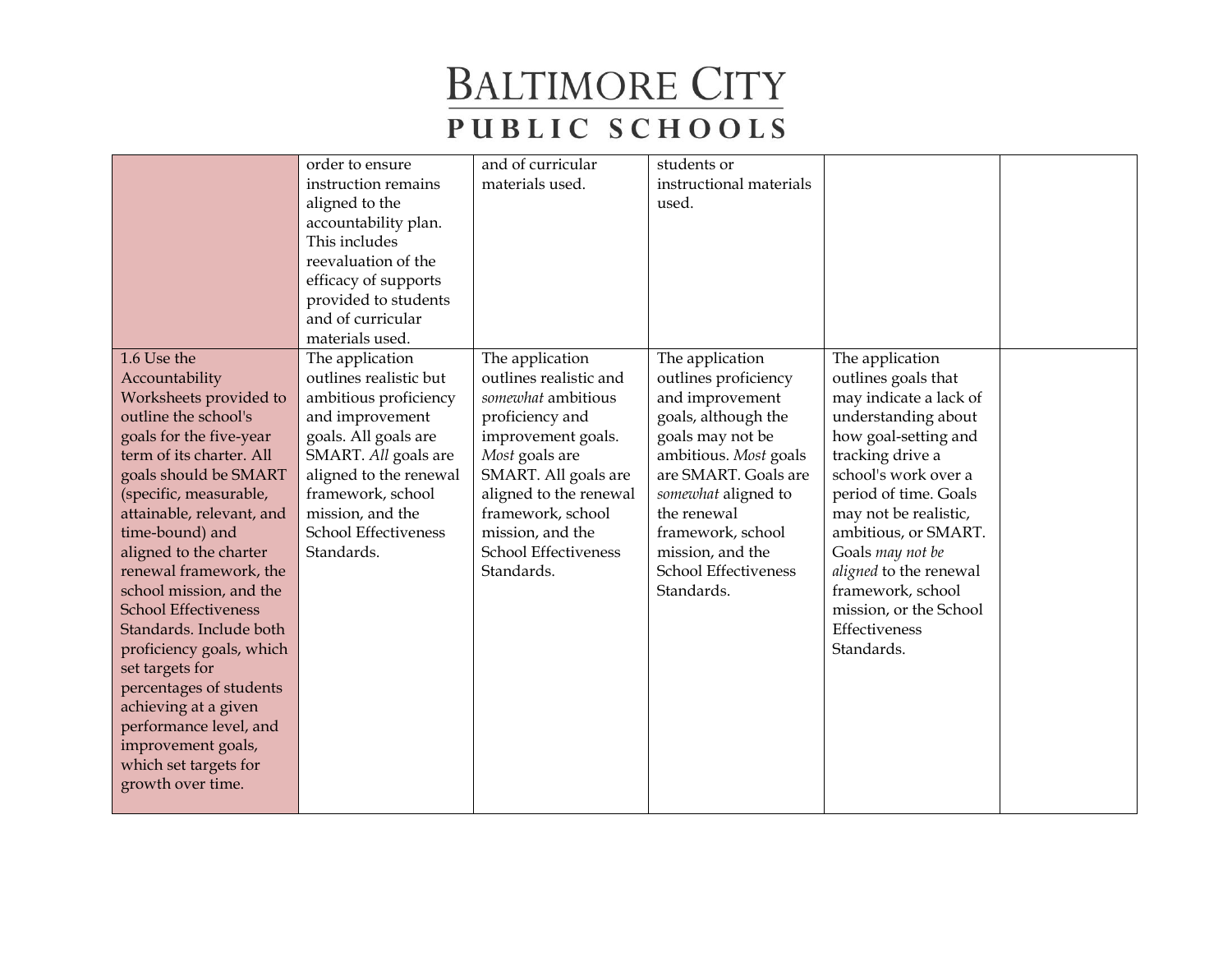| 1.7 Outline the primary  | The application <i>clearly</i> | The application          | The application               | The application          |  |
|--------------------------|--------------------------------|--------------------------|-------------------------------|--------------------------|--|
| instructional method(s)  | outlines the primary           | outlines the primary     | outlines the primary          | outlines the primary     |  |
| to be used in the school | instructional                  | instructional            | instructional                 | instructional            |  |
| (e.g., cooperative       | method(s) to be used           | method $(s)$ to be used  | method(s) to be used          | method $(s)$ to be used  |  |
| learning) and your       | in the school, as well         | in the school, as well   | in the school, as well        | in the school, but does  |  |
| rationale for employing  | as a well-crafted and          | as a persuasive          | as some rationale for         | not provide a            |  |
| these methods,           | persuasive rationale for       | rationale for their use. | their use. This               | satisfactory rationale   |  |
| including any previous   | their use. This                | This rationale includes  | rationale includes some       | for their use. There is  |  |
| experience with these    | rationale includes             | prior success with       | prior success with            | limited or no evidence   |  |
| methods and resultant    | prior success with             | these methods by at      | these methods by at           | provided that these      |  |
| outcomes and/or          | these methods by at            | least one member of      | least one member of           | methods work well in     |  |
| research base.           | least one member of            | the founding group,      | the founding group,           | populations that look    |  |
|                          | the founding group,            | resulting in student     | although results over         | like the school's target |  |
|                          | resulting in consistent        | gains in learning over   | time may be                   | population.              |  |
|                          | student gains in               | time AND cites a         | inconsistent or may           |                          |  |
|                          | learning that are              | research base            | vary by subject area,         |                          |  |
|                          | significant over time          | indicating that these    | AND/OR cites a                |                          |  |
|                          | AND cites a strong             | methods have been        | research base                 |                          |  |
|                          | research base                  | used successfully with   | indicating that these         |                          |  |
|                          | indicating that these          | students who             | methods have been             |                          |  |
|                          | methods have been              | substantially resemble   | used with some                |                          |  |
|                          | used successfully with         | <b>Baltimore City</b>    | evidence of success           |                          |  |
|                          | students who                   | students, including      | with students who             |                          |  |
|                          | substantially resemble         | high-need students       | substantially resemble        |                          |  |
|                          | Baltimore City,                | and the school's target  | <b>Baltimore City Schools</b> |                          |  |
|                          | including high-need            | population.              | students and the              |                          |  |
|                          | students and the               |                          | school's target               |                          |  |
|                          | school's target                |                          | population.                   |                          |  |
|                          | population.                    |                          |                               |                          |  |
|                          |                                |                          |                               |                          |  |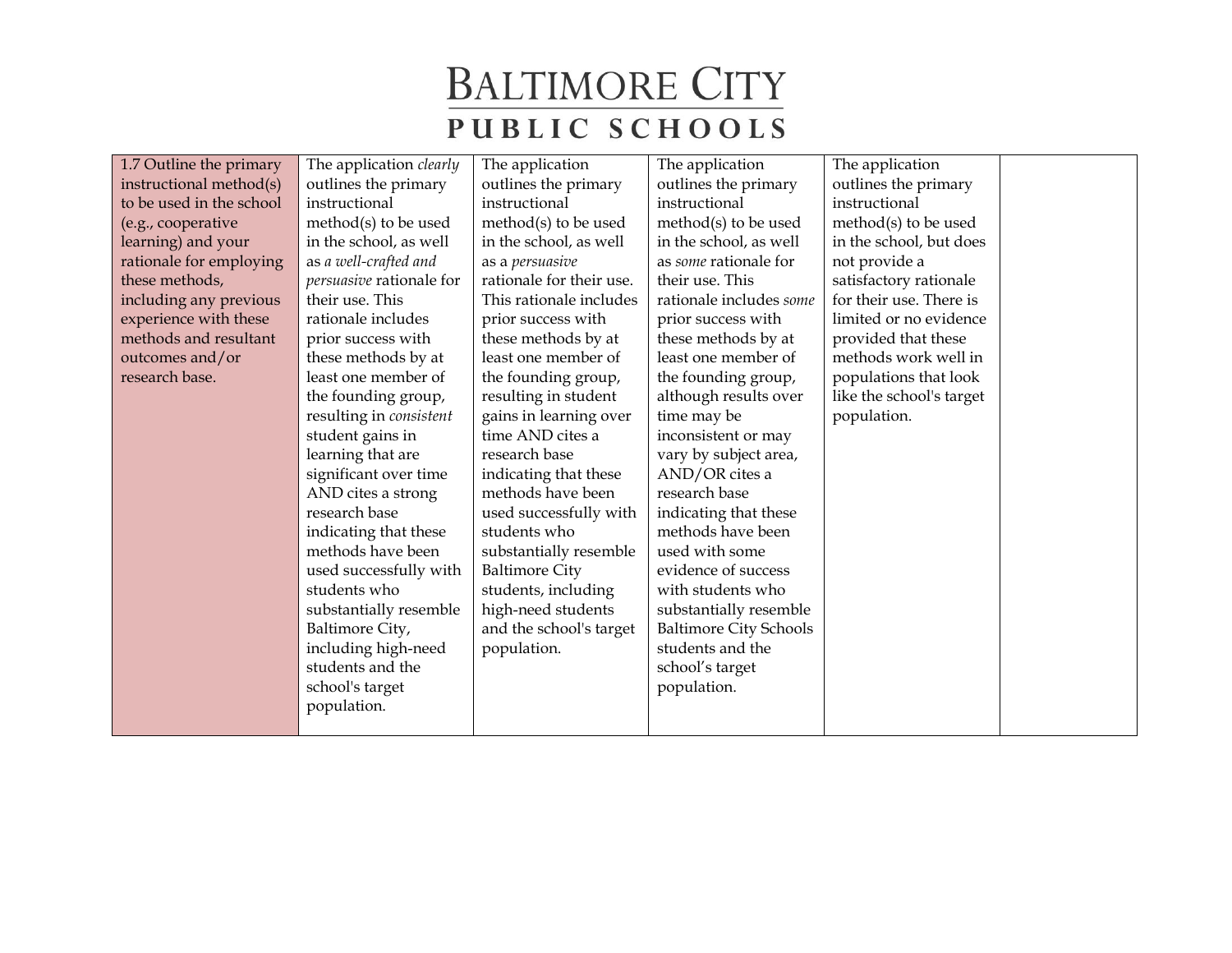1.8 How will the school approach educating children with diverse needs? **Your response must cover not only students with disabilities (including those with exceptionally high needs), but also ELL students, gifted and talented students, and students who enter below grade level. Please address the following points for each student group, as you will receive a separate score for each:** a) What the process for identification and placement of students will be. b) How general education classrooms will be responsive to students in all student groups. Please provide an example of a lesson,

outlining

accommodations and/or strategies for at least two different special education disability categories,

a clear step-by-step process for identification and placement of **students with disabilities.** It *details* how general education teachers' classrooms will accommodate the learning needs of students with disabilities. It describes a lesson taught in a general education classroom, including accommodations for at least two different special education disability categories. From this example, it is clear that classroom teachers will have either the ability or the coaching necessary to routinely cover material in a way that all students with disabilities will master it. Materials and assignments for students with disabilities are grade appropriate in all instances while taking into account the learning needs of these students. The application makes clear a plan for ensuring accommodations for students with disabilities are consistently in place.

The application outlines

The application outlines a clear step-by-step process for identification and placement of **students with disabilities.** It *describes* how general education teachers' classrooms will accommodate the learning needs of students with disabilities. It describes a lesson taught in a general education classroom, including accommodations for *at least two* different special education disability categories. From this example, it is clear that classroom teachers will have either the ability or the coaching necessary to regularly cover material in a way that *most* students with disabilities will master it. Materials and assignments for students with disabilities are grade appropriate while taking into account the learning needs of these students. The application makes clear a plan for ensuring accommodations for students with disabilities are in place.

The application outlines a process for identification and placement of **students with disabilities,** although the process *may have some* gaps in it. It describes how general education teachers' classrooms will accommodate the learning needs of *most*  students, although it may not specifically address the needs of students with disabilities. It describes a lesson taught in a general education classroom, including accommodation for *one* special education disability category. However, it is unclear from the example that students with disabilities will be able to master the material or that materials and assignments used for these students is grade appropriate.

The application outlines a process for identification and placement of **students with disabilities,** although the process has gaps in it. It may state that general education teachers' classrooms will accommodate the learning needs of students with disabilities without outlining what that looks like in practice. It may attempt to describe a lesson taught in a general education classroom, including accommodation for one special education disability category. However, the lesson or assignment is not grade appropriate and/or information relayed about accommodations is sparse or unclear or the accommodations described are inappropriate.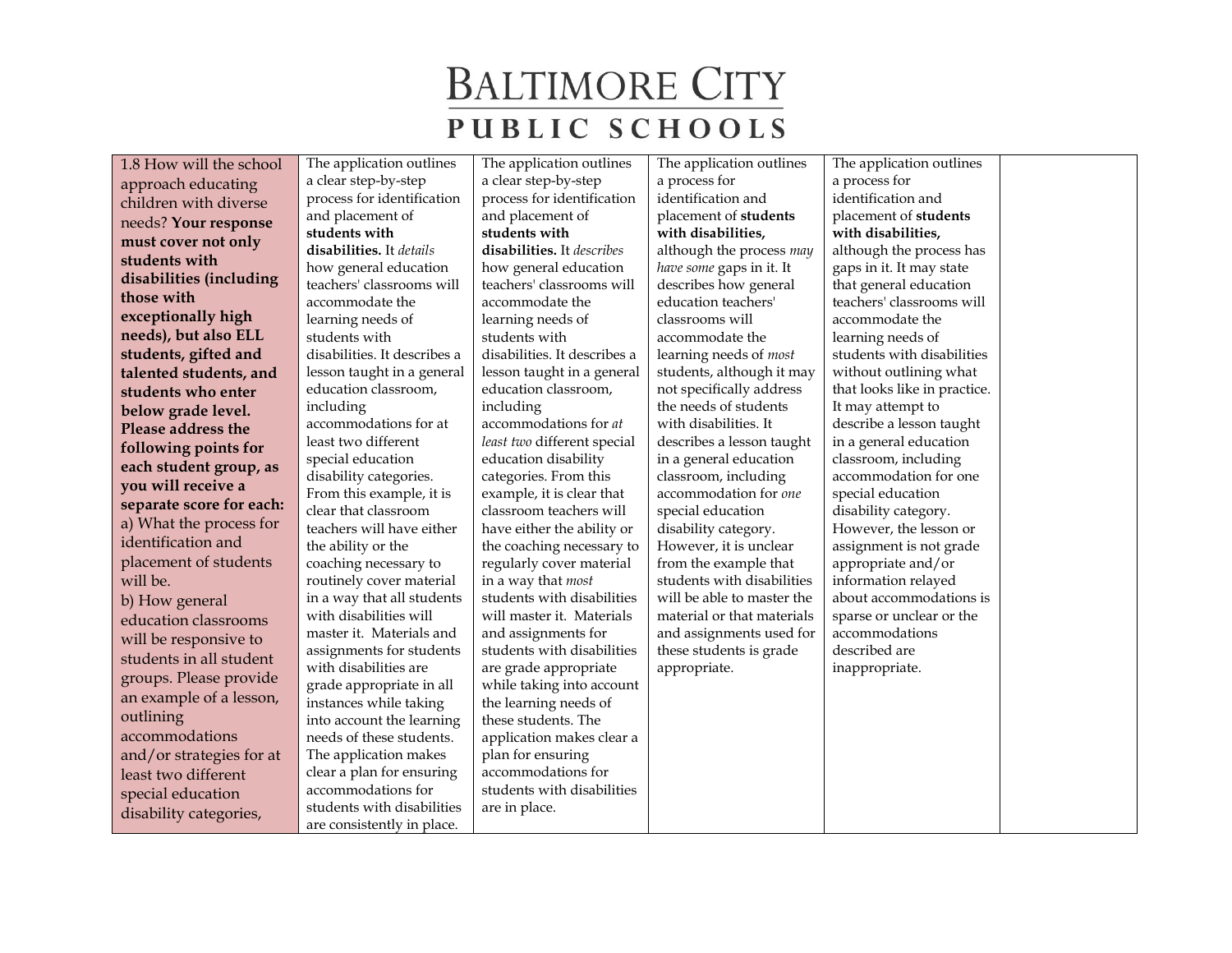| one English language      | The application outlines                          | The application outlines                           | The application outlines                     | The application outlines                      |  |
|---------------------------|---------------------------------------------------|----------------------------------------------------|----------------------------------------------|-----------------------------------------------|--|
| learner, one gifted and   | a clear step-by-step                              | a clear step-by-step process                       | a process for                                | a process for                                 |  |
| talented student, and     | process for identification                        | for identification and                             | identification and                           | identification and                            |  |
| several students who      | and placement of ELL                              | placement of ELL                                   | placement of ELL                             | placement of ELL                              |  |
| are far behind grade      | students. It details how                          | students. It describes                             | students, although the                       | students, although the                        |  |
| level. How will the       | general education                                 | how general education                              | process may have some                        | process has gaps in it. It                    |  |
|                           | teachers' classrooms will                         | teachers' classrooms will                          | gaps in it. It describes                     | may state that general                        |  |
| classroom teacher cover   | accommodate the                                   | accommodate the                                    | how general education                        | education teachers'                           |  |
| the material in a way     | learning needs of ELL                             | learning needs of ELL                              | teachers' classrooms will                    | classrooms will                               |  |
| that all students in      | students. It describes a                          | students. It describes a                           | accommodate the                              | accommodate the                               |  |
| his/her class master it.  | lesson taught in a general                        | lesson taught in a general                         | learning needs of most                       | learning needs of ELL                         |  |
| c) How will the school    | education classroom,                              | education classroom,                               | students, although it may                    | students without                              |  |
| ensure that students of   | including                                         | including                                          | not specifically address                     | outlining what that looks                     |  |
| all ability levels have   | accommodation for an                              | accommodation for an                               | the needs of ELL                             | like in practice. It may                      |  |
| daily access to grade     | ELL student. From this                            | ELL student. From this                             | students. It describes a                     | attempt to describe a                         |  |
| level appropriate         | example, it is clear that                         | example, it is clear that                          | lesson taught in a general                   | lesson taught in a general                    |  |
| materials and             | classroom teachers will                           | classroom teachers will                            | education classroom,                         | education classroom,                          |  |
| assignments?              | have either the ability or                        | have either the ability or                         | including                                    | including                                     |  |
|                           | the coaching necessary to                         | the coaching necessary to                          | accommodation for an                         | accommodation for an                          |  |
| d) Any other services     | routinely cover material                          | regularly cover material                           | ELL student. However, it                     | ELL student. However,                         |  |
| that will be provided for | in a way that all ELL<br>students will master it. | in a way that most ELL<br>students will master it. | is unclear from the                          | the material is not grade                     |  |
| the education of          | Materials and                                     | Materials and                                      | example that ELL<br>students will be able to | appropriate and/or the<br>information relayed |  |
| children with special     | assignments for ELL                               | assignments for ELL                                | master the material or                       | about ELL                                     |  |
| needs. How often will     | students are grade                                | students are grade                                 | that materials and                           | accommodation is sparse                       |  |
| students access these     | appropriate in all                                | appropriate while taking                           | assignments used for                         | or unclear or the                             |  |
| services? How will they   | instances while taking                            | into account the learning                          | these students is grade                      | accommodation                                 |  |
| operate within the        | into account the learning                         | needs of these students.                           | appropriate.                                 | described is                                  |  |
| larger context of the     | needs of these students.                          | The application makes                              |                                              | inappropriate.                                |  |
| school?                   | The application makes                             | clear a plan for ensuring                          |                                              |                                               |  |
|                           | clear a plan for ensuring                         | accommodations for ELL                             |                                              |                                               |  |
|                           | accommodations for ELL                            | students are in place.                             |                                              |                                               |  |
|                           | students are consistently                         |                                                    |                                              |                                               |  |
|                           | in place.                                         |                                                    |                                              |                                               |  |
|                           | The application outlines                          | The application outlines                           | The application outlines                     | The application outlines                      |  |
|                           | a clear step-by-step                              | a clear step-by-step                               | a process for                                | a process for                                 |  |
|                           | process for identification                        | process for identification                         | identification and                           | identification and                            |  |
|                           | and placement of gifted                           | and placement of gifted                            | placement of gifted and                      | placement of gifted and                       |  |
|                           | and talented students. It                         | and talented students. It                          | talented students,                           | talented students,                            |  |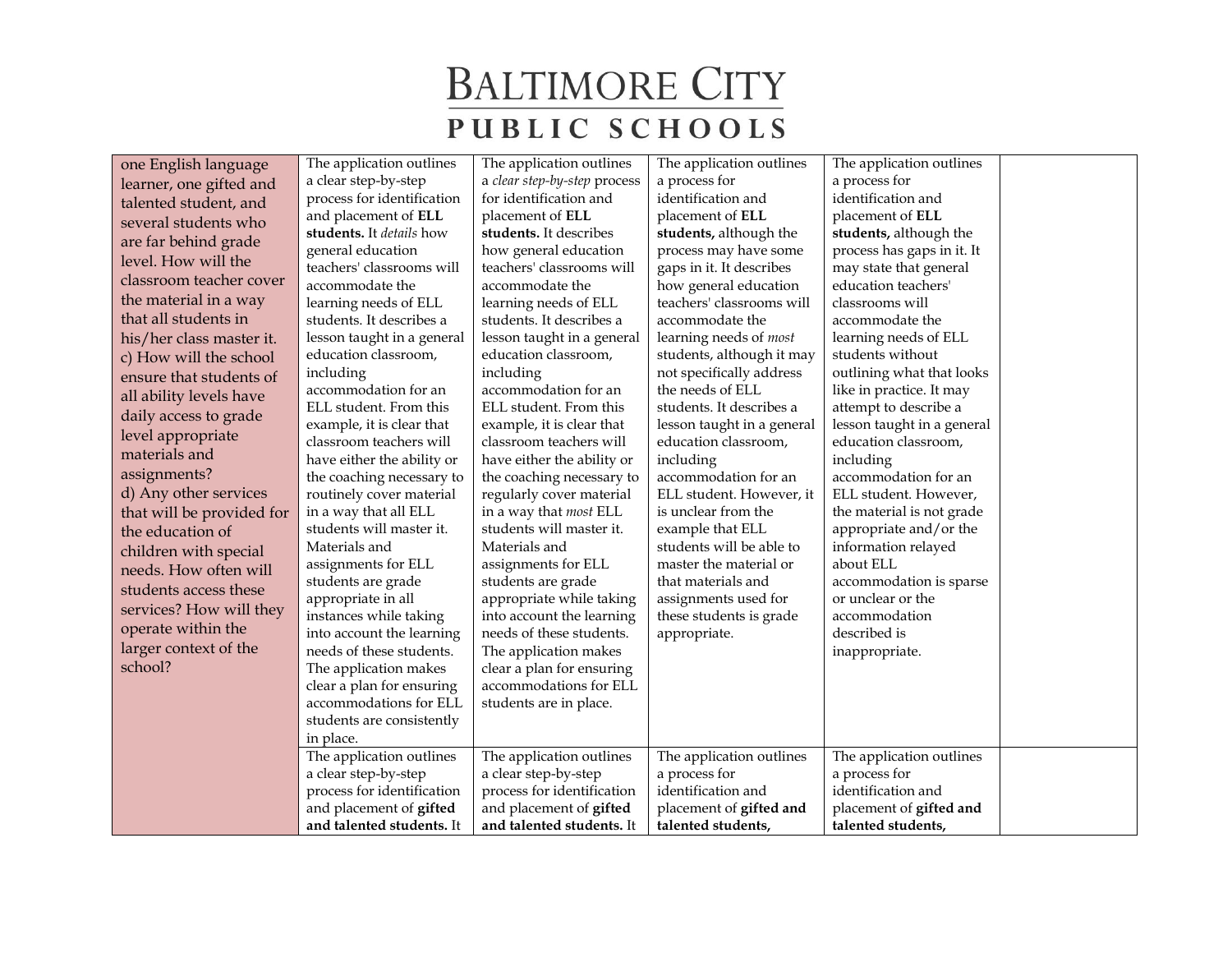| details how general        | describes how general      | although the process      | although the process has     |  |
|----------------------------|----------------------------|---------------------------|------------------------------|--|
| education teachers'        | education teachers'        | may have some gaps in     | gaps in it. It may state     |  |
| classrooms will            | classrooms will            | it. It describes how      | that general education       |  |
| accommodate the            | accommodate the            | general education         | teachers' classrooms will    |  |
| learning needs of gifted   | learning needs of gifted   | teachers' classrooms will | accommodate the              |  |
| and talented students. It  | and talented students. It  | accommodate the           | learning needs of gifted     |  |
| describes a lesson taught  | describes a lesson taught  | learning needs of most    | and talented students        |  |
| in a general education     | in a general education     | students, although it may | without outlining what       |  |
| classroom, including       | classroom, including       | not specifically address  | that looks like in practice. |  |
| accommodation for a        | accommodation for a        | the needs of gifted and   | It may attempt to            |  |
| gifted and talented        | gifted and talented        | talented students. It     | describe a lesson taught     |  |
| student. From this         | student. From this         | describes a lesson taught | in a general education       |  |
| example, it is clear that  | example, it is clear that  | in a general education    | classroom, including         |  |
| classroom teachers will    | classroom teachers will    | classroom, including      | accommodation for a          |  |
| have either the ability or | have either the ability or | accommodation for a       | gifted and talented          |  |
| the coaching necessary to  | the coaching necessary to  | gifted and talented       | student. However, the        |  |
| routinely differentiate so | regularly differentiate so | student. However, it is   | information relayed          |  |
| that all gifted and        | that most gifted and       | unclear from the          | about the                    |  |
| talented students are able | talented students are able | example that gifted and   | accommodation is sparse      |  |
| to delve deeper into the   | to delve deeper into the   | talented students will    | or unclear or the            |  |
| material and/or            | material and/or            | have the opportunity to   | accommodation                |  |
| accelerate. The            | accelerate. The            | delve deeper into the     | described is                 |  |
| application outlines a     | application outlines a     | material and/or           | inappropriate.               |  |
| clear plan for ensuring    | clear plan for ensuring    | accelerate.               |                              |  |
| that teachers are          | that teachers are          |                           |                              |  |
| consistently               | differentiating for gifted |                           |                              |  |
| differentiating for gifted | and talented students in   |                           |                              |  |
| and talented students in   | a way that is both         |                           |                              |  |
| a way that is both         | appropriate for the        |                           |                              |  |
| appropriate for the        | students' grade level and  |                           |                              |  |
| students' grade level and  | their accelerated learning |                           |                              |  |
| their accelerated learning | level.                     |                           |                              |  |
| level.                     |                            |                           |                              |  |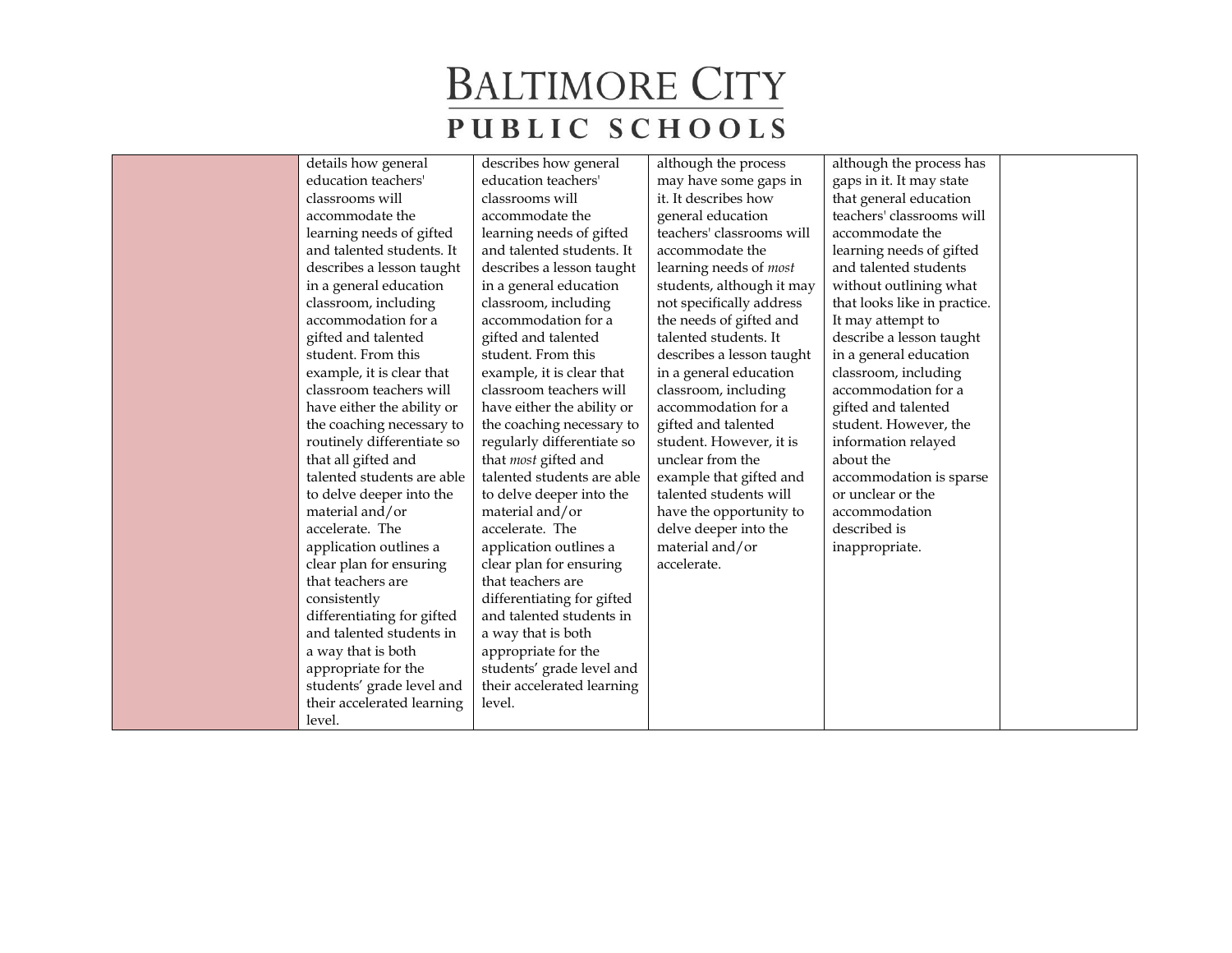| The application outlines   | The application outlines   | The application outlines      | The application outlines   |  |
|----------------------------|----------------------------|-------------------------------|----------------------------|--|
| a clear step-by-step       | a clear step-by-step       | a process for                 | a process for              |  |
| process for identification | process for identification | identification of students    | identification of students |  |
| of students who are far    | of students who are far    | who are far behind            | who are far behind         |  |
| behind grade level. It     | behind grade level. It     | grade level, although the     | grade level, although the  |  |
| details how general        | describes how general      | process may have some         | process has gaps in it. It |  |
| education teachers'        | education teachers'        | gaps in it. It describes      | may state that general     |  |
| classrooms will            | classrooms will            | how general education         | education teachers'        |  |
| accommodate the            | accommodate the            | teachers' classrooms will     | classrooms will            |  |
| learning needs of these    | learning needs of these    | accommodate the               | accommodate the            |  |
| students. It describes a   | students. It describes a   | learning needs of <i>most</i> | learning needs of these    |  |
| lesson taught in a general | lesson taught in a general | students, although it may     | students without           |  |
| education classroom,       | education classroom,       | not specifically address      | outlining what that looks  |  |
| including                  | including                  | the needs of students         | like in practice. It may   |  |
| accommodations for         | accommodations for         | who are behind. It            | attempt to describe a      |  |
| several students who are   | several students who are   | describes a lesson taught     | lesson taught in a general |  |
| far behind grade level.    | far behind grade level.    | in a general education        | education classroom,       |  |
| From this example, it is   | From this example, it is   | classroom, including          | including                  |  |
| clear that classroom       | clear that classroom       | accommodations for            | accommodation for          |  |
| teachers will have either  | teachers will have either  | several students who are      | students who are far       |  |
| the ability or the         | the ability or the         | far behind grade level.       | behind grade level.        |  |
| coaching necessary to      | coaching necessary to      | However, it is unclear        | However, the               |  |
| routinely cover grade-     | regularly cover grade-     | from the example that         | information relayed        |  |
| level appropriate          | level appropriate          | students who are far          | about the                  |  |
| material in a way that all | material in a way that     | behind grade level are        | accommodation is sparse    |  |
| students who are far       | most students who are far  | being introduced to           | or unclear or the          |  |
| behind can master it.      | behind can master it.      | grade-level appropriate       | accommodation              |  |
| The application outlines   | The application outlines   | concepts or will be able      | described is               |  |
| a clear plan for ensuring  | a clear plan for ensuring  | to master the material.       | inappropriate.             |  |
| that teachers are          | that teachers are          |                               |                            |  |
| consistently providing     | providing grade level      |                               |                            |  |
| grade level appropriate    | appropriate concepts       |                               |                            |  |
| concepts while             | while accommodating        |                               |                            |  |
| accommodating students     | students who are far       |                               |                            |  |
| who are far behind grade   | behind grade level.        |                               |                            |  |
| level.                     |                            |                               |                            |  |
|                            |                            |                               |                            |  |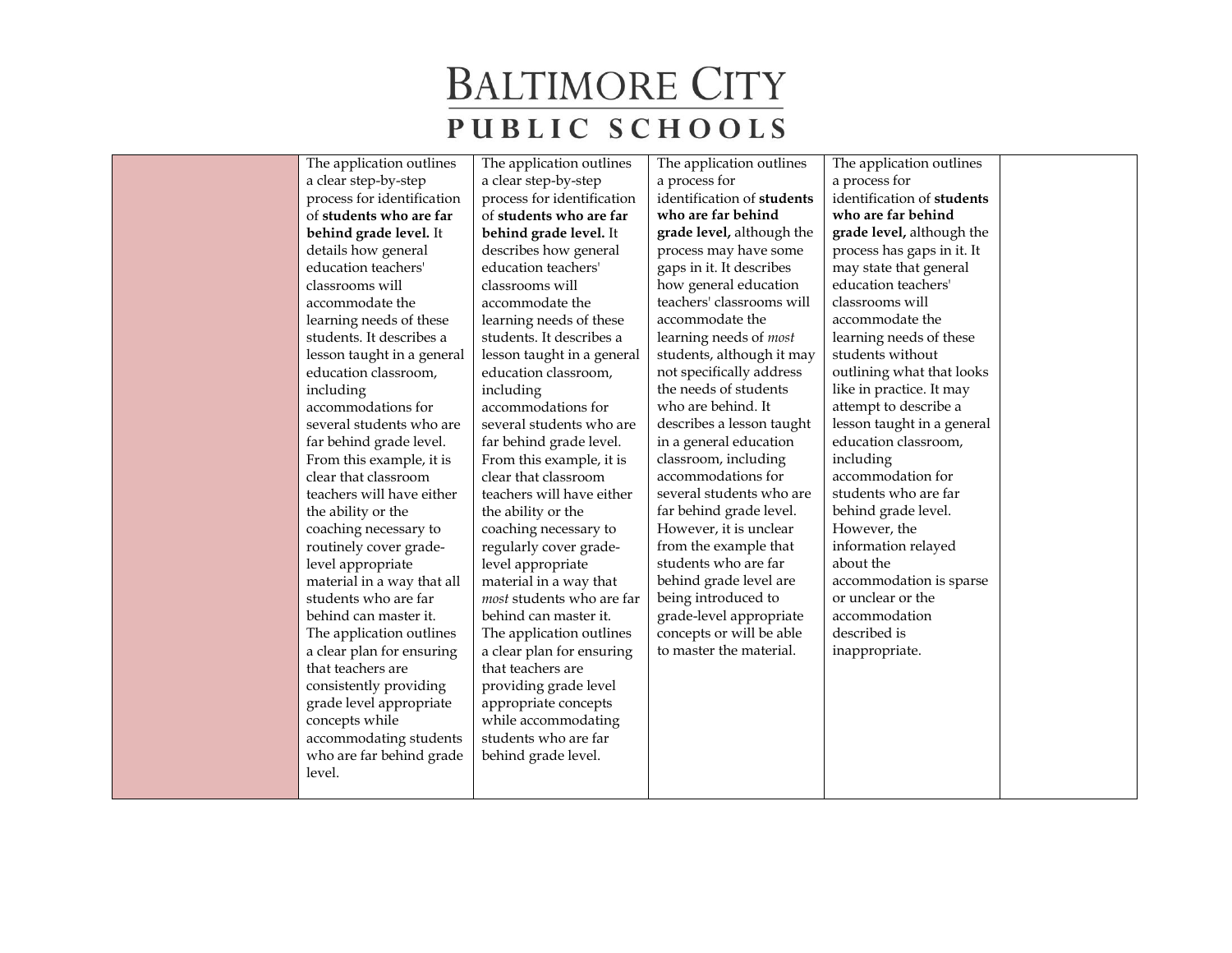1.9 If the school will have middle or high school grades, please outline plans to ensure college and career readiness upon high school graduation and the rationale behind this plan.

(Research shows that preparation for college must begin in the middle grades. We therefore ask applicants who are planning to educate students in the middle grades to outline college and career preparation plans as well.) College readiness means that a high school graduate could matriculate at a college or university without needing remediation. Career readiness means that, upon high school graduation, a student has the skills necessary to obtain and work in a full-time job that pays a living wage.

The application *clearly* outlines a set of resources and strategies on a *specific*  timeline to prepare students for college and career. Resources and strategies are varied and begin in the 6th grade (for middle schools or middle/high schools) or 9th grade (for high schools). The rationale behind the plan is rooted in previous documented success with these strategies and resources by at least one of the founding group and in research demonstrating that these strategies and resources are effective in preparing students in the school's target population for college and/or career.

The application outlines a set of resources and strategies on a general timeline to prepare students for college and career. Use of resources and strategies begins in the 6th or 7th grade (for middle schools or middle/high schools) or 9th grade (for high schools). The rationale behind the plan is rooted in previous experience with some success with these strategies and resources by at least one of the founding group and in evidence that these are promising strategies and resources for preparing students in the school's target population for college and/or career.

The application outlines *a couple of*  resources and strategies on a general timeline to prepare students for college and career. Use of resources and strategies may not begin until 7th or 8th grade (for middle schools or middle/high schools) or 10th or 11th grade (for high schools). The rationale behind the plan is rooted in previous experience with these strategies and resources or word-of-mouth that these are promising strategies and resources for preparing Baltimore City students more generally for college and/or career.

The application may outline only one strategy for preparing students for college and career. Use of this college/career preparation strategy may begin in 8th grade (for middle schools or middle/high schools or 11th or 12th grade for high schools OR a timeline may not be outlined at all. The rationale behind this college/career preparation strategy is thin with little or no previous experience or research validating its use OR research indicating that this strategy is generally successful without any explanation of how it will be tailored to meet the needs of Baltimore City students.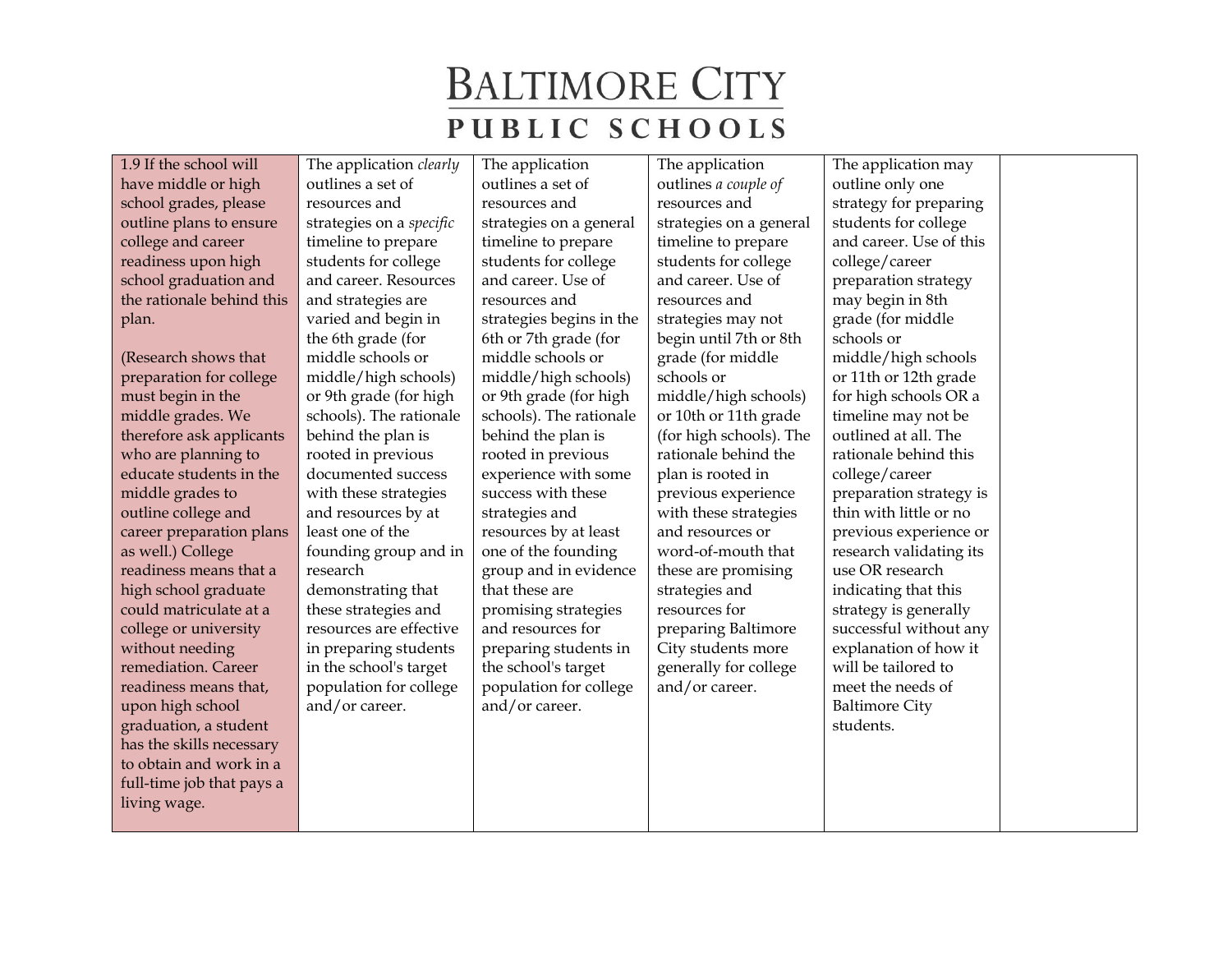| 1.10 What, if any,        | The application clearly   | The application clearly   | The application         | The application may      |  |
|---------------------------|---------------------------|---------------------------|-------------------------|--------------------------|--|
| changes to your           | demonstrates              | demonstrates              | acknowledges the        | acknowledge the          |  |
| academic program do       | flexibility to address    | flexibility to address    | potential of virtual,   | potential for virtual or |  |
| you anticipate being      | the potential of virtual, | the potential of virtual, | hybrid, or in-person    | hybrid learning          |  |
| necessary if students     | hybrid, or in-person      | hybrid, or in-person      | learning scenarios and  | scenarios but does not   |  |
| cannot meet in person?    | learning scenarios that   | learning scenarios that   | details a plan to adapt | clearly detail a plan    |  |
| If there is a need to     | allow for both            | allow for both            | to each possible        | for adapting to each     |  |
| move to a virtual         | asynchronous and          | asynchronous and          | scenario. The           | possible scenario or     |  |
| learning environment,     | synchronous               | synchronous               | application includes    | have clear methods of    |  |
| how will that affect      | opportunities and         | opportunities and         | methods of ensuring     | ensuring grade-level     |  |
| instructional methods     | maintains fidelity to     | maintains consistency     | grade-level             | expectations are being   |  |
| used in the school?       | the core instructional    | with the school's         | expectations are being  | met in a virtual         |  |
| How will you ensure       | approach(es) of the       | model. The                | met, but may not be     | learning scenario.       |  |
| that all students are     | school and its model.     | application clearly       | specific to each        |                          |  |
| receiving appropriate     | The approach is based     | details methods of        | learning environment    |                          |  |
| and effective instruction | in best practices and     | ensuring grade-level      | scenario.               |                          |  |
| in such an                | demonstrate               | expectations are being    |                         |                          |  |
| environment?              | thoughtful transitions    | met in all three          |                         |                          |  |
|                           | for readying the          | scenarios.                |                         |                          |  |
|                           | school community for      |                           |                         |                          |  |
|                           | these changes. The        |                           |                         |                          |  |
|                           | application clearly       |                           |                         |                          |  |
|                           | details methods of        |                           |                         |                          |  |
|                           | ensuring grade-level      |                           |                         |                          |  |
|                           | expectations are being    |                           |                         |                          |  |
|                           | met in all three          |                           |                         |                          |  |
|                           | scenarios.                |                           |                         |                          |  |

| SECTION 2. SCHOOL CULTURE AND CLIMATE |           |              |                        |                |               |  |
|---------------------------------------|-----------|--------------|------------------------|----------------|---------------|--|
|                                       | Exemplary | Satisfactory | Less than satisfactory | Unsatisfactory | <b>RATING</b> |  |
| Vision, Mission, and<br>Needs         |           |              |                        |                |               |  |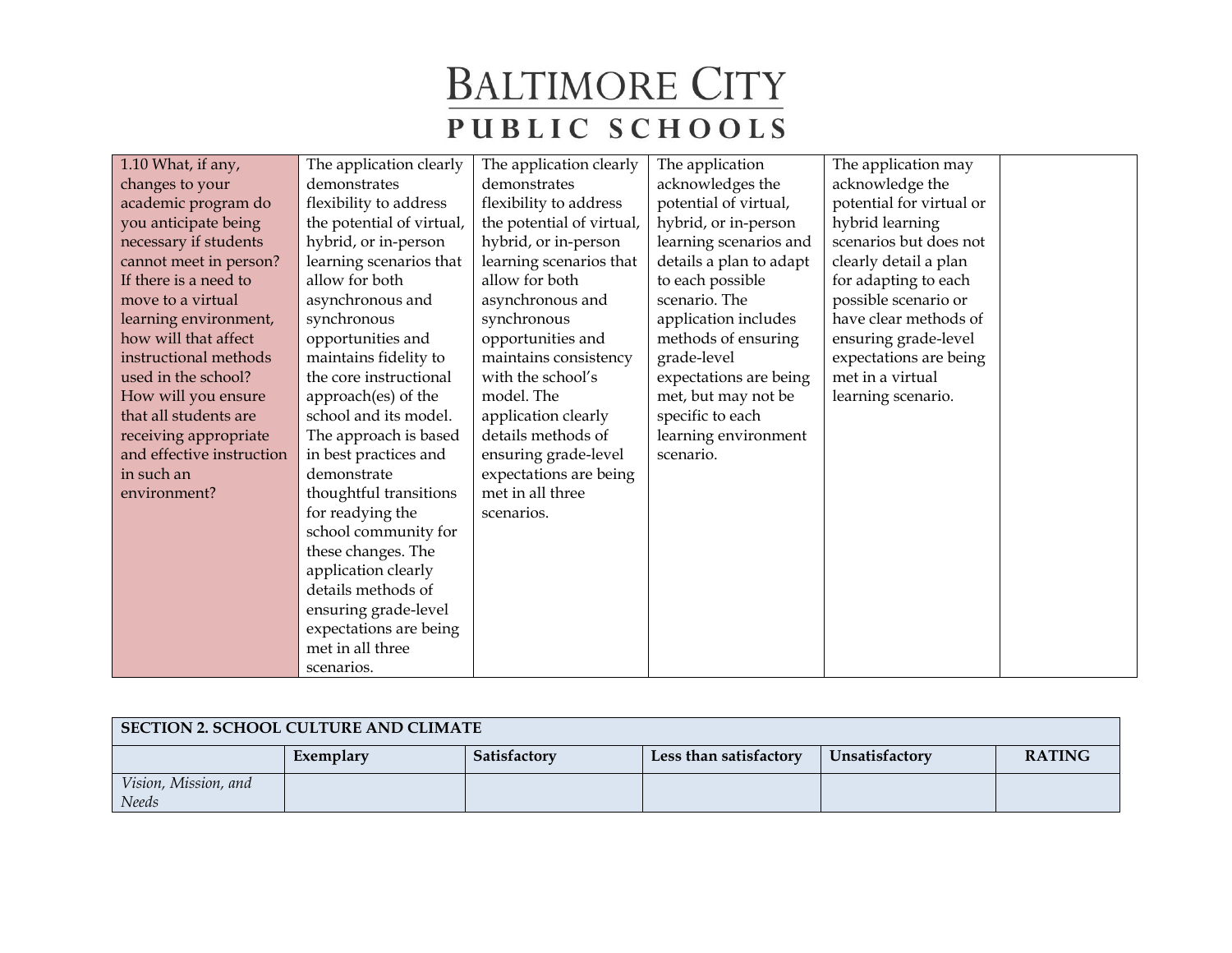2.1 Describe your target student population. Identify the grade or age levels of the student population the school plans to serve. What are the characteristics and needs of the students in the geographic area where the school will be located? Describe the relationship between the targeted student population and the school's mission. How will the needs of these students be met by this school? How will the needs of the district be met by this school (e.g., in the context of the school portfolio outlined in the 21st Century Buildings Initiative)? If applying for a conversion to charter status, explain how the school will benefit from becoming a charter school and how the conversion

The application *clearly* describes the student population in the neighborhood where the school proposes to locate and demonstrates *a strong* understanding of students' needs. Evidence of this understanding includes findings from *wide-ranging* outreach in the neighborhood where the school proposes to locate and *express* interest in the school from parents *of school-age children* in the community. The application outlines how elements of the school's design and/or programming will address student needs. The application also makes a *strong* case for how the school will fit into City Schools' portfolio of schools, meet specific needs of the district and benefit the district as a whole.

The application describes the student population in the neighborhood where the school proposes to locate and demonstrates some understanding of students' needs. Evidence of this understanding includes findings from outreach in the neighborhood where the school proposes to locate and some interest in the school from parents in the community. The application outlines how elements of the school's design and/or programming will address student needs. The application also makes a case for how the school will fit into City Schools' portfolio of schools, meet needs of the district and benefit the district as a whole.

The application describes the student population in Baltimore City and some pressing student needs, but may not address localized needs for the neighborhood where the school proposes to locate. There is either limited evidence of community outreach or the outreach done is low-quality with little parental input and yields a narrow view of the neighborhood. The application attempts to but may not adequately explain how elements of the school's design and/or programming will address student needs. The application may not satisfactorily explain how the school will fit into City Schools' portfolio of schools.

The application describes the student population in Baltimore City and offers some generic commentary about students in urban schools but does not attempt to convey community-specific needs. There is very little evidence of community outreach either to organizations or to parents in the neighborhood where the school proposes to locate. The application does not explain how elements of the school's design and/or programming will address student needs, nor does it address how the school will fit into City Schools' portfolio of schools.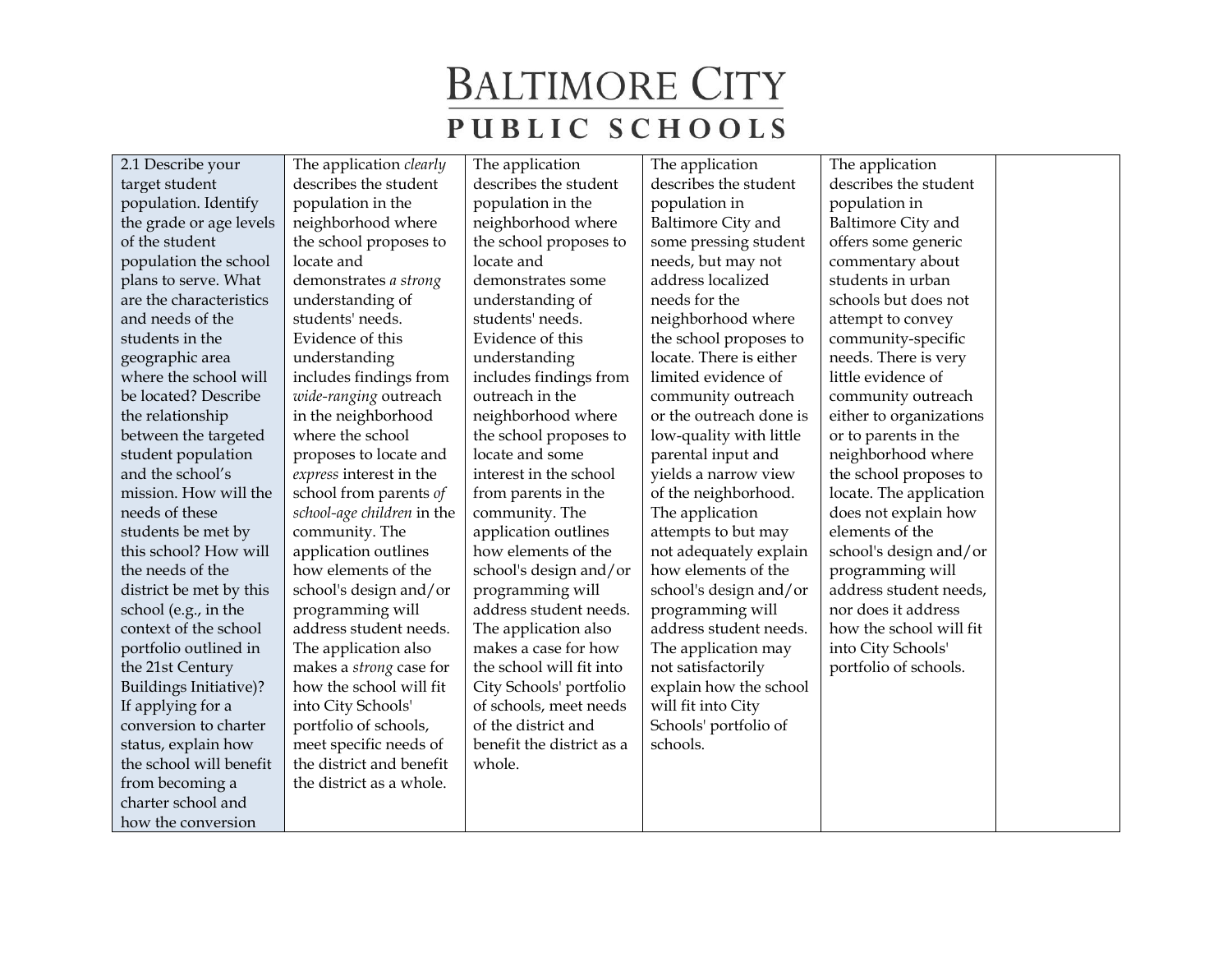| will address the needs  |                           |                                  |                         |                       |  |
|-------------------------|---------------------------|----------------------------------|-------------------------|-----------------------|--|
| of the community.       |                           |                                  |                         |                       |  |
| (Note: While            |                           |                                  |                         |                       |  |
| description of your     |                           |                                  |                         |                       |  |
| target population       |                           |                                  |                         |                       |  |
| should focus on a       |                           |                                  |                         |                       |  |
| particular geographic   |                           |                                  |                         |                       |  |
| region, your school     |                           |                                  |                         |                       |  |
| will be open to         |                           |                                  |                         |                       |  |
| students citywide and   |                           |                                  |                         |                       |  |
| should also anticipate  |                           |                                  |                         |                       |  |
| serving a student       |                           |                                  |                         |                       |  |
| population that         |                           |                                  |                         |                       |  |
| mirrors that of City    |                           |                                  |                         |                       |  |
| Schools with regards    |                           |                                  |                         |                       |  |
| to students with        |                           |                                  |                         |                       |  |
| disabilities,           |                           |                                  |                         |                       |  |
| economically            |                           |                                  |                         |                       |  |
| disadvantaged           |                           |                                  |                         |                       |  |
| students, gifted        |                           |                                  |                         |                       |  |
| students, etc. and      |                           |                                  |                         |                       |  |
| should not be written   |                           |                                  |                         |                       |  |
| in a manner that seeks  |                           |                                  |                         |                       |  |
| to exclude a particular |                           |                                  |                         |                       |  |
| subset of students.)    |                           |                                  |                         |                       |  |
| 2.2 Provide the         | The mission and vision    | The mission and vision           | The mission and vision  | The mission and       |  |
| mission and vision      | statements are clear      | statements are clear             | statements are student- | vision statements are |  |
| statements for the      | and student-centered.     | and student-centered.            | centered. The vision    | not student-centered  |  |
| proposed school and     | Taken together, they      | Taken together, they             | statement articulates   | or clear.             |  |
| its target student      | explicitly articulate the | <i>implicitly</i> articulate the | the school's ultimate   |                       |  |
| population. The         | school's aims for its     | school's aims for its            | aims for its target     |                       |  |
| vision statement        | target student            | target student                   | student population,     |                       |  |
| should describe the     | population, as well as    | population, as well as           | but the mission         |                       |  |
| school's ultimate       | how the school will       | how the school will              | statement does not      |                       |  |
| impact. The mission     | provide access to high    | provide access to                | clearly articulate how  |                       |  |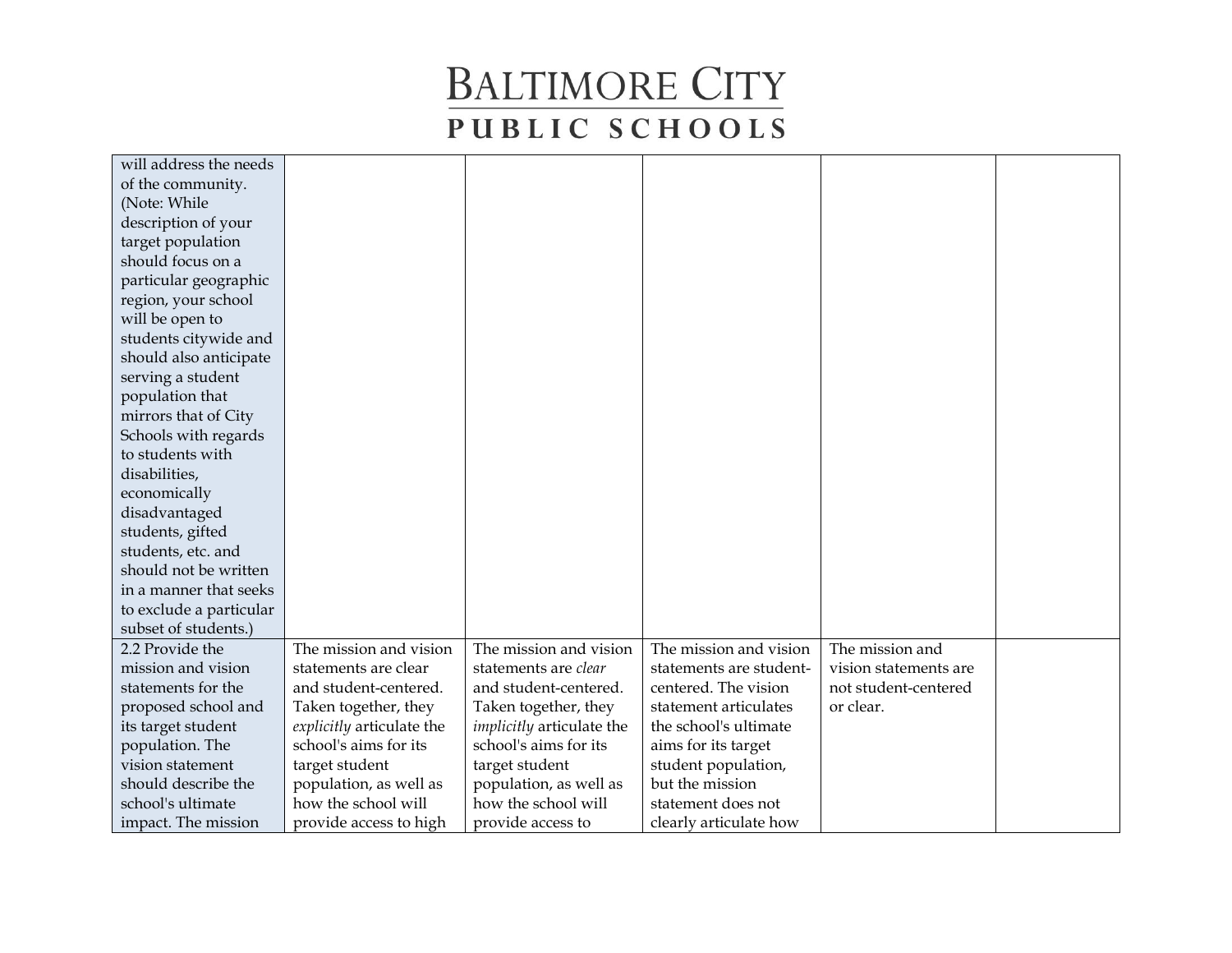| statement describes<br>how you are going to<br>get there. Both the<br>mission and vision<br>should be student<br>centered and make a<br>clear case for<br>academic<br>programming that<br>ensures equitable<br>access to high quality<br>instruction relevant to<br>all student groups<br>and transformative<br>educational outcomes<br>for all students. | quality instruction that<br>is relevant to the<br>experience, identity<br>and culture of students<br>and that leads to<br>transformational<br>opportunities for all<br>students, positively<br>impact City Schools,<br>and achieve its vision. | quality instruction that<br>positively impacts<br>most students and City<br>Schools and how the<br>school proposes to<br>achieve its vision. | the school proposes to<br>get students there and<br>is not cognizant of the<br>experience, identity or<br>culture of students. |                           |  |
|-----------------------------------------------------------------------------------------------------------------------------------------------------------------------------------------------------------------------------------------------------------------------------------------------------------------------------------------------------------|------------------------------------------------------------------------------------------------------------------------------------------------------------------------------------------------------------------------------------------------|----------------------------------------------------------------------------------------------------------------------------------------------|--------------------------------------------------------------------------------------------------------------------------------|---------------------------|--|
| School Culture                                                                                                                                                                                                                                                                                                                                            |                                                                                                                                                                                                                                                |                                                                                                                                              |                                                                                                                                |                           |  |
| 2.3 Describe the                                                                                                                                                                                                                                                                                                                                          | The application clearly                                                                                                                                                                                                                        | The application                                                                                                                              | The application                                                                                                                | The application           |  |
| anticipated school                                                                                                                                                                                                                                                                                                                                        | outlines a positive,                                                                                                                                                                                                                           | outlines a plan to                                                                                                                           | outlines a school                                                                                                              | outlines a school         |  |
| culture. How will all                                                                                                                                                                                                                                                                                                                                     | student-centered,                                                                                                                                                                                                                              | create a school culture                                                                                                                      | culture that attempts to                                                                                                       | culture that is not clear |  |
| students experience                                                                                                                                                                                                                                                                                                                                       | research-based school                                                                                                                                                                                                                          | that is based in                                                                                                                             | promote a positive                                                                                                             | and/or will not           |  |
| and help to build the                                                                                                                                                                                                                                                                                                                                     | culture that promotes a                                                                                                                                                                                                                        | research and attempts                                                                                                                        | environment and                                                                                                                | promote a positive        |  |
| school culture?                                                                                                                                                                                                                                                                                                                                           | strong academic                                                                                                                                                                                                                                | to promote a positive,                                                                                                                       | reinforce student social                                                                                                       | environment that          |  |
| Include any special                                                                                                                                                                                                                                                                                                                                       | environment,                                                                                                                                                                                                                                   | student-centered                                                                                                                             | development. The                                                                                                               | fosters student           |  |
| considerations for                                                                                                                                                                                                                                                                                                                                        | reinforces student                                                                                                                                                                                                                             | academic                                                                                                                                     | application attempts to                                                                                                        | learning. There is little |  |
| students with diverse                                                                                                                                                                                                                                                                                                                                     | social development.                                                                                                                                                                                                                            | environment, reinforce                                                                                                                       | explore what the                                                                                                               | attempt to discuss the    |  |
| backgrounds such as                                                                                                                                                                                                                                                                                                                                       | The application details                                                                                                                                                                                                                        | student social                                                                                                                               | student experience will                                                                                                        | student experience or     |  |
| students with                                                                                                                                                                                                                                                                                                                                             | what the student                                                                                                                                                                                                                               | development. The                                                                                                                             | be, although specifics                                                                                                         | specifics are lacking.    |  |
| disabilities, ELL                                                                                                                                                                                                                                                                                                                                         | experience will look                                                                                                                                                                                                                           | application explores                                                                                                                         | are lacking and/or                                                                                                             | The systems and           |  |
| students,                                                                                                                                                                                                                                                                                                                                                 | and feel like and                                                                                                                                                                                                                              | what the student                                                                                                                             | there may be little                                                                                                            | structures needed to      |  |
| economically                                                                                                                                                                                                                                                                                                                                              | highlights how the                                                                                                                                                                                                                             | experience will be and                                                                                                                       | information about how                                                                                                          | develop and establish     |  |
| disadvantaged                                                                                                                                                                                                                                                                                                                                             | school's culture will                                                                                                                                                                                                                          | discusses how the                                                                                                                            | students with                                                                                                                  | the school culture are    |  |
| students, etc. How                                                                                                                                                                                                                                                                                                                                        | make all students,                                                                                                                                                                                                                             | school's culture will                                                                                                                        | disabilities or ELL or                                                                                                         | not outlined clearly or   |  |
| will the founding                                                                                                                                                                                                                                                                                                                                         | including students                                                                                                                                                                                                                             | make all students,                                                                                                                           | economically                                                                                                                   | are inadequate to         |  |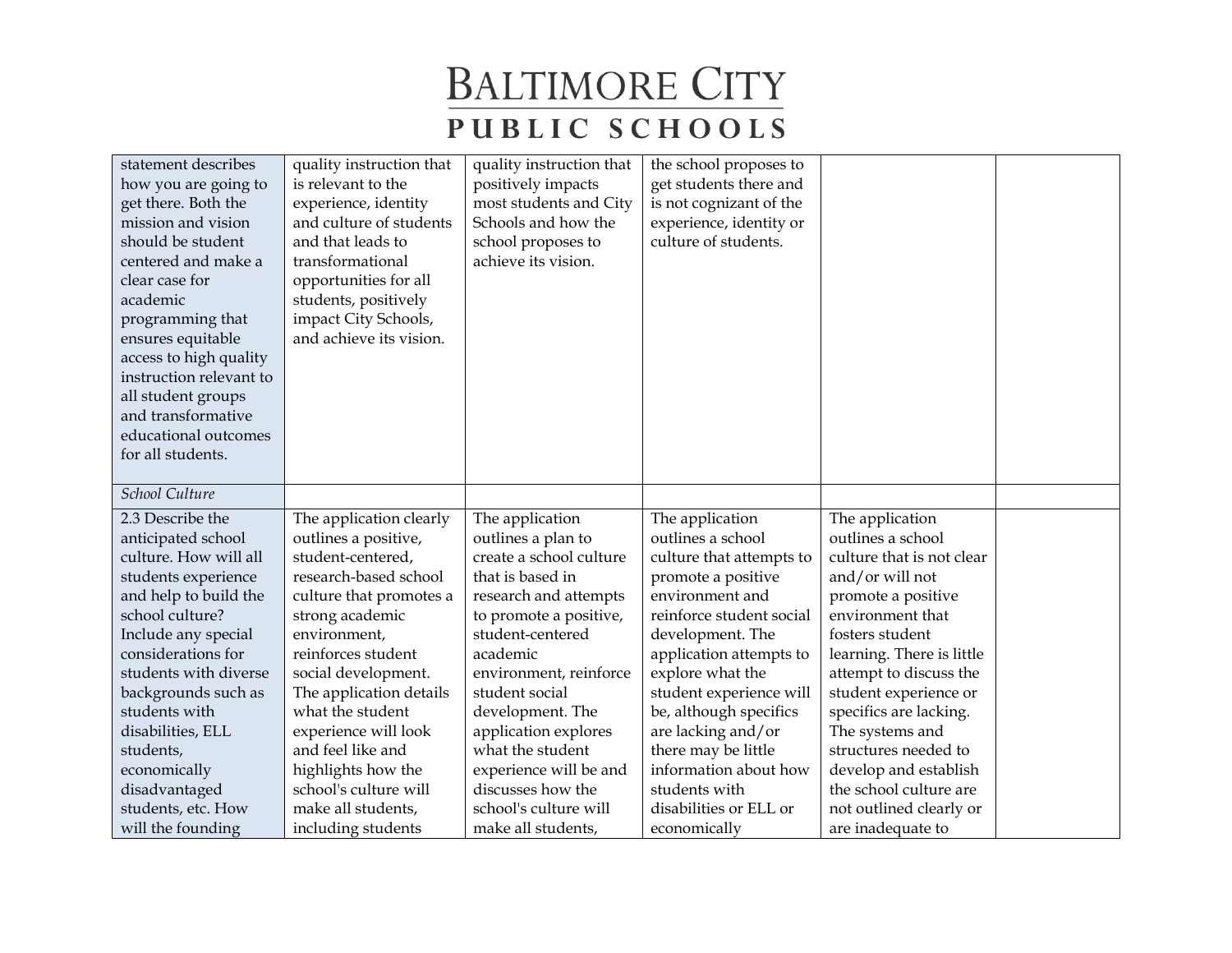| team ensure that this   | with disabilities, ELL    | including students        | disadvantaged           | operationalize it. The  |  |
|-------------------------|---------------------------|---------------------------|-------------------------|-------------------------|--|
| culture is in place     | students, economically    | with disabilities, ELL    | students will be        | application may only    |  |
| from the day the        | disadvantaged             | students, economically    | included. A plan for    | cursorily address how   |  |
| school opens? What      | students, etc. full,      | disadvantaged             | developing and          | student families or     |  |
| systems and             | contributing members      | students, etc. full,      | establishing the school | school staff will       |  |
| structures will be in   | of the school             | contributing members      | culture is included in  | experience the school's |  |
| place to ensure that    | community. A              | of the school             | this application,       | culture as well.        |  |
| the school consistently | thoughtful, realistic     | community. A plan for     | although the plan may   |                         |  |
| operates in this way?   | plan for developing       | developing and            | lack specifics or be    |                         |  |
| How will school staff   | and establishing the      | establishing the school   | unclear or unrealistic  |                         |  |
| experience the          | school culture during     | culture during year       | in some instances. The  |                         |  |
| culture? What           | year zero and fostering   | zero and fostering it     | application cursorily   |                         |  |
| systems will be in      | it throughout the         | throughout the            | addresses how families  |                         |  |
| place to ensure that    | contract term is          | contract term is          | of students and school  |                         |  |
| school staff            | included in this          | included in this          | staff will experience   |                         |  |
| understand, support     | application, including    | application, including    | the school's culture as |                         |  |
| and help to build this  | plans for training staff, | plans for training staff, | well.                   |                         |  |
| culture? How will       | as well as tracking       | although the plan may     |                         |                         |  |
| students' families      | progress and adapting     | be unclear or             |                         |                         |  |
| experience it? What     | the plan as needed. The   | unrealistic in a few      |                         |                         |  |
| role will families play | application specifically  | instances. The            |                         |                         |  |
| in helping to build     | addresses how all         | application specifically  |                         |                         |  |
| school culture?         | students' families,       | addresses how families    |                         |                         |  |
| Include relevant        | including families of     | of students with          |                         |                         |  |
| information about       | students with             | disabilities, ELL         |                         |                         |  |
| engaging a diverse      | disabilities, ELL         | students, FARMS           |                         |                         |  |
| community, including    | students, FARMS           | students, etc., and       |                         |                         |  |
| families of students    | students etc., and        | school staff will         |                         |                         |  |
| with disabilities,      | school staff will         | experience the school's   |                         |                         |  |
| families of ELL         | experience and help to    | culture as well.          |                         |                         |  |
| students, etc.?         | build the school's        |                           |                         |                         |  |
|                         | culture as well.          |                           |                         |                         |  |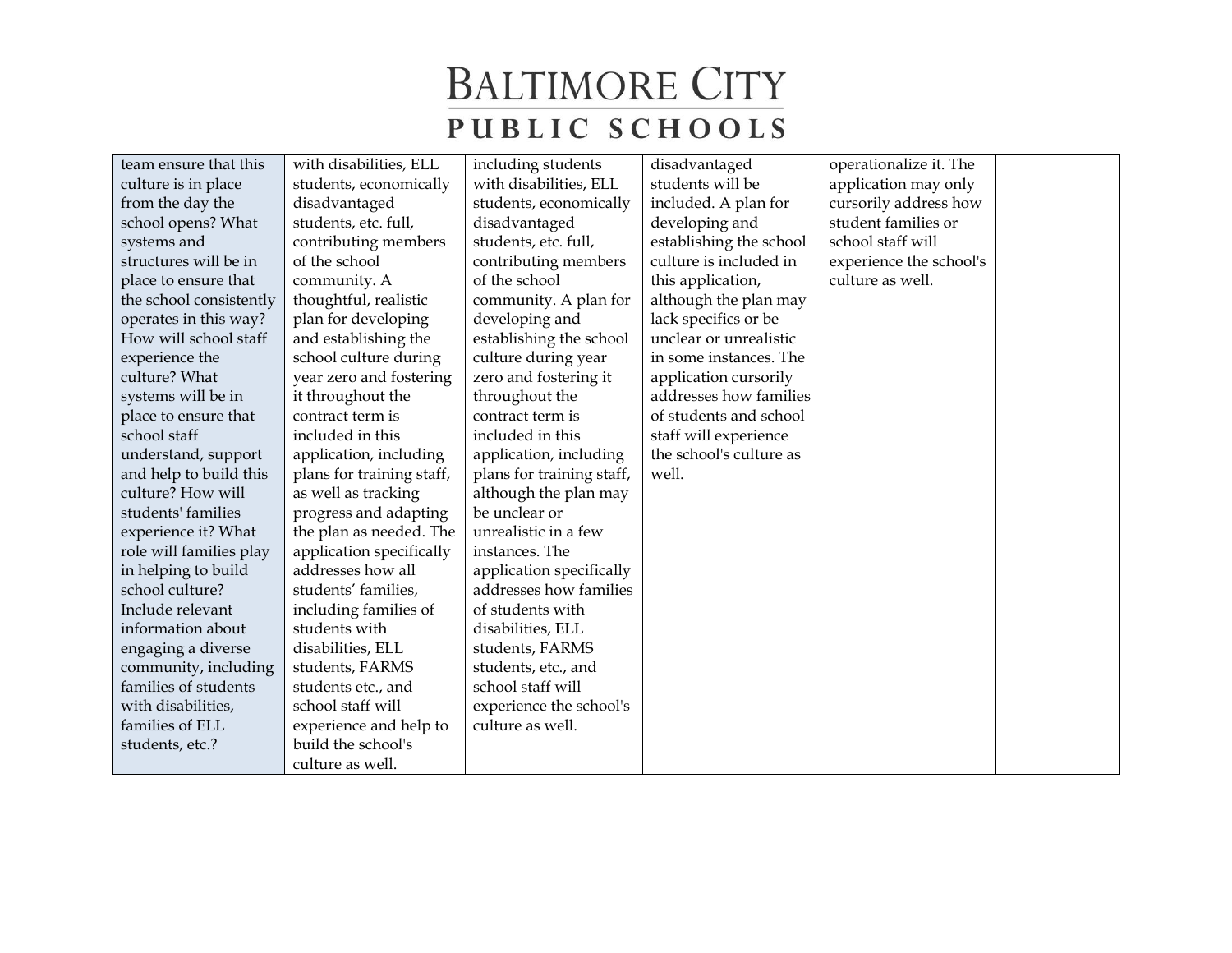| 2.4 Describe the        | This question is not scored by reviewers. However, if the application is approved the answer to this question will be |                           |                           |                         |  |  |
|-------------------------|-----------------------------------------------------------------------------------------------------------------------|---------------------------|---------------------------|-------------------------|--|--|
| extracurricular         | incorporated as part of the school's charter.                                                                         |                           |                           |                         |  |  |
| activities the school   |                                                                                                                       |                           |                           |                         |  |  |
| plans to offer students |                                                                                                                       |                           |                           |                         |  |  |
| and the ways it will    |                                                                                                                       |                           |                           |                         |  |  |
| encourage their         |                                                                                                                       |                           |                           |                         |  |  |
| participation.          |                                                                                                                       |                           |                           |                         |  |  |
|                         |                                                                                                                       |                           |                           |                         |  |  |
| 2.5 Outline the         | The application takes a                                                                                               | The application takes a   | The application           | The application does    |  |  |
| school's philosophy     | firm student learning-                                                                                                | student learning-         | outlines an approach      | not outline a clear and |  |  |
| on developing           | centered stand on                                                                                                     | oriented stand on         | to discipline, although   | coherent approach to    |  |  |
| positive student        | promoting positive                                                                                                    | promoting positive        | it may not be clear how   | student discipline, nor |  |  |
| behavior and            | behavior and discipline                                                                                               | behavior and              | it meets the social and   | does it provide         |  |  |
| discipline. What        | that makes a clear,                                                                                                   | discipline that           | emotional learning        | sufficient guidance     |  |  |
| strategies and          | specific case for how it                                                                                              | addresses how the         | needs of students, or     | around disciplinary     |  |  |
| practices will be in    | will meet the needs of                                                                                                | school will meet the      | its focus may not be on   | roles and               |  |  |
| place to promote        | the social and                                                                                                        | social and emotional      | maximizing student        | responsibilities.       |  |  |
| positive student        | emotional learning                                                                                                    | learning needs of         | learning opportunities.   |                         |  |  |
| behavior? How will      | needs of students with                                                                                                | students. When            | Faculty roles in          |                         |  |  |
| the social and          | an emphasis on pre-                                                                                                   | discipline is necessary,  | immediate disciplinary    |                         |  |  |
| emotional learning      | emptive interventions                                                                                                 | faculty roles in          | action, as well as        |                         |  |  |
| needs of students       | by faculty to address                                                                                                 | immediate disciplinary    | recommendations and       |                         |  |  |
| guide the selection,    | behavior problems and                                                                                                 | action, as well as        | final decisions for       |                         |  |  |
| implementation and      | prevent the need for                                                                                                  | recommendations and       | more serious offenses,    |                         |  |  |
| monitoring of these     | disciplinary action.                                                                                                  | final decisions for       | are somewhat              |                         |  |  |
| strategies and          | When discipline is                                                                                                    | more serious offenses,    | articulated, although     |                         |  |  |
| practices to create a   | necessary, faculty roles                                                                                              | are fair and clearly      | disciplinary structures   |                         |  |  |
| safe, inclusive school  | in immediate                                                                                                          | articulated. The          | may be top-heavy,         |                         |  |  |
| climate for students?   | disciplinary action, as                                                                                               | school's practices and    | with most of the          |                         |  |  |
| Who will make           | well as                                                                                                               | policies are sensitive to | responsibility falling to |                         |  |  |
| decisions about         | recommendations and                                                                                                   | the social and            | school leadership. The    |                         |  |  |
| disciplinary action?    | final decisions for more                                                                                              | emotional needs of all    | school's practices and    |                         |  |  |
| What roles will         | serious offenses, are                                                                                                 | students including        | policies consider the     |                         |  |  |
| teachers,               | fair, consistent, and                                                                                                 | students with             | social and emotional      |                         |  |  |
| administrators,         | clearly articulated. The                                                                                              | disabilities. There are   | needs of all students     |                         |  |  |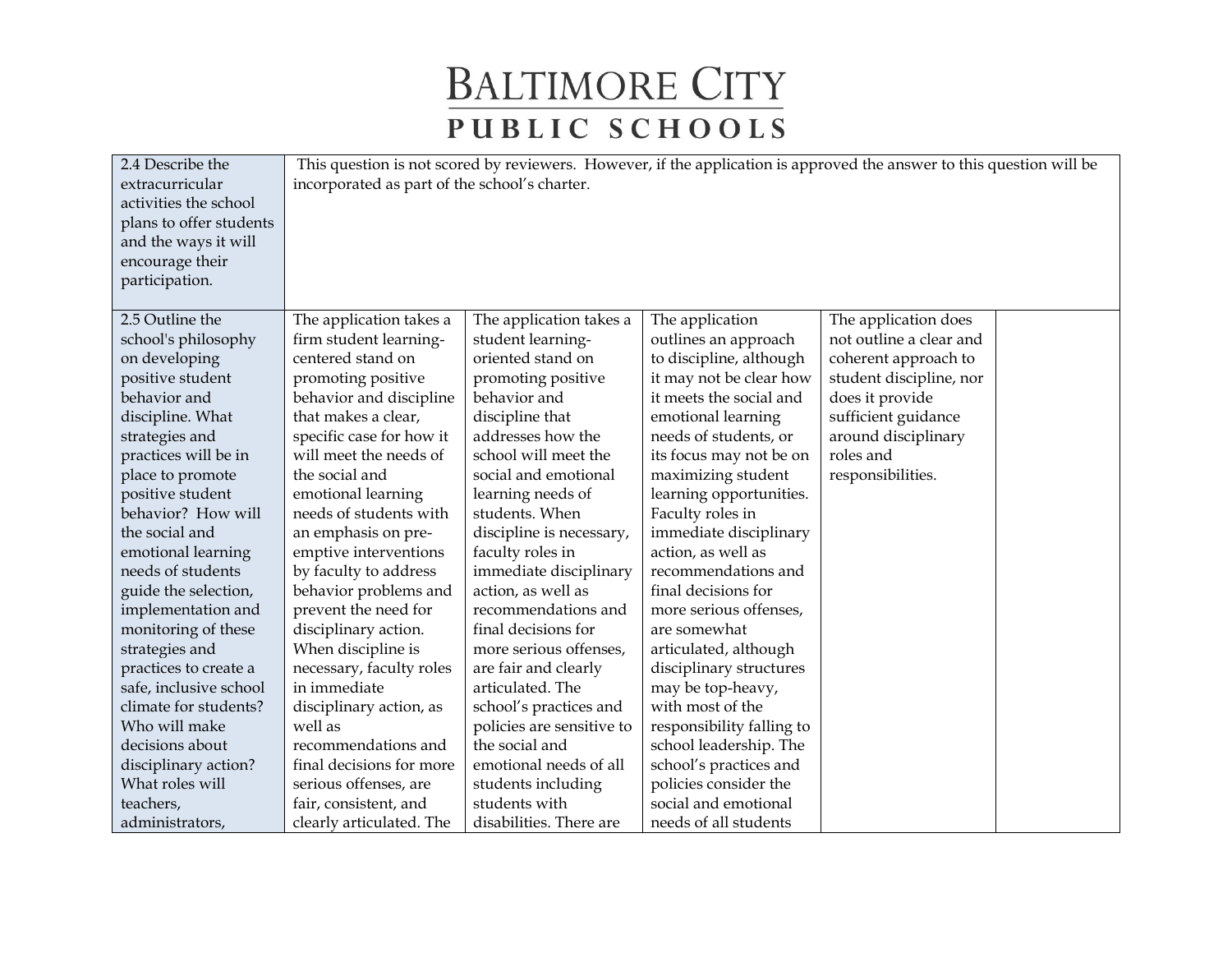| support staff, parents<br>and students play?<br>What interventions<br>will be used to<br>prevent the need for<br>disciplinary action?<br>How do these<br>practices and policies<br>consider the needs of<br>vulnerable<br>populations like<br>students with<br>disabilities?<br>Note: The school's<br>discipline policy will<br>need to be compatible<br>with the City Schools'<br>Code of Conduct.<br>Discipline of special<br>education students<br>must comply with<br>applicable laws. | school's practices and<br>policies are sensitive to<br>the social and<br>emotional needs of all<br>students including<br>students with<br>disabilities and other<br>vulnerable<br>populations. There are<br>clear roles for students<br>and parents within the<br>process. There is a<br>clear, defined process<br>for students and<br>families to appeal<br>disciplinary actions. | roles for students and<br>parents within the<br>process. There is a<br>process for students<br>and families to appeal<br>disciplinary actions. | including students<br>with disabilities;<br>however the policies<br>and practices may not<br>be sensitive to the<br>unique needs of<br>students in vulnerable<br>populations. There is a<br>process for students<br>and families to appeal<br>disciplinary actions. |                        |  |
|--------------------------------------------------------------------------------------------------------------------------------------------------------------------------------------------------------------------------------------------------------------------------------------------------------------------------------------------------------------------------------------------------------------------------------------------------------------------------------------------|------------------------------------------------------------------------------------------------------------------------------------------------------------------------------------------------------------------------------------------------------------------------------------------------------------------------------------------------------------------------------------|------------------------------------------------------------------------------------------------------------------------------------------------|---------------------------------------------------------------------------------------------------------------------------------------------------------------------------------------------------------------------------------------------------------------------|------------------------|--|
| 2.6 How will policies                                                                                                                                                                                                                                                                                                                                                                                                                                                                      | The application                                                                                                                                                                                                                                                                                                                                                                    | The application                                                                                                                                | The application                                                                                                                                                                                                                                                     | The application may    |  |
| be developed and key                                                                                                                                                                                                                                                                                                                                                                                                                                                                       | includes clearly                                                                                                                                                                                                                                                                                                                                                                   | includes clearly                                                                                                                               | includes decision trees                                                                                                                                                                                                                                             | not include a decision |  |
| decisions made at the                                                                                                                                                                                                                                                                                                                                                                                                                                                                      | delineated and                                                                                                                                                                                                                                                                                                                                                                     | delineated decision                                                                                                                            | for each type of                                                                                                                                                                                                                                                    | tree for each type of  |  |
| school? Who will                                                                                                                                                                                                                                                                                                                                                                                                                                                                           | differentiated decision                                                                                                                                                                                                                                                                                                                                                            | trees for each type of                                                                                                                         | decision, although the                                                                                                                                                                                                                                              | decision. The process  |  |
| provide input at what                                                                                                                                                                                                                                                                                                                                                                                                                                                                      | trees for each type of                                                                                                                                                                                                                                                                                                                                                             | decision and for the                                                                                                                           | process outlined                                                                                                                                                                                                                                                    | outlined and/or the    |  |
| points? How will                                                                                                                                                                                                                                                                                                                                                                                                                                                                           | decision and for the                                                                                                                                                                                                                                                                                                                                                               | development of school                                                                                                                          | and/or the people                                                                                                                                                                                                                                                   | people involved in a   |  |
| school policies and                                                                                                                                                                                                                                                                                                                                                                                                                                                                        | development of school                                                                                                                                                                                                                                                                                                                                                              | policies and practices,                                                                                                                        | involved in a decision                                                                                                                                                                                                                                              | decision may not       |  |
| practices be vetted                                                                                                                                                                                                                                                                                                                                                                                                                                                                        | policies and practices.                                                                                                                                                                                                                                                                                                                                                            | although there may be                                                                                                                          | may not make much                                                                                                                                                                                                                                                   | make much sense. The   |  |
| and finalized? Who                                                                                                                                                                                                                                                                                                                                                                                                                                                                         | The process outlined                                                                                                                                                                                                                                                                                                                                                               | very little variation                                                                                                                          | sense. OR the process                                                                                                                                                                                                                                               | process for developing |  |
| will make the final                                                                                                                                                                                                                                                                                                                                                                                                                                                                        | for and people                                                                                                                                                                                                                                                                                                                                                                     | between the different                                                                                                                          | for developing school                                                                                                                                                                                                                                               | school policies and    |  |
| decision? Please                                                                                                                                                                                                                                                                                                                                                                                                                                                                           | involved in each                                                                                                                                                                                                                                                                                                                                                                   | trees. The process                                                                                                                             | policies and practices                                                                                                                                                                                                                                              | practices is outlined, |  |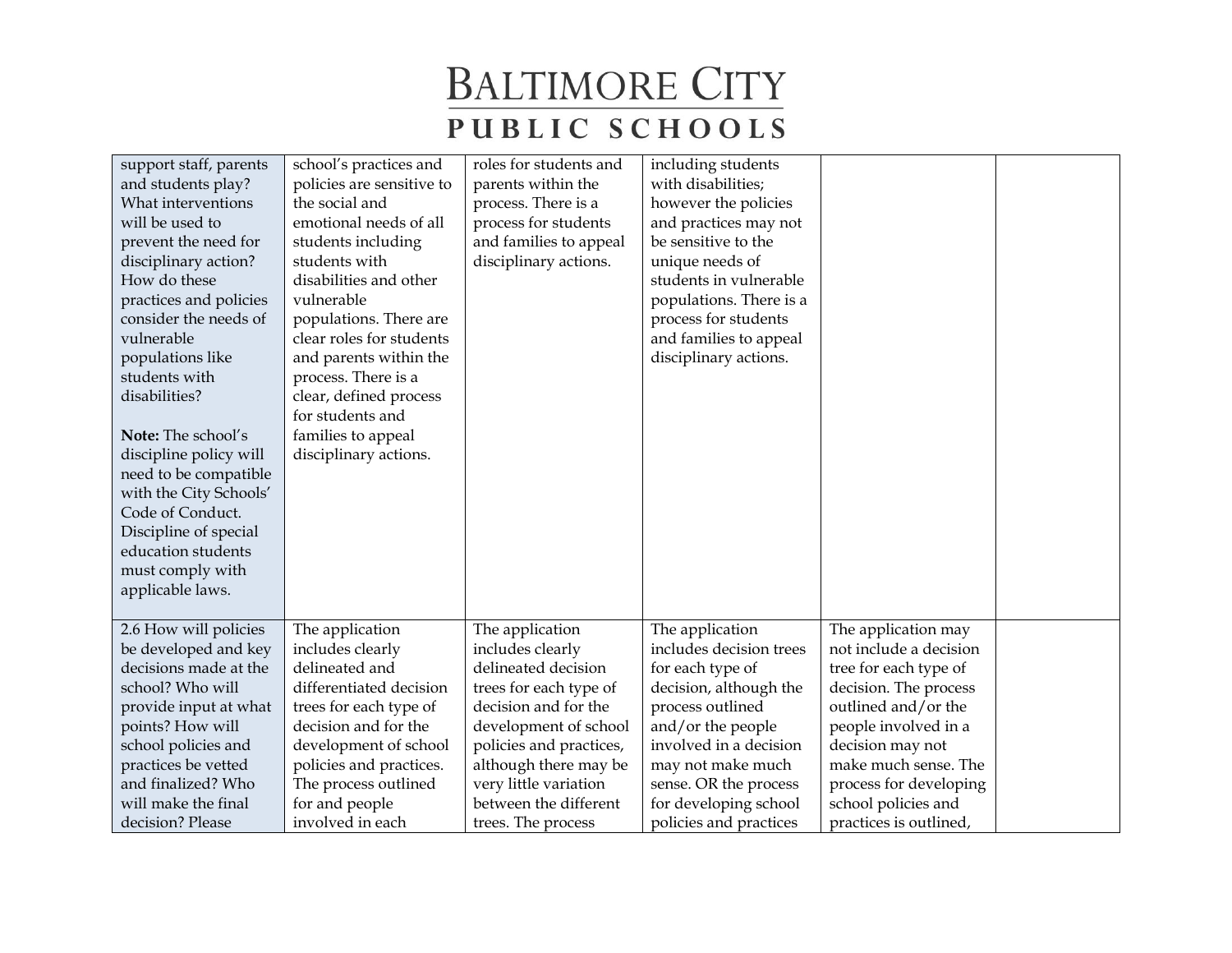| address these<br>questions by<br>developing a<br>decision-tree for each<br>of the following types<br>of decisions:<br>1) Academic issues<br>2) Staffing/hiring<br>3) Financial issues<br>4) Operational issues<br>See also 3.9 for more<br>information about<br>decision-making<br>practice at the school. | decision and for policy<br>development process<br>make sense. It is clear<br>who will make the final<br>decision in each case,<br>and the final decision-<br>maker is the most<br>appropriate role to<br>make the decision. The<br>process for vetting<br>policies/practices with<br>the school community<br>and finalizing a<br>policy/practice is<br>appropriate and<br>involves ample<br>opportunity for<br>stakeholder feedback. | outlined for and<br>people involved in<br>each decision and for<br>policy development<br>process mostly make<br>sense. It is clear who<br>will make the final<br>decision in each case,<br>and the final decision-<br>maker is usually the<br>most appropriate role<br>to make the decision.<br>The process for vetting<br>policies/practices with<br>the school community<br>and finalizing the<br>policy/practice is<br>appropriate and<br>involves stakeholder<br>feedback. | is outlined, although<br>the process outlined<br>and/or the people<br>involved in the<br>development of<br>policy/practice may<br>not make much sense.<br>It may not be entirely<br>clear who will make<br>the final decision in<br>each case, and/or the<br>final decision-maker<br>may not be the most<br>appropriate role to<br>make the decision.<br>There may not be a<br>clear process for<br>vetting<br>policies/practices with<br>the school community. | although the process<br>outlined and/or the<br>people involved in the<br>development of<br>policy/practice may<br>not make much sense.<br>In at least one case, it<br>is unclear who will<br>make the final<br>decision. The final<br>decision-maker may<br>not be the most<br>appropriate role to<br>make the decision. It is<br>unclear how<br>policies/practices will<br>be developed, and the<br>process may not<br>include stakeholder<br>feedback. |  |
|------------------------------------------------------------------------------------------------------------------------------------------------------------------------------------------------------------------------------------------------------------------------------------------------------------|--------------------------------------------------------------------------------------------------------------------------------------------------------------------------------------------------------------------------------------------------------------------------------------------------------------------------------------------------------------------------------------------------------------------------------------|--------------------------------------------------------------------------------------------------------------------------------------------------------------------------------------------------------------------------------------------------------------------------------------------------------------------------------------------------------------------------------------------------------------------------------------------------------------------------------|-----------------------------------------------------------------------------------------------------------------------------------------------------------------------------------------------------------------------------------------------------------------------------------------------------------------------------------------------------------------------------------------------------------------------------------------------------------------|----------------------------------------------------------------------------------------------------------------------------------------------------------------------------------------------------------------------------------------------------------------------------------------------------------------------------------------------------------------------------------------------------------------------------------------------------------|--|
| Family and Community<br>Engagement                                                                                                                                                                                                                                                                         |                                                                                                                                                                                                                                                                                                                                                                                                                                      |                                                                                                                                                                                                                                                                                                                                                                                                                                                                                |                                                                                                                                                                                                                                                                                                                                                                                                                                                                 |                                                                                                                                                                                                                                                                                                                                                                                                                                                          |  |
| 2.7 Please detail<br>community backing<br>for this school<br>including continued<br>plans for outreach<br>Which community<br>organizations have<br>the founders done<br>outreach to and why?<br>Which organizations<br>is the school seeking                                                               | The application<br>includes an extensive<br>description of the<br>community outreach<br>already completed,<br>listing the community<br>organizations the<br>founders have<br>connected with,<br>explaining why they<br>pursued connections                                                                                                                                                                                           | The application<br>includes a description<br>of the community<br>outreach already<br>completed, listing the<br>community<br>organizations the<br>founders have<br>connected with,<br>offering some<br>explanation about why                                                                                                                                                                                                                                                    | The application<br>includes a plan for<br>community outreach<br>with a list of<br>community<br>organizations in the<br>neighborhood where<br>the school proposes to<br>locate, although it may<br>be unclear from the<br>narrative what has                                                                                                                                                                                                                     | The application<br>includes a list of<br>community<br>organizations in the<br>neighborhood where<br>the school proposes to<br>locate, but does not<br>outline a plan for<br>outreach. There is little<br>explanation about<br>why connection with                                                                                                                                                                                                        |  |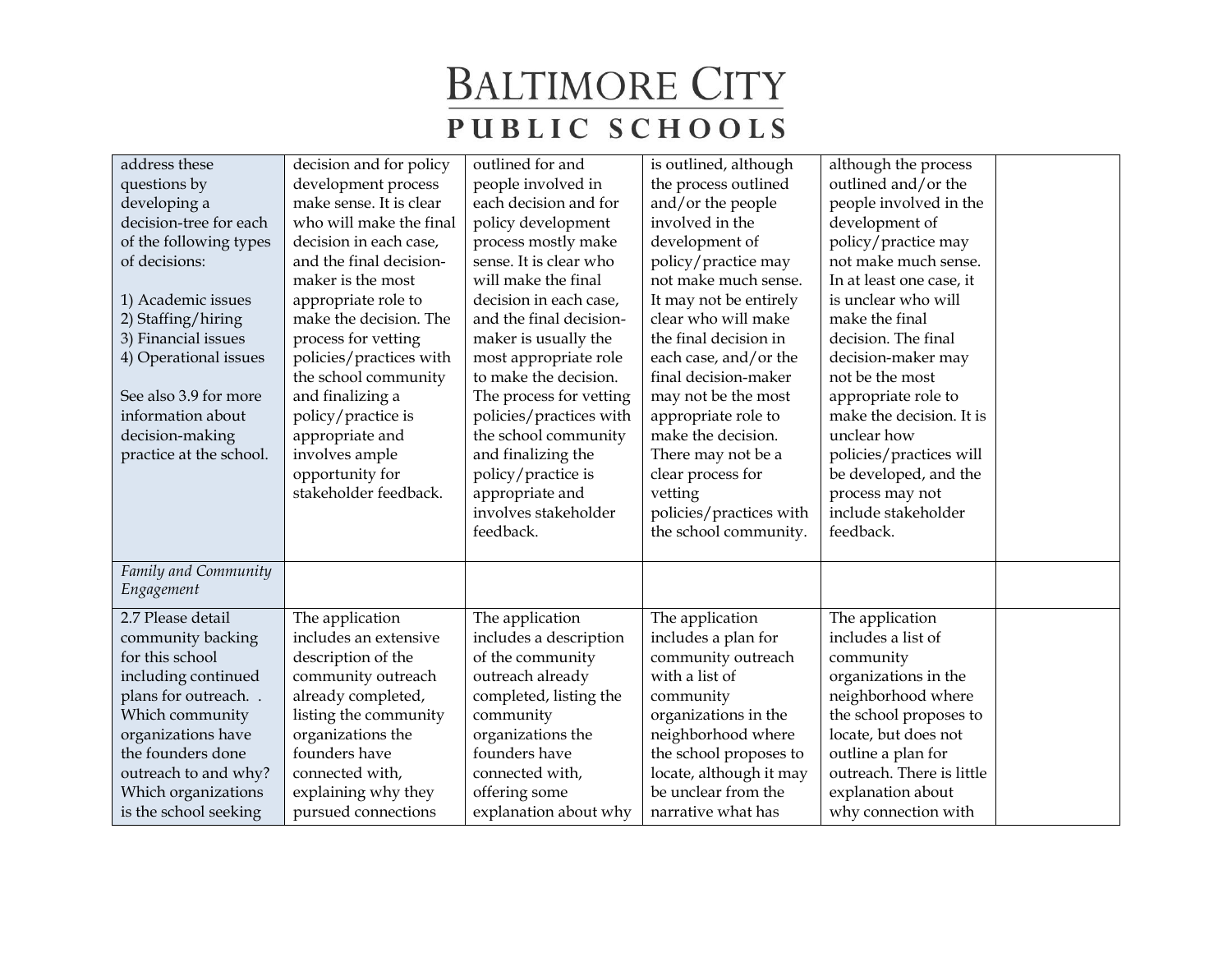| partnerships with,      | with those                | they pursued            | been done and what     | these organizations is |  |
|-------------------------|---------------------------|-------------------------|------------------------|------------------------|--|
| and what will be the    | organizations and         | connections with those  | has not been started.  | being pursued. The     |  |
| nature of those         | outlining support for     | organizations and       | There is some          | application may not    |  |
| partnerships? If any    | the school from key       | indicating support      | explanation about why  | list any community     |  |
| partnerships are        | community                 | from community          | connection with these  | groups the school is   |  |
| already in place,       | organizations. There is   | organizations. There is | organizations is being | pursuing partnerships  |  |
| provide evidence of     | a plan in place for       | stated intent to        | pursued. The           | with or it may not be  |  |
| support from the        | ongoing engagement        | continue engaging       | application may not    | clear why              |  |
| partner                 | with these community      | with these community    | list any community     | partnerships with      |  |
| organization(s),        | organizations. The        | organizations,          | groups the school is   | those groups would     |  |
| community, and          | application also lists a  | although there may      | pursuing partnerships  | benefit the school's   |  |
| residents, such as      | number of community       | not be a plan in place. | with or it may not be  | students.              |  |
| letters of support and  | groups the school has     | The application also    | clear why partnerships |                        |  |
| petitions. Evidence of  | partnerships with, as     | lists the community     | with those groups      |                        |  |
| support should be       | well as those the school  | groups the school has   | would benefit the      |                        |  |
| specific to the         | is pursuing               | partnerships with, as   | school's students.     |                        |  |
| proposed school,        | partnerships with, and    | well as those the       |                        |                        |  |
| relevant to the target  | discusses how these       | school is pursuing      |                        |                        |  |
| community, and          | partnerships would        | partnerships with, and  |                        |                        |  |
| matched with the year   | benefit its students.     | discusses how these     |                        |                        |  |
| that the charter school | The application           | partnerships would      |                        |                        |  |
| proposes to open.       | includes letters of       | benefit its students.   |                        |                        |  |
|                         | commitment from a         | For any partnerships    |                        |                        |  |
|                         | number of community       | already in place, the   |                        |                        |  |
|                         | organizations that        | application includes a  |                        |                        |  |
|                         | clearly outline the       | letter of commitment    |                        |                        |  |
|                         | services, supports and    | from the partner        |                        |                        |  |
|                         | benefits that will result | organization.           |                        |                        |  |
|                         | from the partnership.     |                         |                        |                        |  |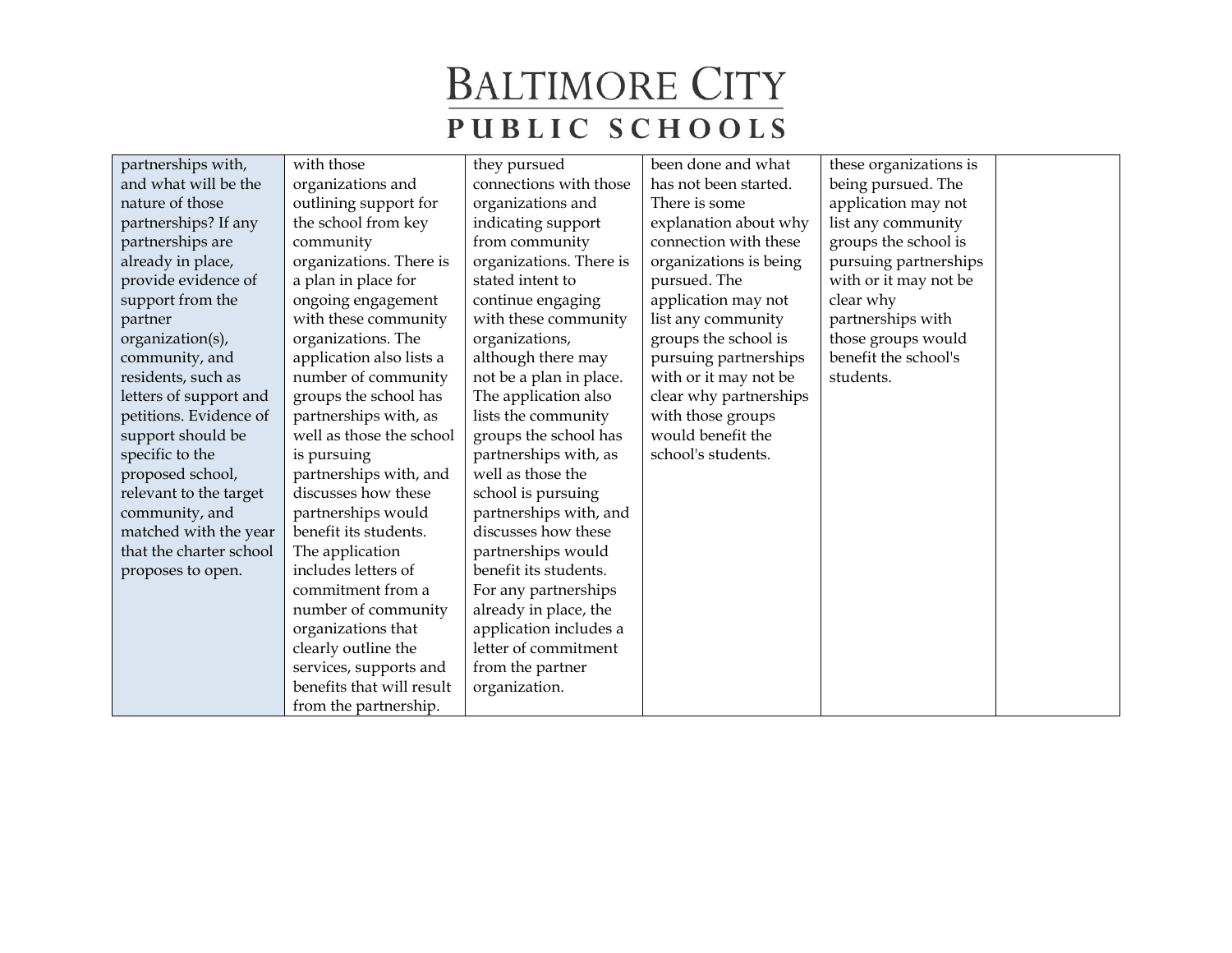2.8 Describe efforts to date to market the school and recruit students who are representative of the racial and socioeconomic diversity of the community. Please indicate specifically how you have engaged families not currently attending City Schools. Demonstrate and quantify evidence of support from these families, and detail your plans for further engagement with potential students and families. Which strategies have worked? Which haven't worked? What is the plan for student recruitment going forward? How will school staff reach students from 'harder to reach' families, including families of students with disabilities, ELL students,

The application includes a detailed marketing and student recruitment plan with a clear timeline and benchmarks for meeting student enrollment targets (e.g., 60% of total projected student enrollment by end of first round choice). Application clearly demonstrates substantive interest from both existing and non-City Schools families alike, affirming their intent to enroll at the proposed school. Outreach and engagement efforts is robust and farreaching. Recruitment strategies are varied and appropriate to the community within which the school proposes to locate and include thorough considerations for how to reach prospective families in a virtual, socially-distanced environment, including consideration for

The application includes a detailed marketing and student recruitment plan with a clear timeline. Recruitment strategies are varied and appropriate to the community within which the school proposes to locate and include considerations for how outreach efforts may be impacted by limited in-person contact in a virtual, sociallydistanced environment with some alternative, contactless options included. Application clearly demonstrates substantive interest from both existing and non-City Schools families alike. Outreach and engagement efforts is far-reaching. The application discusses which marketing and recruitment strategies have worked well to date and which have not, as well as what

The application includes a marketing and student recruitment plan with a high-level timeline. There are several marketing and recruitment strategies discussed, including some methods that do not require in-person contact with prospective families, although it is unclear whether they will be successful in the community within which the school proposes to locate. Applications demonstrates substantive outreach to non-City Schools families, but may not clearly indicate intent to enroll at the proposed school and outreach efforts may be limited in scope. The application discusses which marketing and recruitment strategies have worked well to

date and which have

The application includes a cursory marketing and student recruitment plan. There are only one or two primary marketing and recruitment strategies discussed, and it is unclear whether they will be successful in the community within which the school proposes to locate. There has not been substantive outreach to families not currently enrolled at City Schools. The application does not provide a clear picture of which strategies have worked well to date and which have not, nor does it address adjustments to the plan going forward. There is little to no mention of outreach to 'harder to reach' families or how to reach prospective families in a virtual, socially-distanced environment. The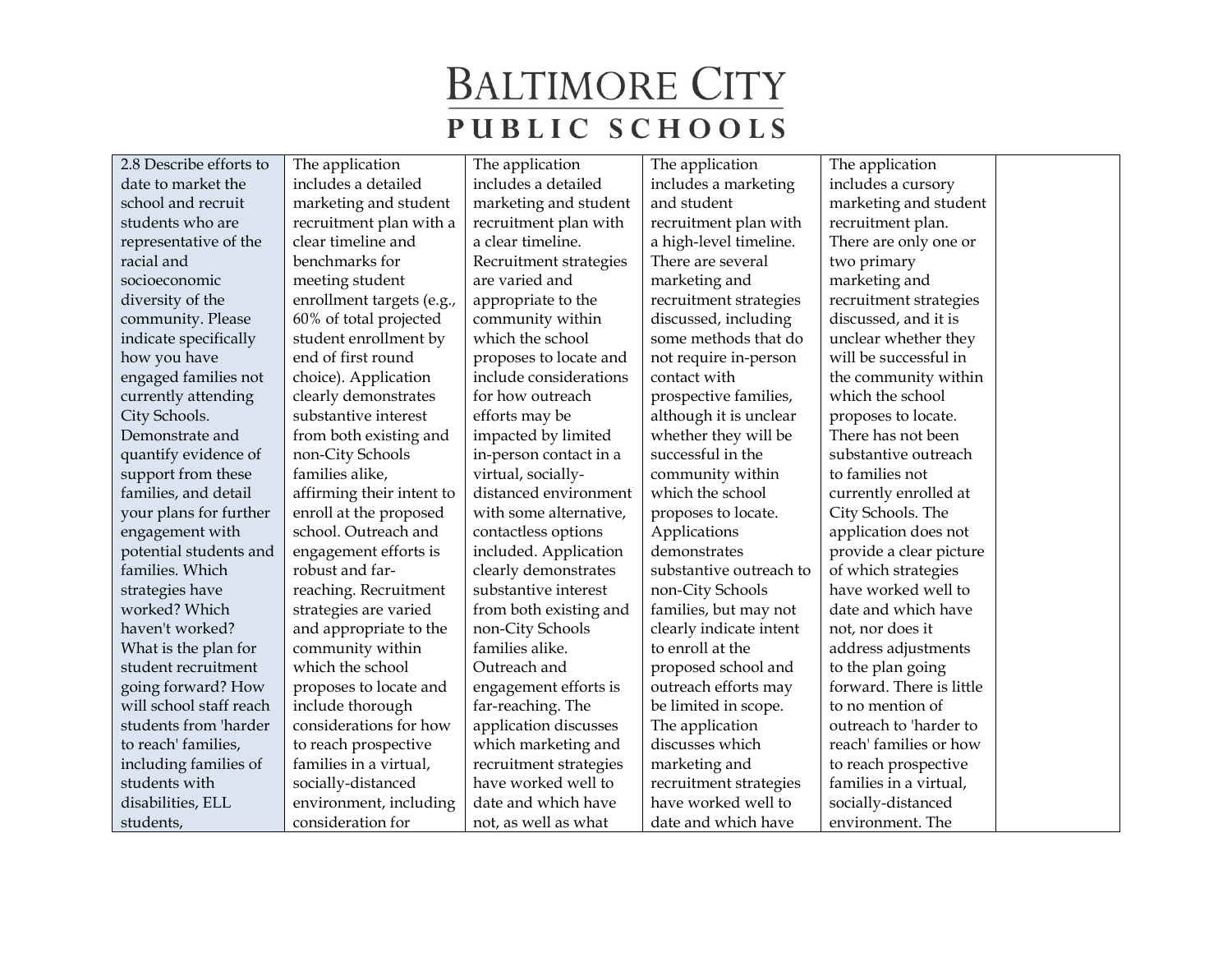| economically           | families with limited   | types of adjustments    | not, but may not          | ideas provided reveal   |  |
|------------------------|-------------------------|-------------------------|---------------------------|-------------------------|--|
| disadvantaged          | access to technology,   | are being made to the   | address adjustments to    | a lack of               |  |
| students, foster       | unstable housing, or    | plan going forward.     | the plan going            | understanding of the    |  |
| students, homeless     | other hard-to-reach     | There is an attempt to  | forward. There is little  | obstacles to reaching   |  |
| students, etc.? How    | student populations.    | address the issue of    | mention of outreach to    | them. For               |  |
| does this change in a  | The application         | outreach to 'harder to  | 'harder to reach'         | conversation            |  |
| virtual environment?   | discusses which         | reach' families,        | families or the ideas     | applications, there has |  |
| If applying to convert | marketing and           | although plans to do    | provided to reach         | not been substantive    |  |
| an existing school to  | recruitment strategies  | so may be somewhat      | 'harder to reach'         | outreach to families    |  |
| charter status, please | have worked well to     | limited. Conversion     | families reveal a lack of | currently enrolled at   |  |
| indicate specifically  | date and which have     | applications clearly    | understanding of the      | the school.             |  |
| how you have           | not, as well as what    | demonstrate             | obstacles to reaching     |                         |  |
| engaged families       | types of adjustments    | substantive interest    | them. Conversion          |                         |  |
| currently enrolled at  | are being made to the   | from existing families, | applications clearly      |                         |  |
| the school as well as  | plan going forward.     | and outreach and        | demonstrate               |                         |  |
| families not currently | There is specific       | engagement efforts      | substantive interest      |                         |  |
| attending the school.  | attention to and a      | with the current school | from existing families.   |                         |  |
|                        | number of specific      | community is far-       |                           |                         |  |
|                        | strategies in place to  | reaching.               |                           |                         |  |
|                        | reach 'harder to reach' |                         |                           |                         |  |
|                        | families. Conversion    |                         |                           |                         |  |
|                        | applications clearly    |                         |                           |                         |  |
|                        | demonstrate             |                         |                           |                         |  |
|                        | substantive interest    |                         |                           |                         |  |
|                        | from existing families, |                         |                           |                         |  |
|                        | and outreach and        |                         |                           |                         |  |
|                        | engagement efforts      |                         |                           |                         |  |
|                        | with the current school |                         |                           |                         |  |
|                        | community is robust     |                         |                           |                         |  |
|                        | and far-reaching.       |                         |                           |                         |  |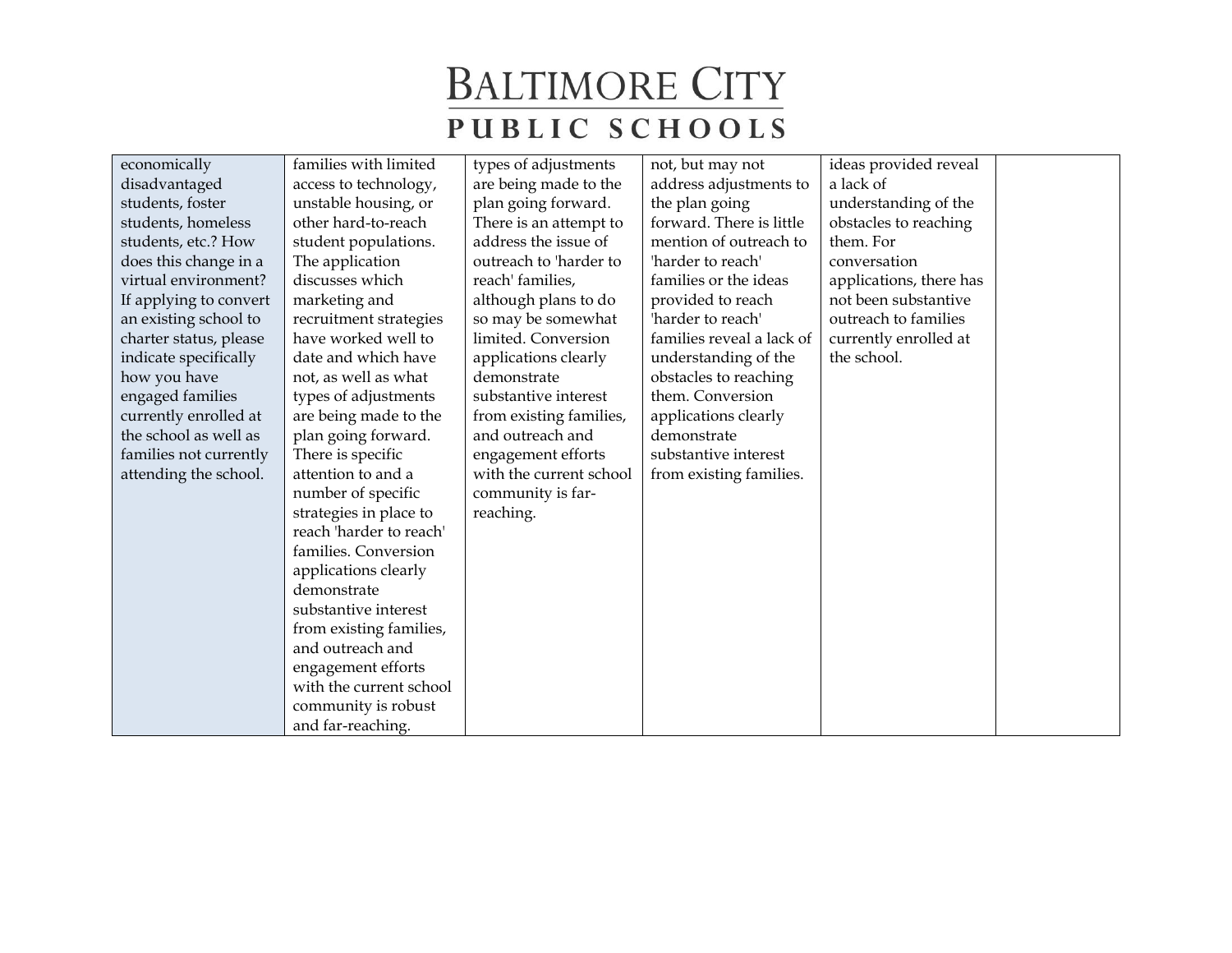| 2.9 How will the         |                                               |                           | This question is not scored by reviewers. However, if the application is approved the answer to this question will be |                          |  |
|--------------------------|-----------------------------------------------|---------------------------|-----------------------------------------------------------------------------------------------------------------------|--------------------------|--|
| proposed school help     | incorporated as part of the school's charter. |                           |                                                                                                                       |                          |  |
| increase City Schools'   |                                               |                           |                                                                                                                       |                          |  |
| enrollment? Please       |                                               |                           |                                                                                                                       |                          |  |
| describe your plan for   |                                               |                           |                                                                                                                       |                          |  |
| attracting Baltimore     |                                               |                           |                                                                                                                       |                          |  |
| City residents who do    |                                               |                           |                                                                                                                       |                          |  |
| not currently attend     |                                               |                           |                                                                                                                       |                          |  |
| City Schools.            |                                               |                           |                                                                                                                       |                          |  |
| 2.10 Describe the        | There is a clear                              | There is a clear          | There is an orientation                                                                                               | The application          |  |
| orientation plan for     | orientation plan in                           | orientation plan in       | plan in place for                                                                                                     | discusses a parent       |  |
| parents and other        | place for parents and                         | place for parents and     | parents and interested                                                                                                | orientation event        |  |
| interested community     | interested community                          | interested community      | community members                                                                                                     | around the beginning     |  |
| members.                 | members that spans                            | members for the           | for the period leading                                                                                                | of the school year. It   |  |
|                          | student enrollment                            | period leading up to      | up to the start of the                                                                                                | may not be scheduled     |  |
|                          | through at least the                          | the start of the school   | school year, although                                                                                                 | in a way that would      |  |
|                          | first month of the                            | year. The plan features   | the plan may be                                                                                                       | maximize parent          |  |
|                          | school year. The plan                         | a variety of ways to      | limited to one or two                                                                                                 | turnout.                 |  |
|                          | features a variety of                         | engage parents and        | methods of orienting                                                                                                  |                          |  |
|                          | ways to engage parents                        | prepare them for what     | them to the school.                                                                                                   |                          |  |
|                          | and prepare them for                          | the student experience    | There may be little                                                                                                   |                          |  |
|                          | what the student                              | at the school will be.    | sensitivity to the                                                                                                    |                          |  |
|                          | experience at the                             | There is some             | constraints of parents'                                                                                               |                          |  |
|                          | school will be. It also                       | sensitivity to the        | lives and schedules.                                                                                                  |                          |  |
|                          | displays a high degree                        | constraints of parents'   |                                                                                                                       |                          |  |
|                          | of sensitivity to the                         | lives and schedules.      |                                                                                                                       |                          |  |
|                          | constraints of parents'                       |                           |                                                                                                                       |                          |  |
|                          | lives and schedules.                          |                           |                                                                                                                       |                          |  |
|                          |                                               |                           |                                                                                                                       |                          |  |
| 2.11 Outline the         | The application                               | The application           | The application                                                                                                       | The application          |  |
| school's family          | provides a                                    | provides a family         | provides a family                                                                                                     | provides a family        |  |
| engagement plan.         | comprehensive family                          | engagement plan that      | engagement plan that                                                                                                  | engagement plan that     |  |
| a. How will school       | engagement plan that                          | often goes beyond         | relies primarily on                                                                                                   | relies solely on typical |  |
| staff not just build but | consistently goes well                        | typical one-time parent   | typical one-time parent                                                                                               | one-time parent          |  |
| also maintain            | beyond typical one-                           | interactions (e.g., back- | interactions (e.g., back-                                                                                             | interactions (e.g.,      |  |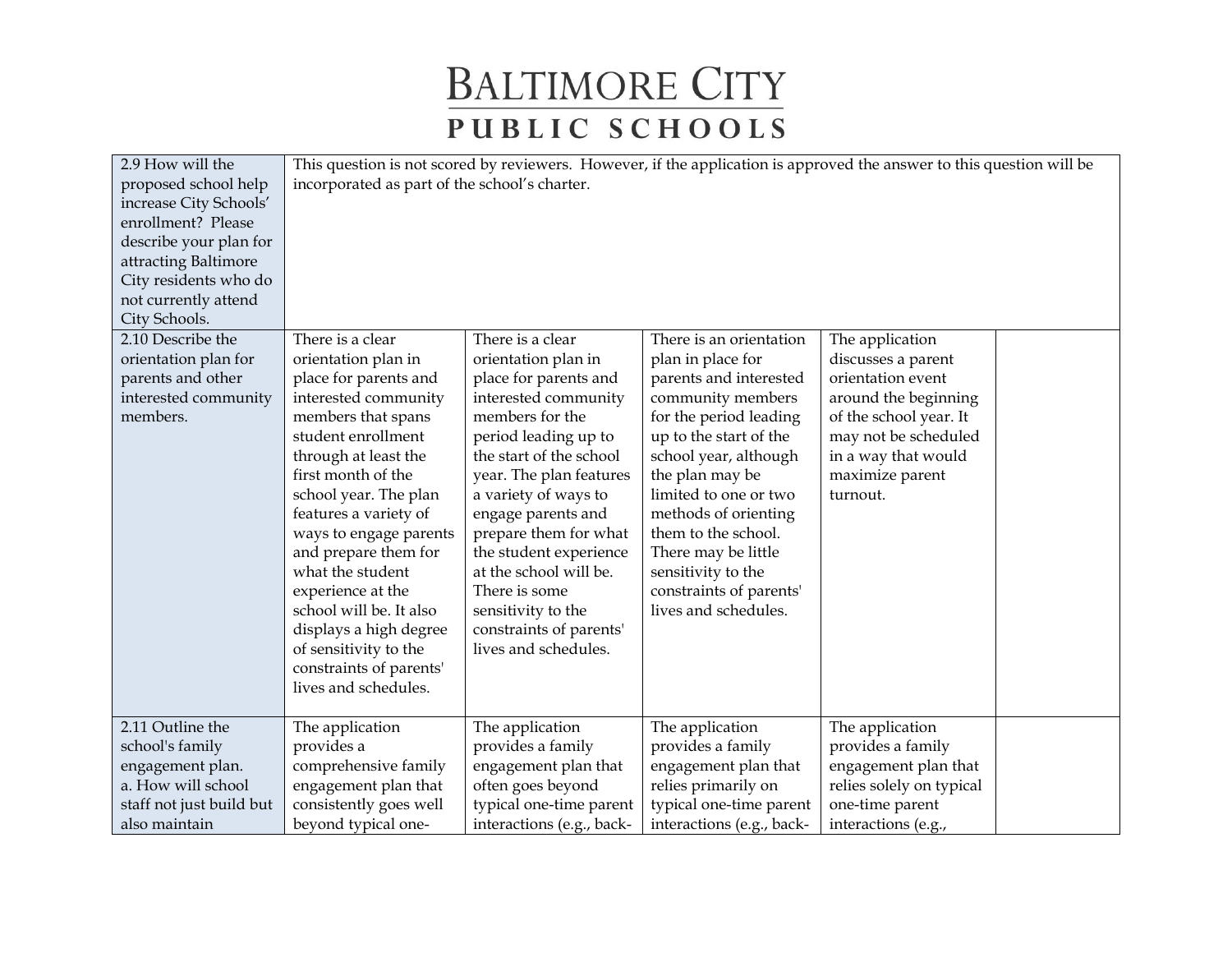| relationships with      | time parent               | to-school night,        | to-school night, parent- | back-to-school night,   |
|-------------------------|---------------------------|-------------------------|--------------------------|-------------------------|
| families that are       | interactions (e.g., back- | parent-teacher          | teacher conferences).    | parent-teacher          |
| focused on student      | to-school night, parent-  | conferences). It        | While focused on what    | conferences). There is  |
| learning with           | teacher conferences). It  | specifically outlines   | teachers will do to      | little detail about     |
| families? How will the  | includes all school       | the roles of the school | engage students'         | teacher or school       |
| school ensure parents   | staff, identifies points  | leader and teachers in  | families, it may also    | leadership interactions |
| and students receive    | during the school year    | engaging families,      | provide some             | with families and no    |
| accurate and            | when it would be          | includes a clear        | information about        | timeline for engaging   |
| accessible information  | particularly helpful to   | timeline for family     | school leadership.       | families either leading |
| on student progress?    | engage families, and      | engagement              | There is little in the   | up to the start of      |
| What role will the      | focuses primarily and     | throughout the school   | way of a timeline for    | school or during the    |
| school leadership       | explicitly on             | year, and ensures that  | family engagement        | school year. The        |
| play? What role will    | engagement around         | school staff are        | strategies, and the      | application is lacking  |
| teachers play? What     | student learning and      | engaging families       | focus might be more      | detailed consideration  |
| roles will the parent   | academic progress         | about student learning  | on behavioral issues     | for how to maintain     |
| organization play in    | (rather than behavioral   | and academic            | with some mention of     | robust stakeholder      |
| the school's            | issues). This             | progress, as well as    | the importance of        | engagement in a         |
| operation?              | information is easily     | behavioral issues. The  | engaging families        | virtual environment.    |
| b. How will school      | accessible to students    | school provides access  | around student           |                         |
| culture and family      | and parents in a variety  | to this information for | learning and academic    |                         |
| and community           | of ways. The              | students and parents.   | progress as well. This   |                         |
| engagement be           | application has laid out  | The application details | information may not      |                         |
| maintained in a         | a comprehensive plan      | a plan including        | be easily accessible to  |                         |
| virtual learning        | including multiple        | multiple methods of     | students and parents.    |                         |
| environment? What       | methods of ongoing,       | ongoing, two-way        | The application          |                         |
| strategies will be used | two-way stakeholder       | stakeholder             | includes a plan for      |                         |
| to keep students and    | engagement in a           | engagement in a         | stakeholder              |                         |
| families engaged and    | virtual environment,      | virtual environment.    | engagement in a          |                         |
| focused on learning?    | with clear                |                         | virtual environment.     |                         |
|                         | consideration for         |                         | The plan may have        |                         |
|                         | stakeholder access to     |                         | limited modes of         |                         |
|                         | technology and            |                         | communication or         |                         |
|                         | method for assessing      |                         | lacks methods for        |                         |
|                         | efficacy of these         |                         | encouraging two-way      |                         |
|                         | approaches and            |                         | communication.           |                         |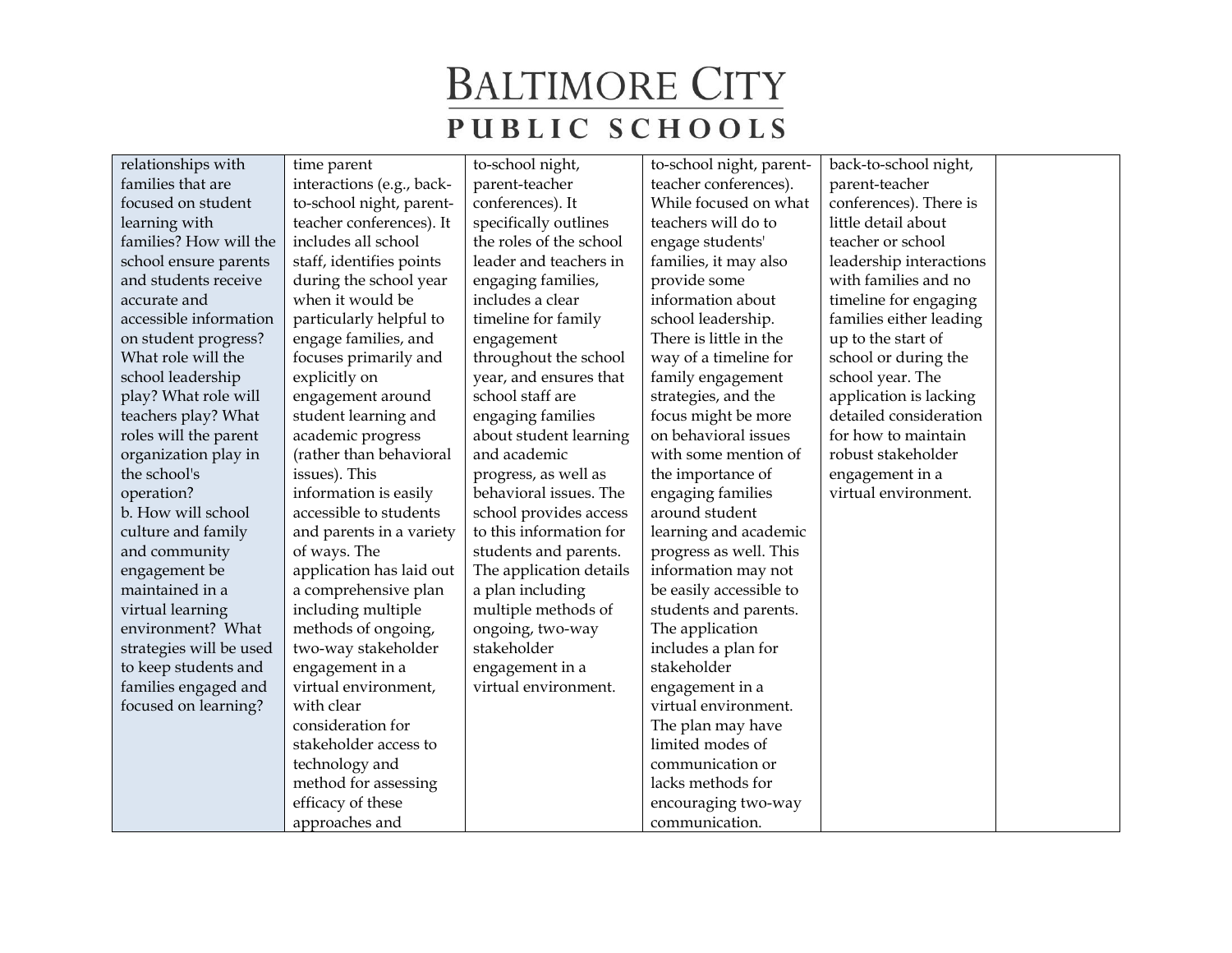|                                                                                                                                                     | adapting as new needs<br>arise.                                                                                                                                                                                                                                                                                         |                                                                                                                                                                                                                                                                                                               |                                                                                                                                                                                                                                                  |                                                                                                                                                                                                                             |  |
|-----------------------------------------------------------------------------------------------------------------------------------------------------|-------------------------------------------------------------------------------------------------------------------------------------------------------------------------------------------------------------------------------------------------------------------------------------------------------------------------|---------------------------------------------------------------------------------------------------------------------------------------------------------------------------------------------------------------------------------------------------------------------------------------------------------------|--------------------------------------------------------------------------------------------------------------------------------------------------------------------------------------------------------------------------------------------------|-----------------------------------------------------------------------------------------------------------------------------------------------------------------------------------------------------------------------------|--|
| 2.12 Outline your<br>plans for gauging<br>parent satisfaction<br>with the school and<br>for disseminating<br>findings about parent<br>satisfaction. | incorporated as part of the school's charter.                                                                                                                                                                                                                                                                           |                                                                                                                                                                                                                                                                                                               | This question is not scored by reviewers. However, if the application is approved the answer to this question will be                                                                                                                            |                                                                                                                                                                                                                             |  |
| 2.13 If a student's<br>parent has a concern,<br>what is the process for<br>addressing and<br>resolving that<br>concern?                             | The application<br>includes a sensitive,<br>clear step-by-step<br>process for addressing<br>and resolving parent<br>concerns, outlining<br>who will communicate<br>with the parent at the<br>outset and exactly how<br>and at what points<br>concerns would be<br>escalated to school<br>leadership, the Board,<br>etc. | The application<br>includes a clear step-<br>by-step process for<br>addressing and<br>resolving parent<br>concerns, outlining<br>who will communicate<br>with the parent at the<br>outset and exactly how<br>and at what points<br>concerns would be<br>escalated to school<br>leadership, the Board,<br>etc. | The application<br>includes a process for<br>addressing and<br>resolving parent<br>concerns, although the<br>process may have<br>some gaps in it or it<br>may be somewhat<br>unclear who the parent<br>should communicate<br>with at what point. | The application states<br>that concerns will be<br>addressed by one<br>party without<br>providing any<br>information about<br>time frames for the<br>school to respond or<br>the roles that other<br>school staff may play. |  |

| <b>SECTION 3. GOVERNANCE AND FINANCE</b> |           |              |                        |                |               |  |
|------------------------------------------|-----------|--------------|------------------------|----------------|---------------|--|
|                                          | Exemplary | Satisfactory | Less than satisfactory | Unsatisfactory |               |  |
| Governance                               |           |              |                        |                | <b>RATING</b> |  |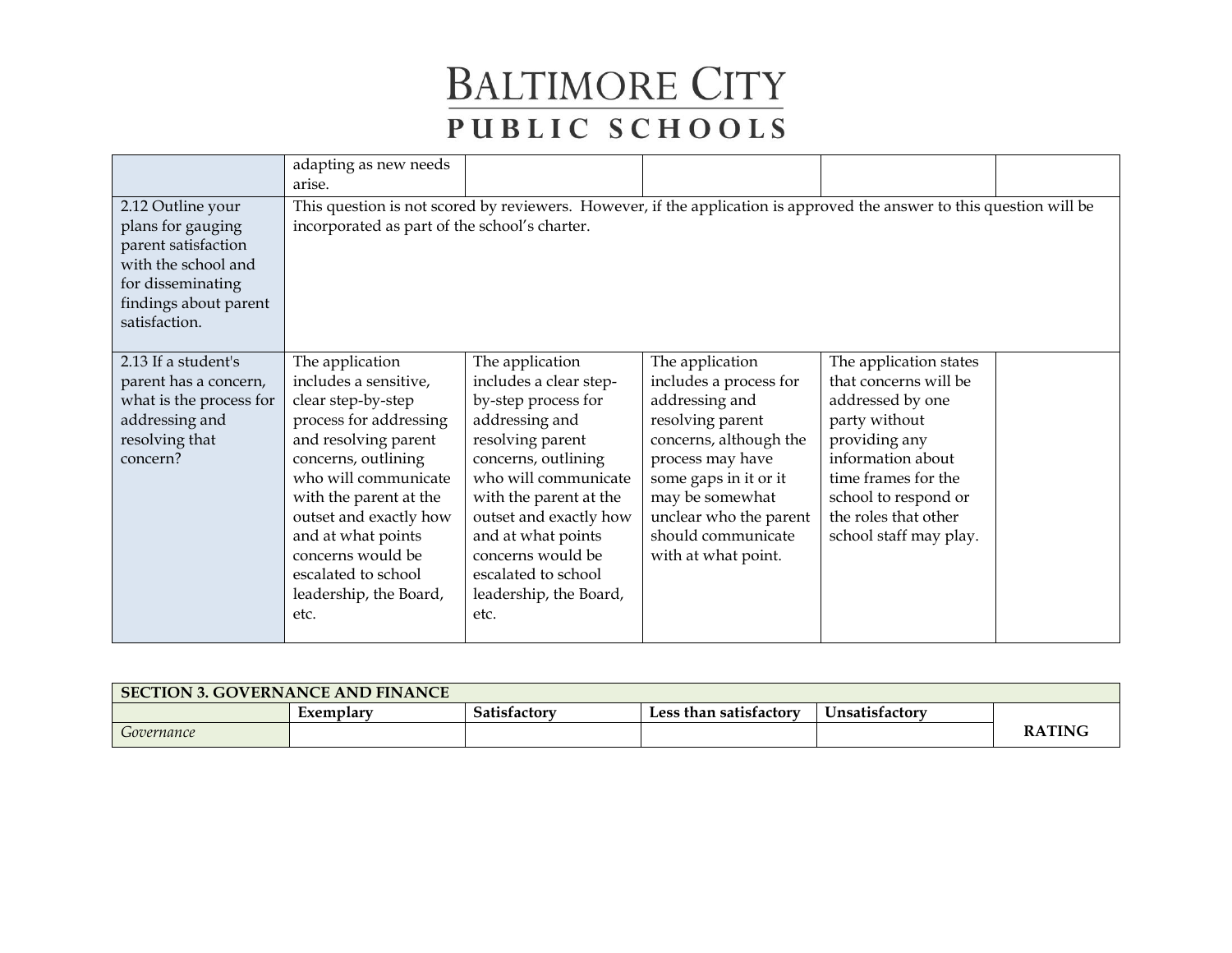| 3.1 Describe the        | The application         | The application          | The application           | The application does      |  |
|-------------------------|-------------------------|--------------------------|---------------------------|---------------------------|--|
| members of the          | includes a biography    | includes a biography     | includes a biography      | not include               |  |
| founding group who      | and resume (in the      | and resume (in the       | and/or resume (in the     | biographies or            |  |
| are working together    | appendices) for each    | appendices) for each     | appendices) for each      | resumes for each          |  |
| to apply for a charter. | member of the           | member of the            | member of the             | member of the             |  |
| For each individual,    | founding group. There   | founding group. There    | founding group. There     | founding group. There     |  |
| please include the      | is thorough             | is documentation of      | is some                   | is little documentation   |  |
| following:              | documentation of        | success for most         | documentation of          | of success for members    |  |
| 1) Qualifications for   | success from each       | members of the           | success for members       | of the founding group     |  |
| operating or            | member of the           | founding group in at     | of the founding group     | in at least one essential |  |
| overseeing a charter    | founding group in at    | least one essential      | in at least one essential | component of opening      |  |
| school, including       | least one essential     | component of opening     | component of opening      | and operating a new       |  |
| experience and past     | component of opening    | and operating a new      | and operating a new       | school: development       |  |
| success with            | and operating a new     | school: development      | school: development       | of academic               |  |
| development of          | school (taken as a      | of academic              | of academic               | programming,              |  |
| academic                | collective there is     | programming,             | programming,              | operations of a school    |  |
| programming,            | evidence of success in  | operations of a school   | operations of a school    | or small business, or     |  |
| operations of a school  | all of the key areas of | or small business, or    | or small business, or     | financial management.     |  |
| or small business, or   | opening and operating   | financial management.    | financial management.     | However, founders do      |  |
| financial management;   | a new school):          |                          | However, founders         | not have expertise        |  |
| 2) Any affiliation with | development of          | If a consultant has      | may not have              | covering all essential    |  |
| an existing school,     | academic                | been involved in         | expertise covering all    | components.               |  |
| educational program,    | programming,            | writing this charter     | essential components.     |                           |  |
| business, or non-profit | operations of a school  | application, the         |                           | If a consultant has       |  |
| organization.           | or small business, or   | consultant's roles and   | If a consultant has       | been involved in          |  |
|                         | financial management.   | responsibilities are     | been involved in          | writing this charter      |  |
| In the appendix, please |                         | clearly outlined here,   | writing this charter      | application, it is        |  |
| include for each        | If a consultant has     | and the rationale for    | application, it is        | acknowledged here,        |  |
| founding member a       | been involved in        | bringing a consultant    | acknowledged here,        | although there is no      |  |
| one-page resume, as     | writing this charter    | on board is also clearly | although it may be        | discussion of how or      |  |
| well as completed       | application, the        | outlined.                | unclear what the          | why the consultant        |  |
| affidavit, disclosure,  | consultant's roles and  |                          | consultant's roles and    | was engaged.              |  |
| and consent for         | responsibilities are    |                          | responsibilities were     |                           |  |
| background check        | clearly outlined here,  |                          | or why s/he was           |                           |  |
| forms.                  | and the rationale for   |                          | brought on board.         |                           |  |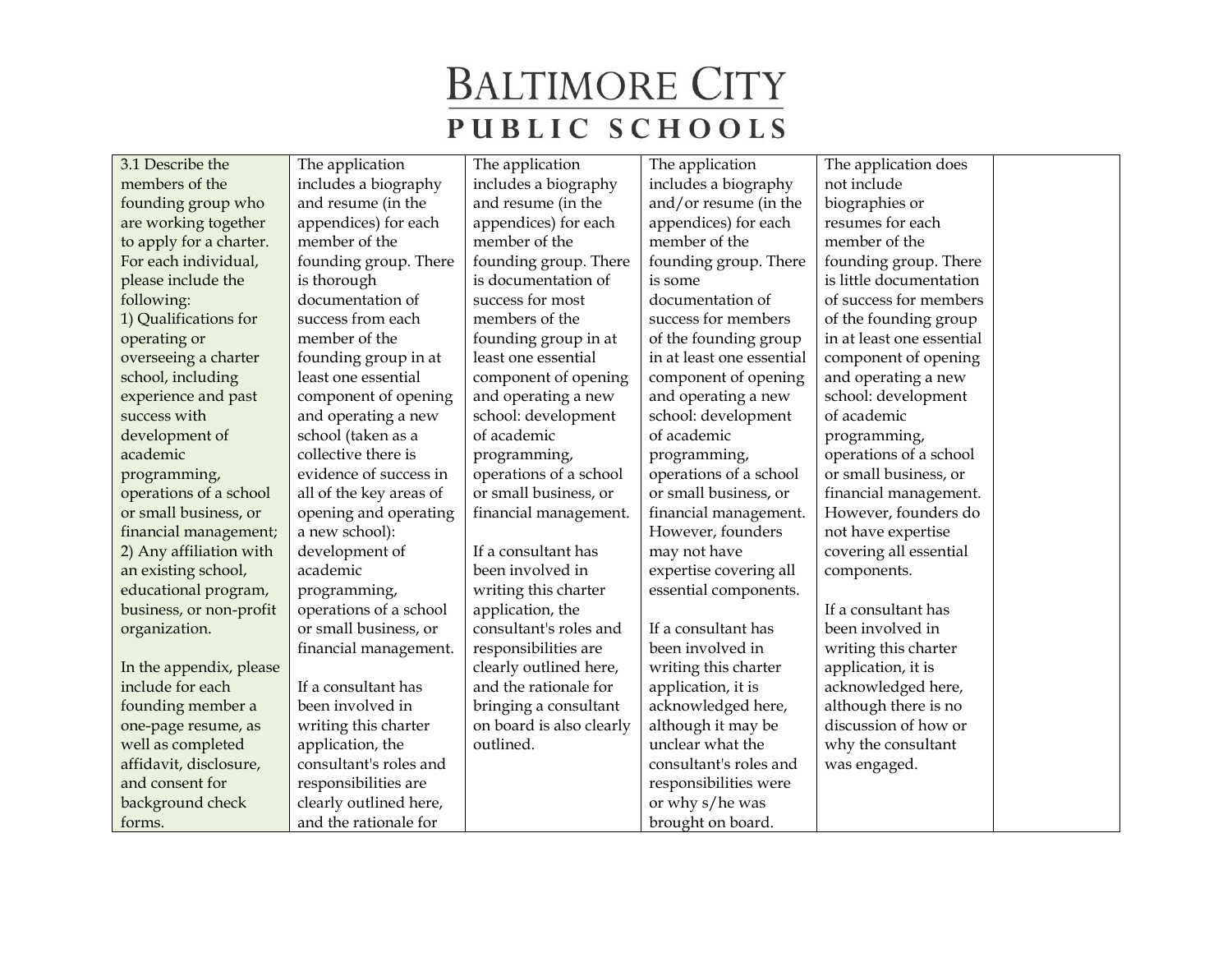|                         | bringing a consultant                         |                                                                                                                       |  |  |
|-------------------------|-----------------------------------------------|-----------------------------------------------------------------------------------------------------------------------|--|--|
| In addition, please     | on board is clearly and                       |                                                                                                                       |  |  |
| disclose the            | persuasively outlined.                        |                                                                                                                       |  |  |
| involvement of any      |                                               |                                                                                                                       |  |  |
| consultant to the       |                                               |                                                                                                                       |  |  |
| founding group here.    |                                               |                                                                                                                       |  |  |
| Be sure to address the  |                                               |                                                                                                                       |  |  |
| consultant's roles and  |                                               |                                                                                                                       |  |  |
| responsibilities in     |                                               |                                                                                                                       |  |  |
| planning for, opening,  |                                               |                                                                                                                       |  |  |
| and/or operation of     |                                               |                                                                                                                       |  |  |
| the school, as well as  |                                               |                                                                                                                       |  |  |
| the founding group's    |                                               |                                                                                                                       |  |  |
| rationale for involving |                                               |                                                                                                                       |  |  |
| a consultant in         |                                               |                                                                                                                       |  |  |
| this/these              |                                               |                                                                                                                       |  |  |
| components.             |                                               |                                                                                                                       |  |  |
|                         |                                               |                                                                                                                       |  |  |
| 3.2 Describe any plans  |                                               | This question is not scored by reviewers. However, if the application is approved the answer to this question will be |  |  |
| for further recruitment | incorporated as part of the school's charter. |                                                                                                                       |  |  |
| of founding members     |                                               |                                                                                                                       |  |  |
| of the school. What are |                                               |                                                                                                                       |  |  |
| the gaps that the       |                                               |                                                                                                                       |  |  |
| founding group is       |                                               |                                                                                                                       |  |  |
| attempting to fill?     |                                               |                                                                                                                       |  |  |
|                         |                                               |                                                                                                                       |  |  |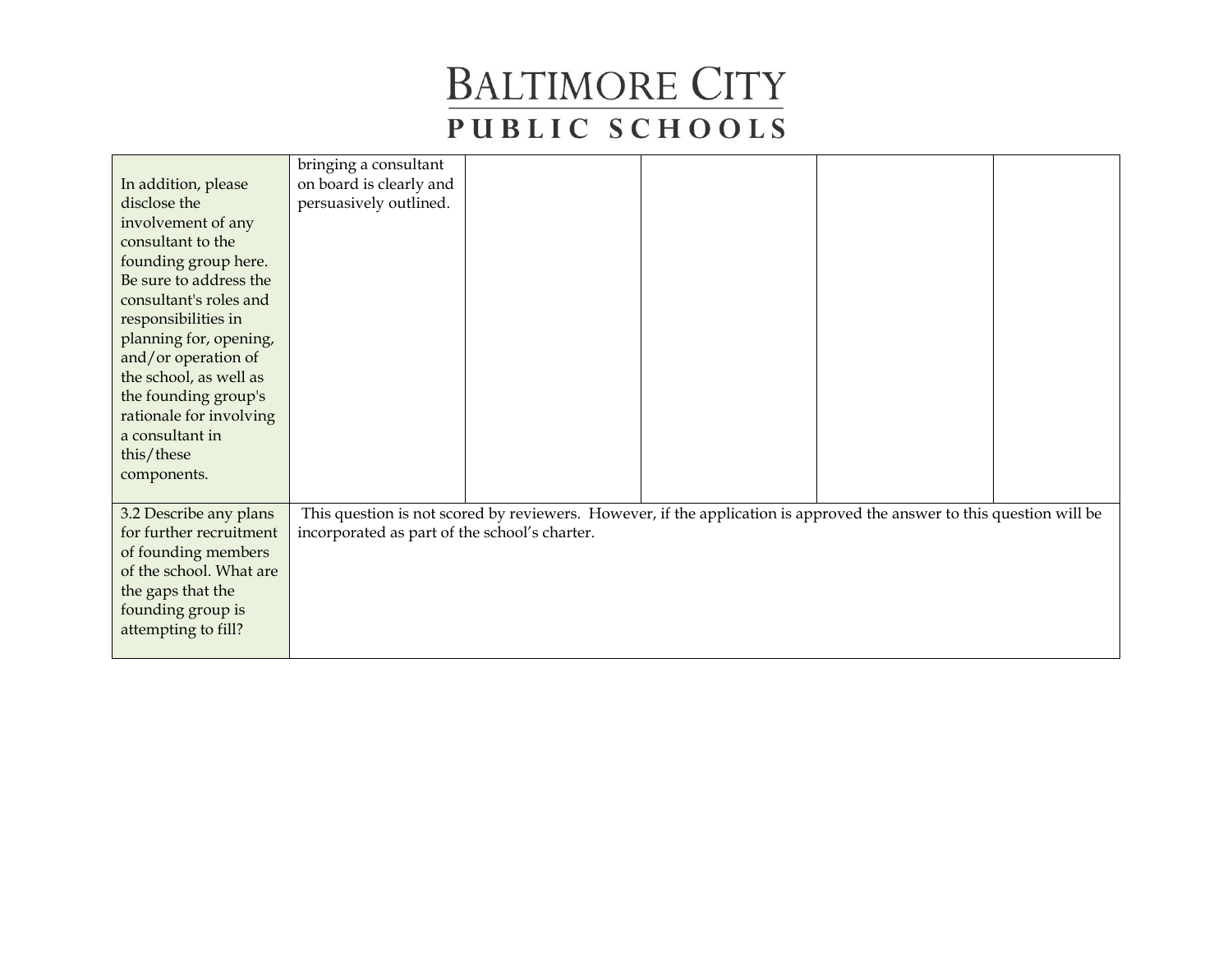| 3.3 How is the school   | The application           | The application           | The application          | The application          |  |
|-------------------------|---------------------------|---------------------------|--------------------------|--------------------------|--|
| organization            | outlines substantial      | outlines some             | outlines some            | indicates little         |  |
| structured to ensure a  | continuity and overlap    | continuity and overlap    | continuity and overlap   | continuity between the   |  |
| smooth and ordered      | between the founding      | between the founding      | between the founding     | founding group and       |  |
| transition from the     | group and Board and       | group and Board and       | group and Board and      | Board and school         |  |
| planning phase to       | school leadership in      | school leadership in      | school leadership in     | leadership in the        |  |
| implementation?         | the months leading up     | the months leading up     | the months leading up    | months leading up to     |  |
| Describe the plan in    | to the opening of the     | to the opening of the     | to the opening of the    | the opening of the       |  |
| detail.                 | school. There is also a   | school. There is also a   | school. There is high-   | school. There is high-   |  |
|                         | plan in place with        | plan in place that        | level discussion about   | level discussion about   |  |
|                         | clear, specific steps for | identifies steps for      | the large pieces of      | the large pieces of      |  |
|                         | transitioning day-to-     | transitioning day-to-     | work that need to be     | work that need to be     |  |
|                         | day management over       | day management over       | transitioned from the    | transitioned from the    |  |
|                         | the spring and            | the spring and            | founding group to        | founding group to        |  |
|                         | summer before the         | summer before the         | school staff, although   | school staff, although   |  |
|                         | school opens,             | school opens. The plan    | there may not be a       | there are large and      |  |
|                         | including who will        | indicates how the         | timeline or much         | obvious gaps that        |  |
|                         | transition specific       | founding group will       | detail included.         | leave critical pieces of |  |
|                         | pieces of work to         | continue to be            |                          | work (e.g.,              |  |
|                         | whom. The plan            | available and involved    |                          | development of           |  |
|                         | indicates how the         | after the Board and       |                          | curriculum or baseline   |  |
|                         | founding group will       | school staff members      |                          | testing) uncovered.      |  |
|                         | continue to be            | are in place.             |                          |                          |  |
|                         | available and involved    |                           |                          |                          |  |
|                         | after the Board and       |                           |                          |                          |  |
|                         | school staff members      |                           |                          |                          |  |
|                         | are in place.             |                           |                          |                          |  |
|                         |                           |                           |                          |                          |  |
| 3.4 List those who will | There is a complete list  | There is a complete list  | There is a complete list | There is a list of those |  |
| serve on the school's   | of those who will         | of those who will         | of those who will        | who will serve on the    |  |
| Board of Directors. For | serve on the school's     | serve on the school's     | serve on the school's    | school's Board of        |  |
| each board member,      | Board of Directors. For   | Board of Directors. For   | Board of Directors.      | Directors; however, it   |  |
| please include          | each Board member,        | most Board members,       | However, the             | is unclear whether the   |  |
| evidence of his/her     | there is clear, detailed, | there is clear, detailed, | application makes a      | list is complete. There  |  |
|                         | compelling evidence       | compelling evidence       | clear, persuasive case   | is little evidence that  |  |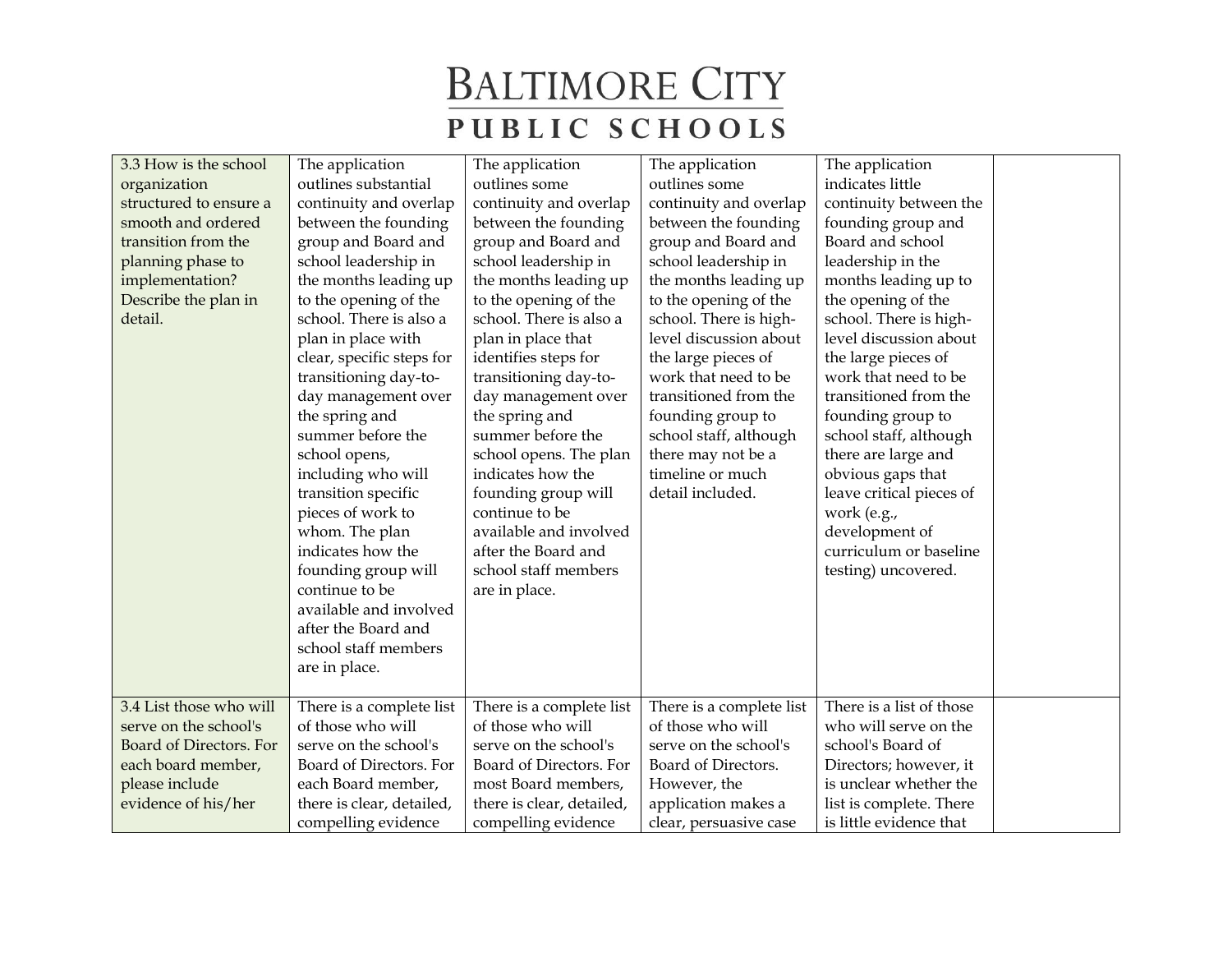| fitness for and value-  | that this person will be  | that this person will be  | about fitness for the    | the Board members        |  |
|-------------------------|---------------------------|---------------------------|--------------------------|--------------------------|--|
| add to the Board.       | a valuable contributor    | a valuable contributor    | Board for only some of   | listed will contribute   |  |
|                         | to the Board.             | to the Board.             | the Board members        | to the Board and the     |  |
|                         |                           |                           | listed.                  | school's success.        |  |
|                         |                           |                           |                          |                          |  |
| 3.5 How were/are        | The application           | The application           | The application          | The application lists a  |  |
| <b>Board</b> members    | outlines a recruitment    | outlines a recruitment    | outlines a recruitment   | couple of ways the       |  |
| recruited and selected? | plan for Board            | plan for Board            | plan for Board           | Board might go about     |  |
| Please provide the      | members that includes     | members that includes     | members that includes    | finding Board            |  |
| school's Board          | appropriate strategies    | appropriate strategies    | a couple of strategies.  | members, although        |  |
| recruitment plan, as    | for building a strong     | for building a strong     | There is an outline of a | there is no clear        |  |
| well as an outline of   | pool and an aggressive    | pool. There is an         | selection process and    | rationale for use of     |  |
| the selection criteria  | timeline. There is an     | outline of a selection    | selection criteria,      | these strategies. The    |  |
| and process for Board   | outline of a rigorous     | process and selection     | although it is unclear   | selection process and    |  |
| members. How are        | selection process and     | criteria aligned to the   | whether they are         | criteria outlined are    |  |
| parents involved in     | selection criteria        | skills and qualities      | aligned to the skills    | lacking in detail        |  |
| selecting the school's  | aligned to the skills     | needed to be effective    | and qualities needed     | and/or not aligned to    |  |
| Board members?          | and qualities needed      | in the role. There is an  | to be effective in the   | any skills or qualities  |  |
| Outline the orientation | to be effective in the    | orientation plan          | role. There is an        | needed to be effective   |  |
| and training program    | role. There is a clear    | outlined for new          | orientation plan         | in the role. There is no |  |
| for incoming Board      | orientation plan          | Board members that        | outlined for new         | orientation plan for     |  |
| members.                | outlined for new          | begins in year zero       | Board members            | new Board members        |  |
|                         | Board members that        | and continues through     | although it is lacking   | included here or the     |  |
|                         | begins in year zero       | the start of the school's | in detail, including a   | plan orientation         |  |
|                         | and continues through     | first year. The plan      | timeline. The plan       | included is so lacking   |  |
|                         | the start of the school's | includes a couple of      | includes mostly          | in detail as to be       |  |
|                         | first year. The plan      | opportunities for the     | singular opportunities   | useless.                 |  |
|                         | includes a variety of     | new Board member to       | for the new Board        |                          |  |
|                         | ways for the new          | interact with various     | member to interact       |                          |  |
|                         | Board member to           | stakeholders (e.g.,       | with various             |                          |  |
|                         | engage with various       | parents, staff, school    | stakeholders (e.g.,      |                          |  |
|                         | stakeholders (e.g.,       | leadership) to learn      | parents, staff, school   |                          |  |
|                         | parents, staff, school    | about the school from     | leadership) to learn     |                          |  |
|                         | leadership) to learn      | multiple perspectives     | about the school from    |                          |  |
|                         | about the school from     | and prepare him/her       | multiple perspectives.   |                          |  |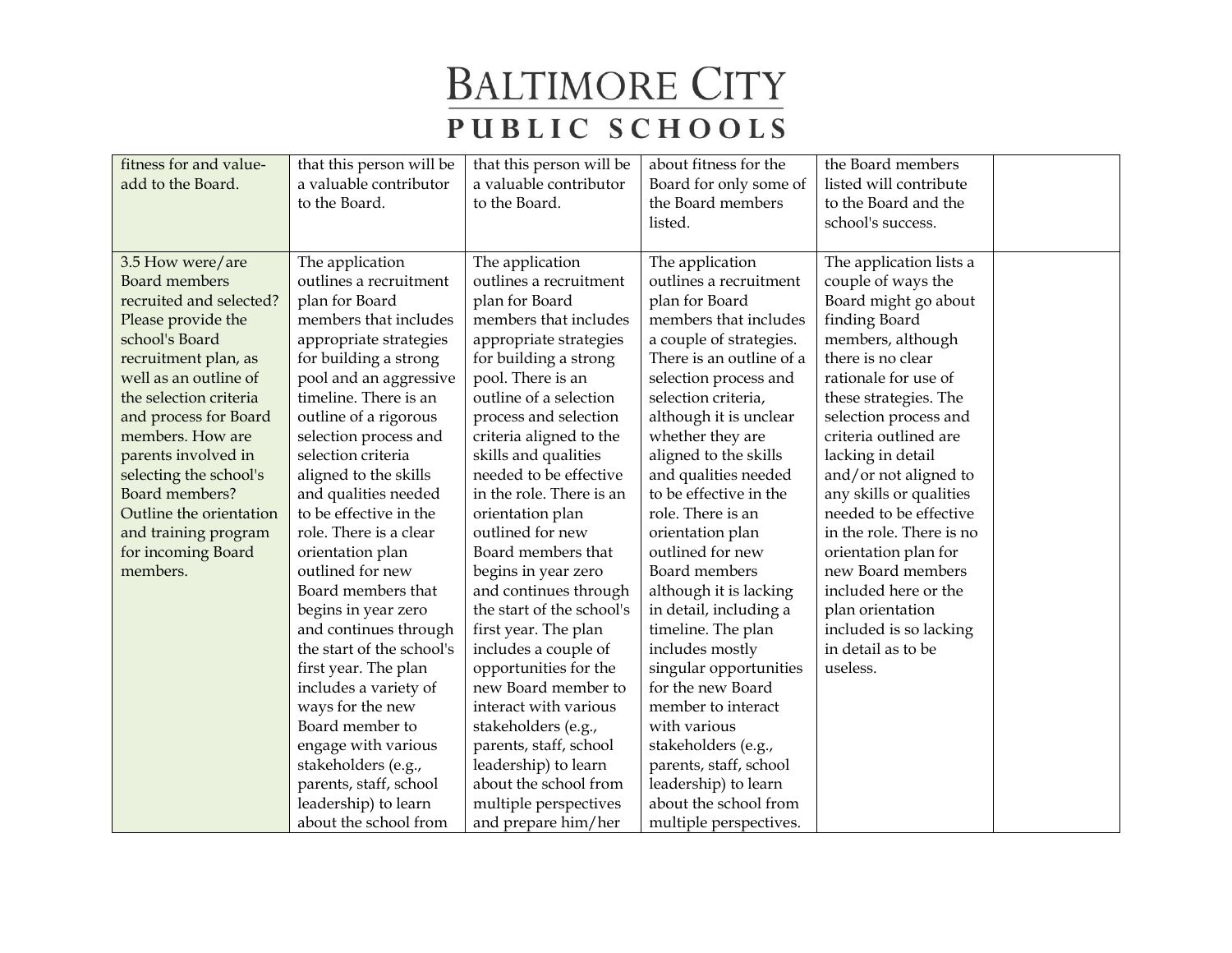|                         | multiple perspectives<br>and prepare him/her | for active oversight<br>and engagement as a |                         |                           |  |
|-------------------------|----------------------------------------------|---------------------------------------------|-------------------------|---------------------------|--|
|                         | for active oversight                         | Board member.                               |                         |                           |  |
|                         | and engagement as a                          |                                             |                         |                           |  |
|                         | Board member.                                |                                             |                         |                           |  |
|                         |                                              |                                             |                         |                           |  |
|                         |                                              |                                             |                         |                           |  |
|                         |                                              |                                             |                         |                           |  |
|                         |                                              |                                             |                         |                           |  |
|                         |                                              |                                             |                         |                           |  |
| 3.6 Outline the roles   | The roles and                                | The roles and                               | The roles and           | The roles and             |  |
| and responsibilities of | responsibilities                             | responsibilities                            | responsibilities        | responsibilities          |  |
| the school's Board of   | included for the                             | included for the                            | included for the        | included for the          |  |
| Directors, specifically | school's Board of                            | school's Board of                           | school's Board of       | school's Board of         |  |
| addressing how the      | Directors are clear,                         | Directors are detailed                      | Directors may be in     | Directors lack detail     |  |
| Board will interact     | detailed, and                                | and demonstrate an                          | lacking in detail       | and/or demonstrate        |  |
| with school             | demonstrate a strong                         | understanding that the                      | and/or it may not be    | poor understanding of     |  |
| administrators and      | understanding that the                       | Board is ultimately                         | sufficiently clear from | the Board's ultimate      |  |
| staff and students'     | Board is ultimately                          | responsible for the                         | the application that    | responsibility for the    |  |
| parents. How will this  | responsible for the                          | successful operation of                     | the Board understands   | successful operation of   |  |
| group work together     | successful operation of                      | the school. The plan                        | its ultimate            | the school. There is no   |  |
| to ensure that it has   | the school. The plan                         | for oversight of the                        | responsibility for the  | clear plan articulated    |  |
| the knowledge and       | for oversight of the                         | principal specifies                         | successful operation of | for management and        |  |
| capacity to             | principal specifies                          | who will manage and                         | the school. The plan    | evaluation of the         |  |
| 1) Oversee and          | who will manage and                          | evaluate the principal                      | for oversight of the    | principal. There are      |  |
| evaluate the school     | evaluate the principal                       | and how the principal                       | principal may state     | some areas where the      |  |
| leader. Who will        | and what that                                | will be evaluated.                          | that the Board will     | Board has                 |  |
| manage the school       | management and                               | There is clearly                            | oversee the principal,  | responsibility for        |  |
| leader? What will       | evaluation will look                         | expertise on the Board                      | without specifying a    | oversight where there     |  |
| those interactions look | like. There is clearly                       | sufficient to ensure                        | person. There is a lack | is little to no expertise |  |
| like and how frequent   | expertise on the Board                       | management of the                           | of detail about how     | among Board               |  |
| will they be? Who will  | sufficient to ensure                         | school leadership,                          | the school leader will  | members (e.g., no one     |  |
| evaluate the principal, | effective management                         | oversight of the                            | be managed and          | management or             |  |
| and how will s/he be    | of the school                                | academic program,                           | evaluated. Board        | financial experience or   |  |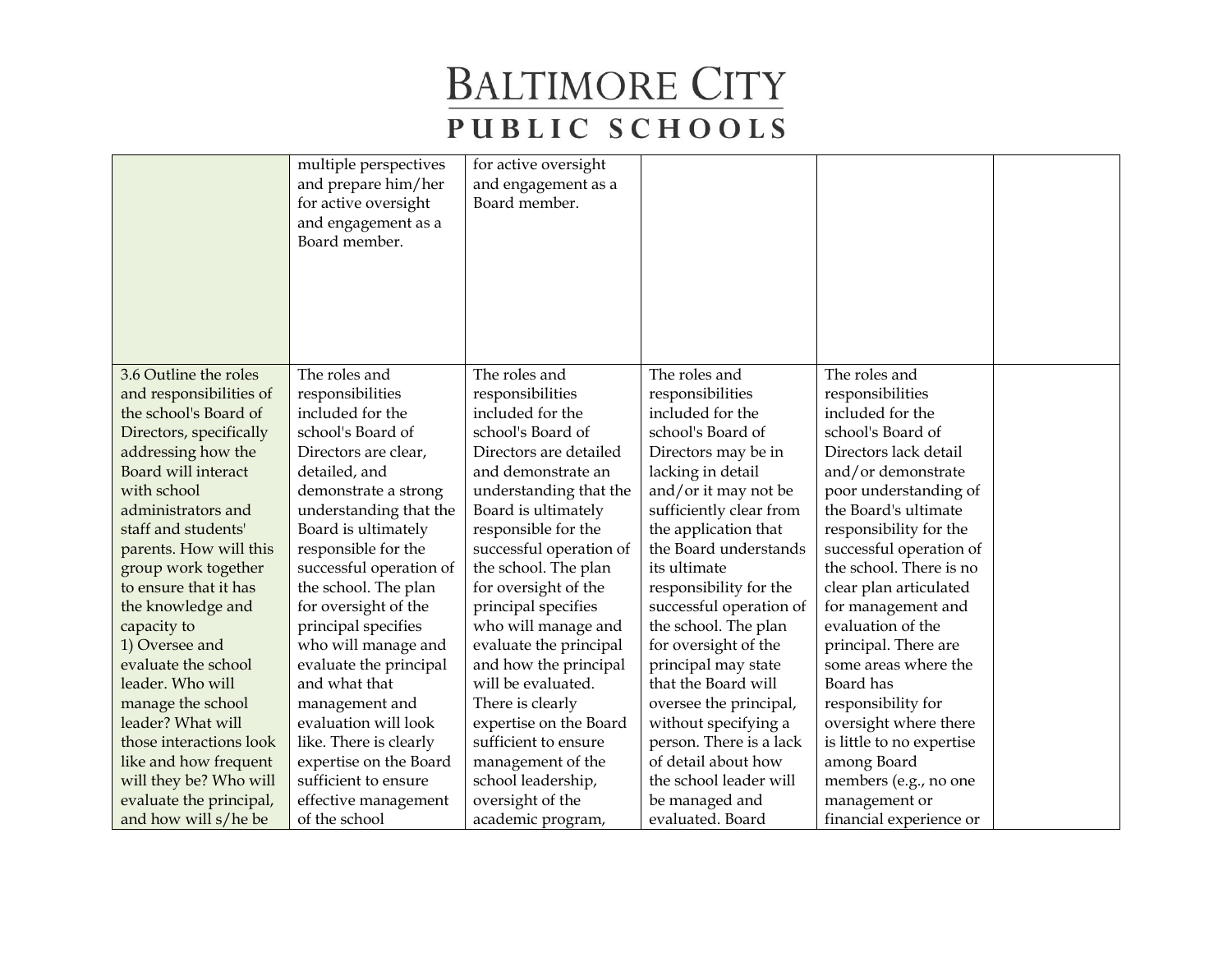| evaluated?              | leadership, oversight    | oversight of public      | members' areas of         | expertise). The          |  |
|-------------------------|--------------------------|--------------------------|---------------------------|--------------------------|--|
| 2) Oversee the          | of the academic          | funds, and ongoing       | expertise may cover       | application may state    |  |
| successful              | program, oversight of    | operation of a high-     | most, but not all of, the | that Board members       |  |
| development and         | public funds, and        | quality school. There    | following areas:          | will work together       |  |
| implementation of the   | ongoing operation of a   | is legal expertise on    | management of school      | during their Board       |  |
| academic program        | high-quality school.     | the Board sufficient to  | leadership, oversight     | meetings to ensure       |  |
| outlined in this        | There is legal expertise | ensure that the school   | of the academic           | appropriate oversight    |  |
| application?            | on the Board sufficient  | meets its legal          | program, oversight of     | of the school and its    |  |
| 3) Oversee the          | to ensure that the       | obligations and carries  | public funds, and         | operations, but there is |  |
| effective management    | school meets its legal   | out its responsibilities | ongoing operation of a    | no evidence that this    |  |
| of public funds?        | obligations and carries  | under the law            | high-quality school.      | Board can accomplish     |  |
| 4) Ensure that the      | out its responsibilities | governing non-profits.   | There is legal expertise  | this - either because of |  |
| school meets its legal  | under the law            | The application          | on the Board sufficient   | lack of expertise on the |  |
| obligations?            | governing non-profits.   | outlines the processes   | to ensure that the        | Board or because of      |  |
| 5) Carry out its        | The application          | and structures the       | school meets its legal    | lack of detail about     |  |
| responsibilities in     | outlines the processes   | Board members will       | obligations and carries   | how the Board will       |  |
| accordance with the     | and structures the       | use to work together     | out its responsibilities  | work together during     |  |
| laws governing non-     | Board members will       | to ensure that all       | under the law             | Board meetings to        |  |
| profits?                | use to work together     | components of the        | governing non-profits.    | effectively oversee the  |  |
| 6) Ensure the ongoing   | to ensure that all       | school are working       | The application states    | school and its           |  |
| operation of a high-    | components of the        | together effectively     | that Board members        | operations.              |  |
| quality school?         | school are working       | and efficiently. Board   | will work together        |                          |  |
|                         | together effectively     | meetings are the         | during their Board        |                          |  |
|                         | and efficiently. These   | primary mechanism        | meetings to ensure        |                          |  |
|                         | include, but are not     | outlined here.           | appropriate oversight     |                          |  |
|                         | limited to, Board        |                          | of the school and its     |                          |  |
|                         | meetings.                |                          | operations.               |                          |  |
|                         |                          |                          |                           |                          |  |
| 3.7 Provide a detailed  | The organizational       | The organizational       | The organizational        | The organizational       |  |
| organizational chart    | chart for this school is | chart for this school is | chart for this school is  | chart for this school is |  |
| for the school,         | clear, detailed, and     | clear and detailed. It   | complete, although it     | incomplete and lacks     |  |
| including school staff, | thoughtful. It includes  | includes the Board of    | may be lacking in         | detail. It includes the  |  |
| operator staff, the     | the Board of Directors,  | Directors, City          | detail. It includes the   | Board of Directors and   |  |
| school's Board of       | City Schools, and        | Schools, and school      | Board of Directors,       | school leadership but    |  |
| Directors and City      | school leadership and    | leadership and staff.    | City Schools, and         | may not outline how      |  |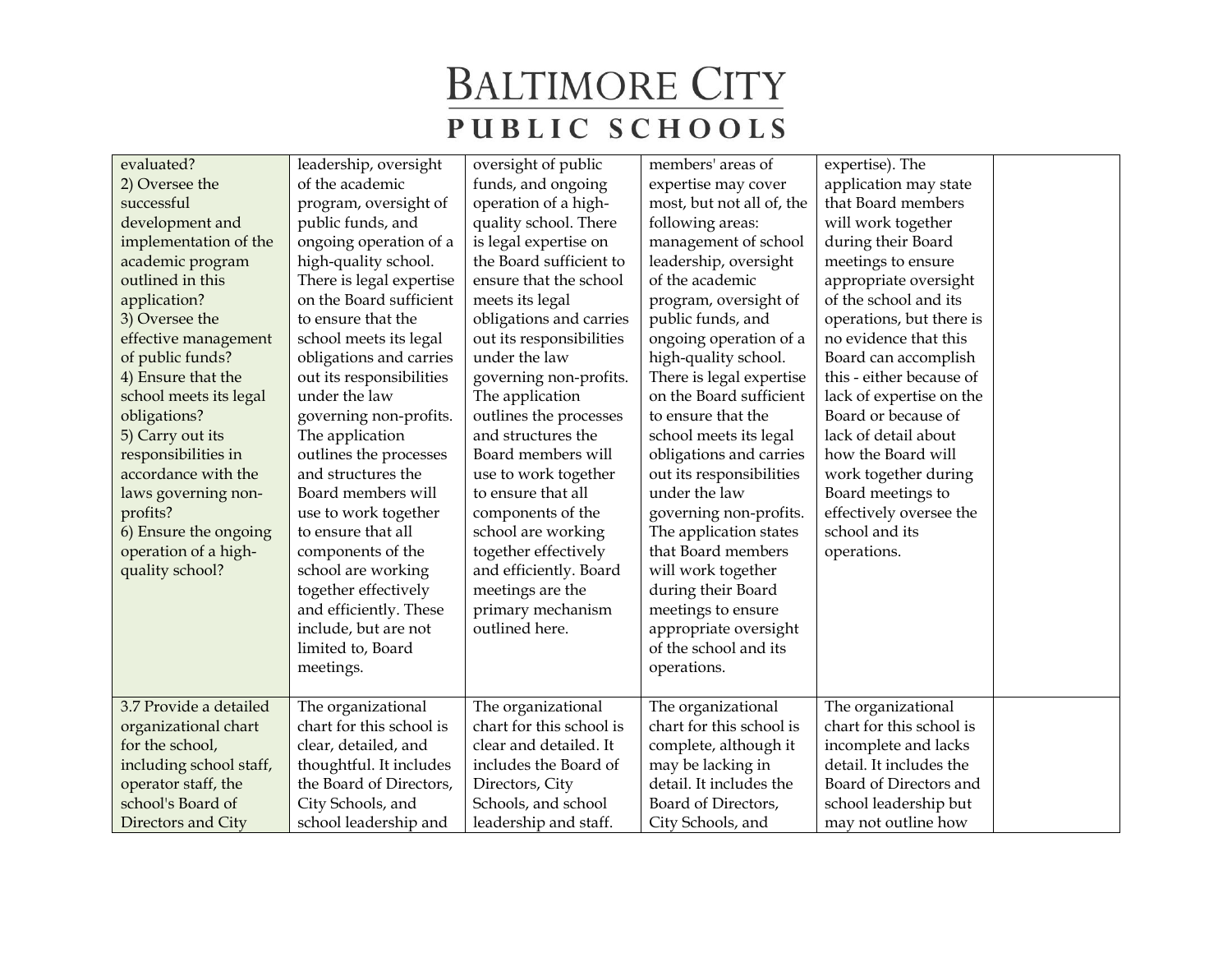| Schools that<br>demonstrates lines of<br>reporting,<br>responsibility and<br>communication. If<br>affiliated with an<br>EMO, umbrella<br>organization, or if | staff. Reporting lines<br>and lines of<br>communication are<br>clearly marked on the<br>chart and the<br>relationships indicated<br>make sense. | Reporting lines and<br>lines of<br>communication are<br>included on the chart<br>and the relationships<br>indicated make sense. | school leadership and<br>staff. Reporting lines<br>and lines of<br>communication may<br>not be entirely clearly<br>marked on the chart<br>and/or the<br>relationships indicated | those parties will<br>interact with City<br>Schools or with school<br>staff. Reporting lines<br>and lines of<br>communication are<br>either unclear or<br>missing from the chart. |  |
|--------------------------------------------------------------------------------------------------------------------------------------------------------------|-------------------------------------------------------------------------------------------------------------------------------------------------|---------------------------------------------------------------------------------------------------------------------------------|---------------------------------------------------------------------------------------------------------------------------------------------------------------------------------|-----------------------------------------------------------------------------------------------------------------------------------------------------------------------------------|--|
| organization runs<br>other schools, please                                                                                                                   |                                                                                                                                                 |                                                                                                                                 | may not make sense.                                                                                                                                                             |                                                                                                                                                                                   |  |
| include a detailed                                                                                                                                           |                                                                                                                                                 |                                                                                                                                 |                                                                                                                                                                                 |                                                                                                                                                                                   |  |
| description of the how<br>the larger organization                                                                                                            |                                                                                                                                                 |                                                                                                                                 |                                                                                                                                                                                 |                                                                                                                                                                                   |  |
| relates in the                                                                                                                                               |                                                                                                                                                 |                                                                                                                                 |                                                                                                                                                                                 |                                                                                                                                                                                   |  |
| organizational chart as                                                                                                                                      |                                                                                                                                                 |                                                                                                                                 |                                                                                                                                                                                 |                                                                                                                                                                                   |  |
| well.                                                                                                                                                        |                                                                                                                                                 |                                                                                                                                 |                                                                                                                                                                                 |                                                                                                                                                                                   |  |
| 3.8 Please describe the                                                                                                                                      |                                                                                                                                                 |                                                                                                                                 |                                                                                                                                                                                 | This question is not scored by reviewers. However, if the application is approved the answer to this question will be                                                             |  |
| staffing model of the                                                                                                                                        | incorporated as part of the school's charter.                                                                                                   |                                                                                                                                 |                                                                                                                                                                                 |                                                                                                                                                                                   |  |
| operating                                                                                                                                                    |                                                                                                                                                 |                                                                                                                                 |                                                                                                                                                                                 |                                                                                                                                                                                   |  |
| organization, to                                                                                                                                             |                                                                                                                                                 |                                                                                                                                 |                                                                                                                                                                                 |                                                                                                                                                                                   |  |
| include all staff who<br>will work in the school                                                                                                             |                                                                                                                                                 |                                                                                                                                 |                                                                                                                                                                                 |                                                                                                                                                                                   |  |
| who are not City                                                                                                                                             |                                                                                                                                                 |                                                                                                                                 |                                                                                                                                                                                 |                                                                                                                                                                                   |  |
| Schools employees,                                                                                                                                           |                                                                                                                                                 |                                                                                                                                 |                                                                                                                                                                                 |                                                                                                                                                                                   |  |
| detailing their roles                                                                                                                                        |                                                                                                                                                 |                                                                                                                                 |                                                                                                                                                                                 |                                                                                                                                                                                   |  |
| and description of                                                                                                                                           |                                                                                                                                                 |                                                                                                                                 |                                                                                                                                                                                 |                                                                                                                                                                                   |  |
| responsibilities and                                                                                                                                         |                                                                                                                                                 |                                                                                                                                 |                                                                                                                                                                                 |                                                                                                                                                                                   |  |
| services provided.                                                                                                                                           |                                                                                                                                                 |                                                                                                                                 |                                                                                                                                                                                 |                                                                                                                                                                                   |  |
| Please also indicate                                                                                                                                         |                                                                                                                                                 |                                                                                                                                 |                                                                                                                                                                                 |                                                                                                                                                                                   |  |
| what percentage the                                                                                                                                          |                                                                                                                                                 |                                                                                                                                 |                                                                                                                                                                                 |                                                                                                                                                                                   |  |
| total fees, salaries or                                                                                                                                      |                                                                                                                                                 |                                                                                                                                 |                                                                                                                                                                                 |                                                                                                                                                                                   |  |
| other costs represent<br>as a part of the per                                                                                                                |                                                                                                                                                 |                                                                                                                                 |                                                                                                                                                                                 |                                                                                                                                                                                   |  |
| pupil revenue. Also, if                                                                                                                                      |                                                                                                                                                 |                                                                                                                                 |                                                                                                                                                                                 |                                                                                                                                                                                   |  |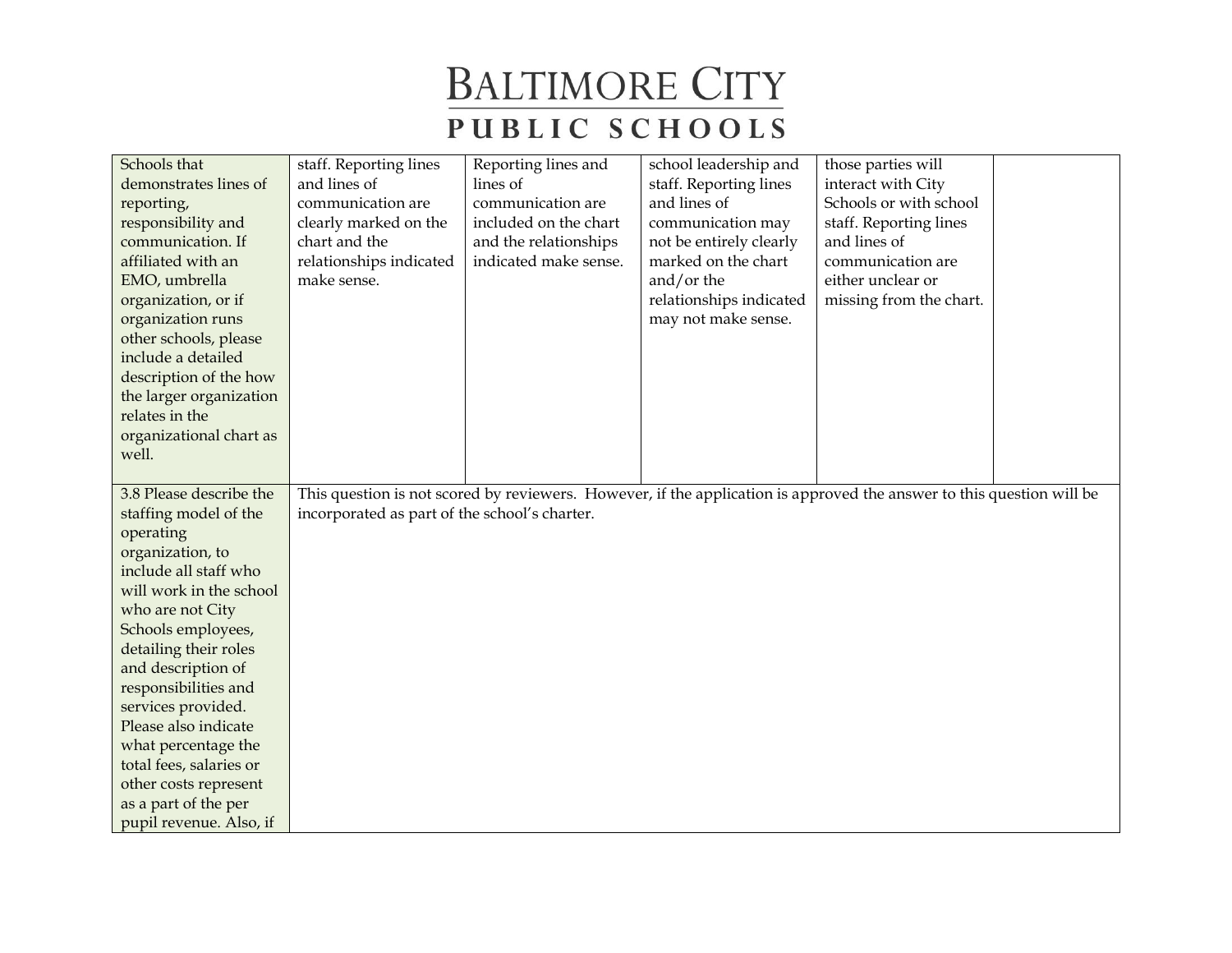| the school will contract |                                                    |                                                 |                                                   |                         |  |
|--------------------------|----------------------------------------------------|-------------------------------------------------|---------------------------------------------------|-------------------------|--|
| with an Education        |                                                    |                                                 |                                                   |                         |  |
| Management               |                                                    |                                                 |                                                   |                         |  |
| Organization (EMO),      |                                                    |                                                 |                                                   |                         |  |
| or any external entity   |                                                    |                                                 |                                                   |                         |  |
| contracted to play a     |                                                    |                                                 |                                                   |                         |  |
| role in school           |                                                    |                                                 |                                                   |                         |  |
| operations, please       |                                                    |                                                 |                                                   |                         |  |
| indicate the amount of   |                                                    |                                                 |                                                   |                         |  |
| any fees that will be    |                                                    |                                                 |                                                   |                         |  |
| paid to the EMO and      |                                                    |                                                 |                                                   |                         |  |
| the cost of any          |                                                    |                                                 |                                                   |                         |  |
| organization staff       |                                                    |                                                 |                                                   |                         |  |
| salaries that will be    |                                                    |                                                 |                                                   |                         |  |
| paid for by the school   |                                                    |                                                 |                                                   |                         |  |
| and show as a            |                                                    |                                                 |                                                   |                         |  |
| percentage of the per    |                                                    |                                                 |                                                   |                         |  |
| pupil revenue.           |                                                    |                                                 |                                                   |                         |  |
|                          |                                                    |                                                 |                                                   |                         |  |
| 3.9 Provide a decision-  | The application                                    | The application                                 | The application                                   | The application         |  |
| making matrix that       | includes a clearly                                 | includes a clearly                              | includes a decision                               | includes a decision     |  |
| illustrates how the      | delineated decision                                | delineated decision                             | matrix demonstrating                              | matrix demonstrating    |  |
| Board of Directors will  | matrix demonstrating                               | matrix demonstrating                            | how the Board of                                  | how the Board of        |  |
| develop policies and     | how the Board of                                   | how the Board of                                | Directors will develop                            | Directors will develop  |  |
| make decisions about     | Directors will develop                             | Directors will develop                          | policies and make                                 | policies and make       |  |
| the operation of the     | policies and make                                  | policies and make                               | decisions about the                               | decisions about the     |  |
| school. (See also 2.6    | decisions about the                                | decisions about the                             | operation of the                                  | operation of the        |  |
| about decision-making    | operation of the                                   | operation of the                                | school. The process                               | school, although the    |  |
| practice at the school.) | school. The process                                | school. The process                             | outlined is fairly clear                          | process outlined        |  |
|                          | outlined and people                                | outlined and people                             | but the people                                    | and/or the people       |  |
|                          | involved in each make                              | involved in each                                | involved may not                                  | involved are not clear. |  |
|                          |                                                    |                                                 |                                                   |                         |  |
|                          | sense. It is clear who                             | usually make sense. It                          | always make sense.                                | There is little time    |  |
|                          | will be engaged at                                 | is clear who will be                            | There is some time                                | built in for review and |  |
|                          | each step, and there is<br>ample time built in for | engaged at each step,<br>and there is some time | built in for review and<br>comment before a final | comment before a final  |  |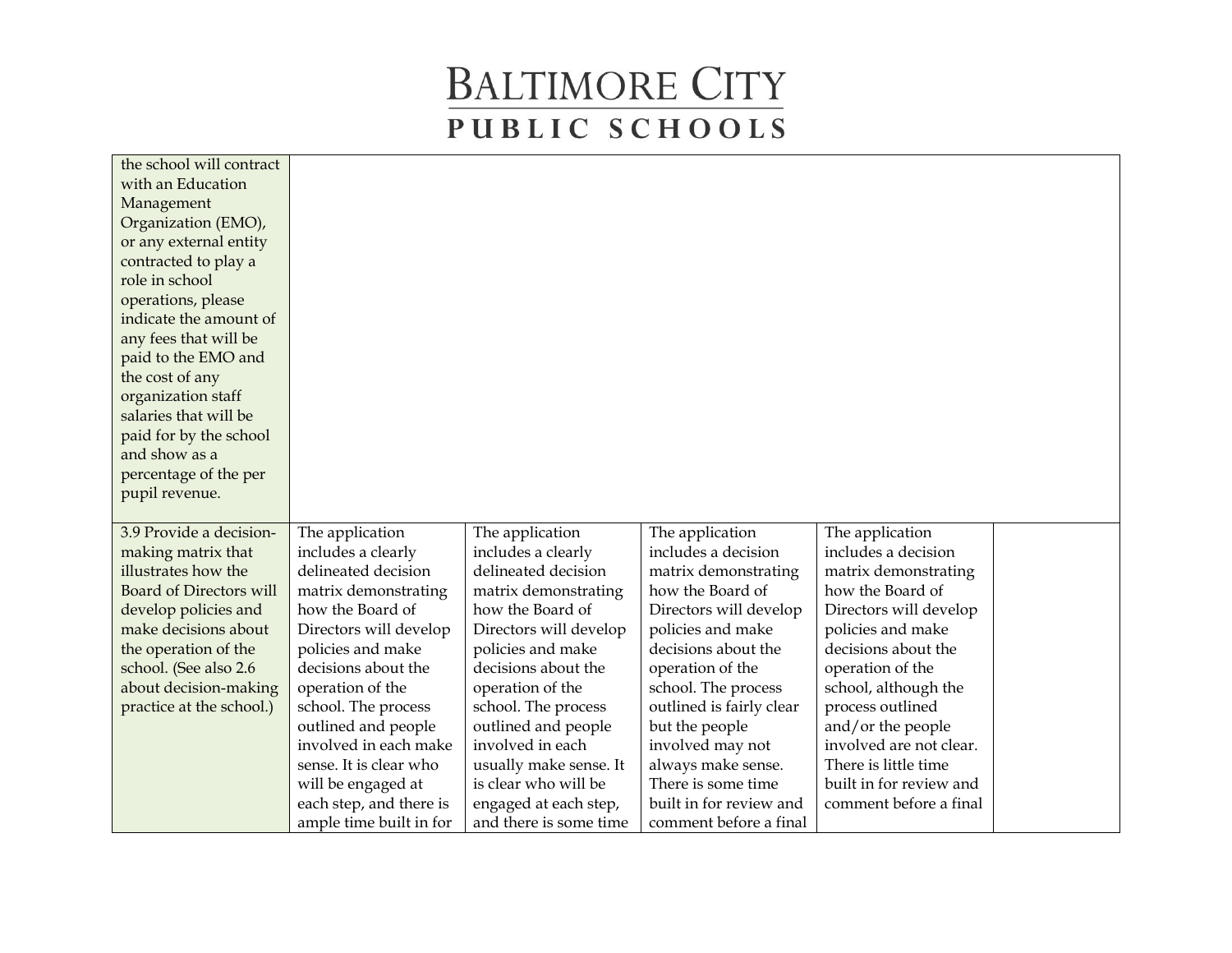|                                                                                                                                                                                  | review and comment<br>before a final decision<br>is made or policy<br>developed.                                                                                                                                | built in for review and<br>comment before a final<br>decision is made or<br>policy developed.                                                                                                                     | decision is made or<br>policy developed.                                                                                                                                                                                                                                                                                   | decision is made or<br>policy developed.                                                                                                                               |  |
|----------------------------------------------------------------------------------------------------------------------------------------------------------------------------------|-----------------------------------------------------------------------------------------------------------------------------------------------------------------------------------------------------------------|-------------------------------------------------------------------------------------------------------------------------------------------------------------------------------------------------------------------|----------------------------------------------------------------------------------------------------------------------------------------------------------------------------------------------------------------------------------------------------------------------------------------------------------------------------|------------------------------------------------------------------------------------------------------------------------------------------------------------------------|--|
| 3.10 What is the term<br>of office for the<br>proposed school's<br><b>Board of Directors?</b><br>What is the process for<br>transitioning members<br>on and off of the<br>Board? | The term of office for<br>the school's Board of<br>Directors is both finite<br>and reasonable. The<br>process for<br>transitioning members<br>on and off the Board is<br>clear, transparent, and<br>reasonable. | The term of office for<br>the school's Board of<br>Directors is both finite<br>and reasonable. The<br>process for<br>transitioning members<br>on and off of the Board<br>is mostly transparent<br>and reasonable. | The term of office for<br>the school's Board of<br>Directors is both finite,<br>although a term may<br>be extraordinarily<br>long, or Board<br>members may be<br>permitted an<br>extraordinary number<br>of terms. The process<br>for transitioning<br>members on and off of<br>the Board requires<br>further explanation. | The term of office for<br>the school's Board of<br>Directors is unlimited.<br>There is no clear<br>process for<br>transitioning members<br>on and off of the<br>Board. |  |
| <b>Budget and Finance</b>                                                                                                                                                        |                                                                                                                                                                                                                 |                                                                                                                                                                                                                   |                                                                                                                                                                                                                                                                                                                            |                                                                                                                                                                        |  |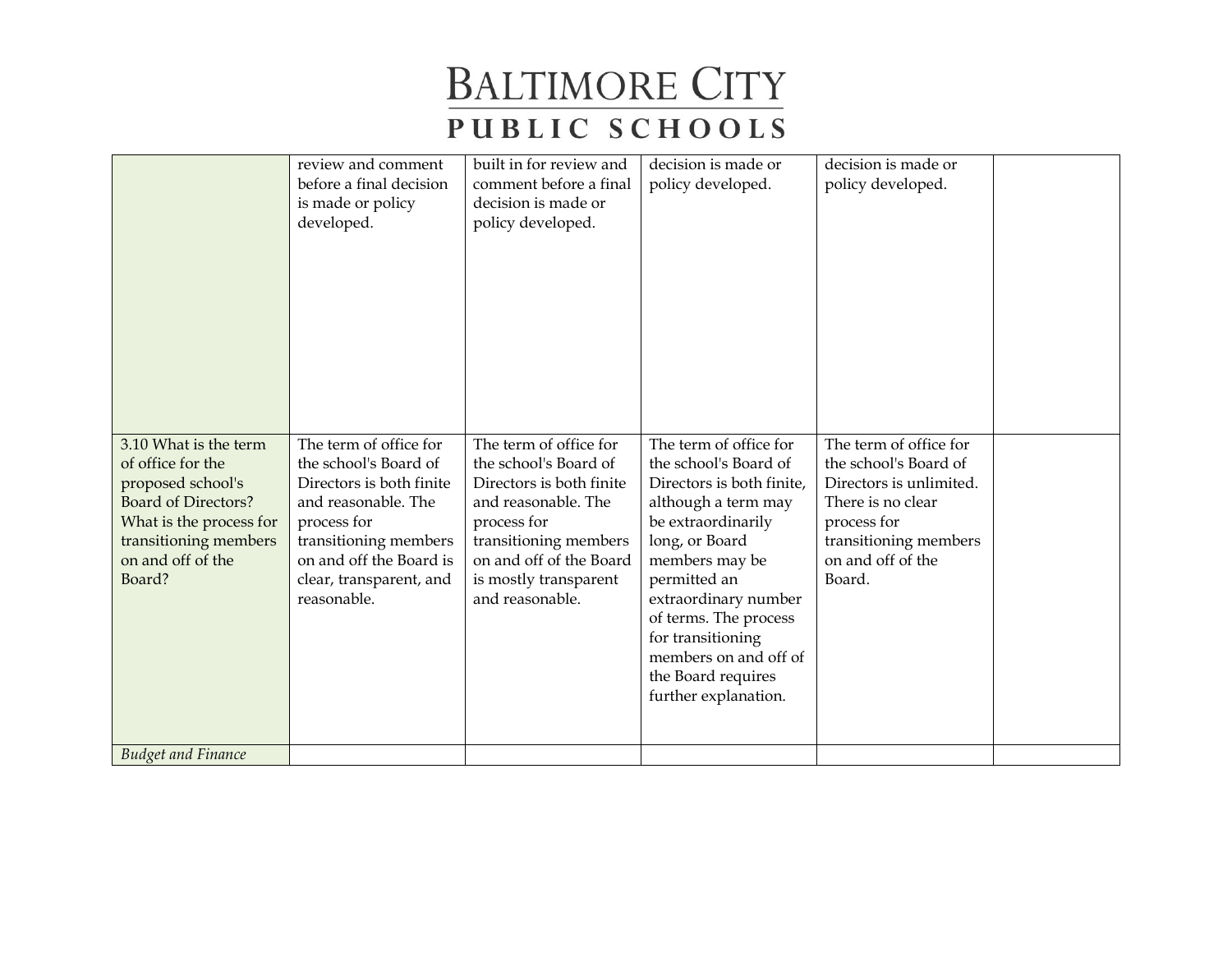| 3.11 Based on<br>projected enrollment<br>and per-pupil funding<br>allocations, identify<br>the total amount of<br>per-pupil funding the<br>school anticipates from<br>City Schools. (The<br>FY16 per pupil<br>allocation is \$9387.)<br>What is the<br>contingency plan for<br>cash flow in the event<br>that per-pupil<br>allocations are not<br>available as early as<br>expected or come in<br>lower than expected,<br>or the school<br>experiences some<br>other financial<br>shortfall? | The application's<br>budget includes a<br>conservative, realistic<br>estimate of the amount<br>of per-pupil funding<br>the school anticipates<br>receiving. The<br>application<br>acknowledges that this<br>is an estimate and<br>outlines clear, realistic<br>contingency plans for<br>cash flow, including<br>firm commitments for<br>other revenues and<br>identification of<br>potential cost savings. | The application's<br>budget includes a<br>realistic estimate of the<br>amount of per-pupil<br>funding the school<br>anticipates receiving.<br>It also outlines clear<br>contingency plans for<br>cash flow, primarily in<br>the form of<br>commitments for other<br>revenues. | The application's<br>budget includes an<br>optimistic estimate of<br>the amount of per-<br>pupil funding the<br>school anticipates<br>receiving. It also<br>identifies contingency<br>plans for cash flow,<br>primarily in the form<br>of other revenues,<br>although the school<br>may not have<br>commitments in hand. | The application's<br>budget includes an<br>unrealistic estimate of<br>the amount of per-<br>pupil funding the<br>school anticipates<br>receiving. If<br>contingency plans for<br>cash flow are included,<br>they inadequate<br>and/or unrealistic.           |  |
|----------------------------------------------------------------------------------------------------------------------------------------------------------------------------------------------------------------------------------------------------------------------------------------------------------------------------------------------------------------------------------------------------------------------------------------------------------------------------------------------|------------------------------------------------------------------------------------------------------------------------------------------------------------------------------------------------------------------------------------------------------------------------------------------------------------------------------------------------------------------------------------------------------------|-------------------------------------------------------------------------------------------------------------------------------------------------------------------------------------------------------------------------------------------------------------------------------|--------------------------------------------------------------------------------------------------------------------------------------------------------------------------------------------------------------------------------------------------------------------------------------------------------------------------|--------------------------------------------------------------------------------------------------------------------------------------------------------------------------------------------------------------------------------------------------------------|--|
| 3.12 Detail any<br>additional funding or<br>in-kind donations of<br>goods or services<br>expected to be<br>available for planning,<br>start-up, and operation<br>of the school. Please<br>include amounts,<br>sources, and timing of<br>funding. Provide<br>substantiation for any                                                                                                                                                                                                           | The school has<br>multiple additional<br>funding sources lined<br>up with evidence of<br>commitment from<br>each. The application<br>provides specific<br>information about the<br>amount and projected<br>timing of additional<br>funding. There is also<br>a comprehensive                                                                                                                               | The school has<br>additional funding<br>sources lined up with<br>some evidence of<br>commitment. The<br>application provides<br>specific information<br>about the amount and<br>projected timing of<br>additional funding.<br>There is also a<br>fundraising plan in          | The school has plans<br>to pursue additional<br>funding, although it<br>may not yet have any<br>commitments. The<br>application provides<br>information about the<br>amount of additional<br>funding being<br>pursued, although<br>there is little evidence<br>of thought about when                                     | The school has either<br>unrealistic plans to<br>pursue additional<br>funding, or no real<br>plan is outlined in the<br>application. The<br>application provides<br>minimal information<br>about the amount of<br>additional funding<br>being pursued. There |  |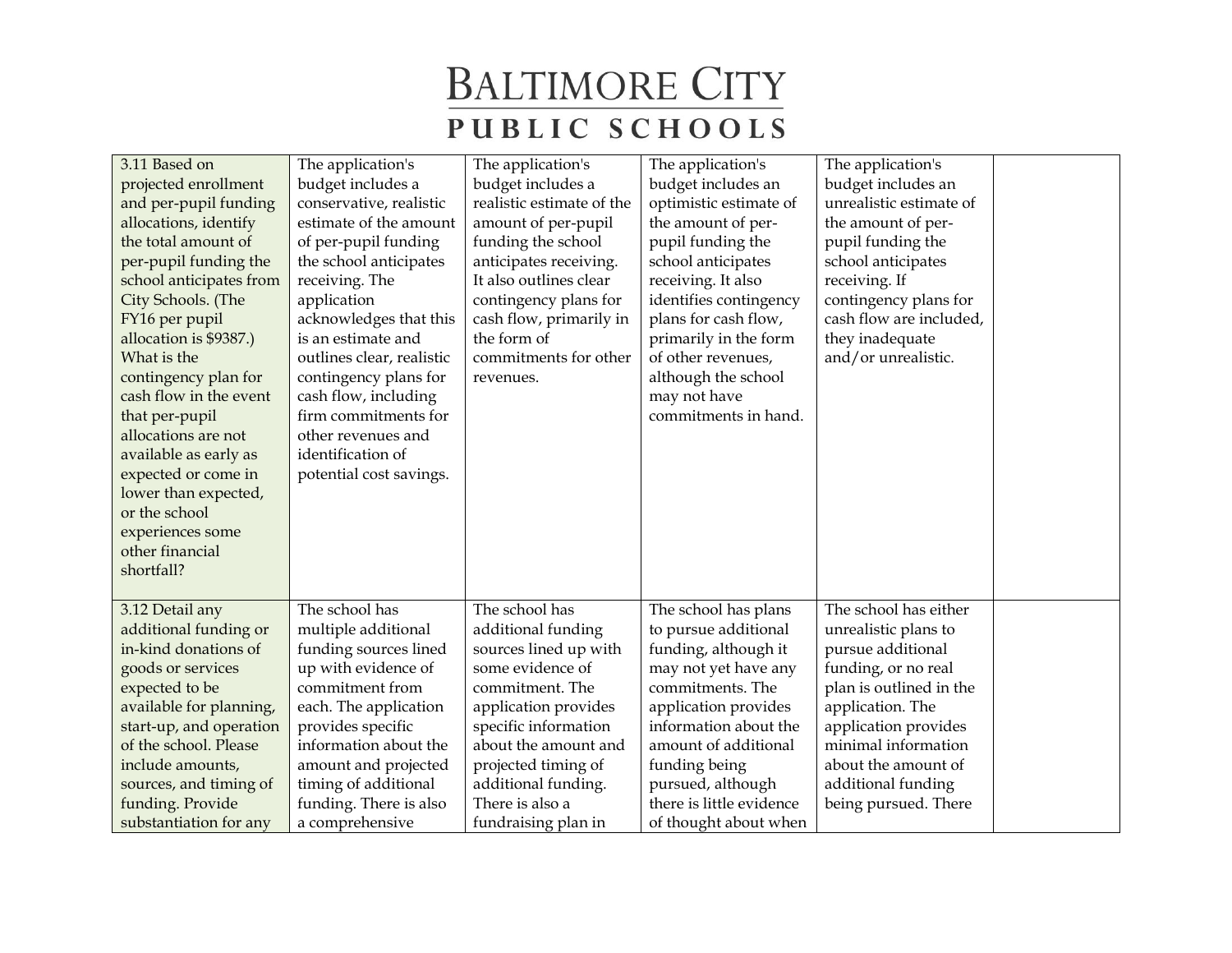| grant or loan amounts   | fundraising plan in     | place for the term of   | funding would need      | is no real fundraising |  |
|-------------------------|-------------------------|-------------------------|-------------------------|------------------------|--|
| that will be used to    | place for the term of   | the contract that       | to be in hand. There is | plan in place.         |  |
| support the school.     | the contract that       | demonstrates an         | a fundraising plan in   |                        |  |
| Describe any            | demonstrates a strong   | understanding of the    | place for the at least  |                        |  |
| fundraising efforts     | understanding of the    | philanthropic context   | the first year of       |                        |  |
| intended to generate    | philanthropic context   | in Baltimore.           | operation.              |                        |  |
| additional capital.     | in Baltimore.           |                         |                         |                        |  |
| 3.13 Provide a detailed | The application         | The application         | The application         | The application does   |  |
| overview of the         | features a transparent  | includes an             | includes an             | not include an         |  |
| school's budget,        | explanation of a school | explanation of a school | explanation of the      | adequate explanation   |  |
| including pre-          | budget that clearly     | budget that clearly     | school's budget,        | of the school's budget |  |
| operational costs and   | balances. Major         | balances. Major         | although it is          | and/or the budget      |  |
| estimated revenues      | revenues and            | revenues and            | somewhat unclear        | does not balance.      |  |
| and expenditures for    | expenditures are        | expenditures are        | how it balances. Major  | Major revenues and     |  |
| the contract term.      | outlined clearly. The   | outlined. The           | revenues and            | expenditures are not   |  |
| Make sure to address    | application explicitly  | application explicitly  | expenditures are        | outlined. The          |  |
| the following:          | and persuasively        | addresses how the       | outlined. The           | application does not   |  |
| 1) Explanation of key   | addresses how the       | budget aligns with      | application addresses   | adequately explain     |  |
| budget assumptions      | budget aligns with      | and supports the        | how the budget          | how the budget         |  |
| underlying the budget   | and supports the        | educational program.    | supports the            | supports the           |  |
| projections.            | educational program.    | All components of the   | educational program,    | educational program.   |  |
| Specifically, explain   | All components of the   | educational program     | but it may not be clear | Budget worksheets are  |  |
| how the budget aligns   | educational program     | are covered in this     | how all elements of     | not completed          |  |
| with and supports the   | are covered in this     | budget. If applicable,  | the educational         | correctly. The         |  |
| educational program.    | budget. If applicable,  | the budget includes a   | program are funded. If  | application            |  |
| In the explanation on   | the budget includes a   | clear repayment plan    | applicable, the budget  | acknowledges the       |  |
| key assumption please   | clear repayment plan    | and schedule for any    | includes a repayment    | need to prepare staff  |  |
| include new considers;  | and schedule for any    | debt incurred. All      | plan and schedule for   | for a virtual          |  |
| for example how will    | debt incurred. All      | budget worksheets are   | any debt incurred. All  | environment but does   |  |
| the school ensure its   | budget worksheets are   | attached and are        | budget worksheets are   | not have a budget or   |  |
| staff is equipped with  | attached and are        | complete and correct.   | attached and are        | plan to do so.         |  |
| the technology and      | complete and correct.   | The school has          | complete. The school    |                        |  |
| tools necessary to      | The school has          | budgeted for            | has budgeted for        |                        |  |
| teaching in a virtual   | budgeted for            | providing appropriate   | providing appropriate   |                        |  |
| and hybrid learning     | providing appropriate   | technology to its staff | technology to its staff |                        |  |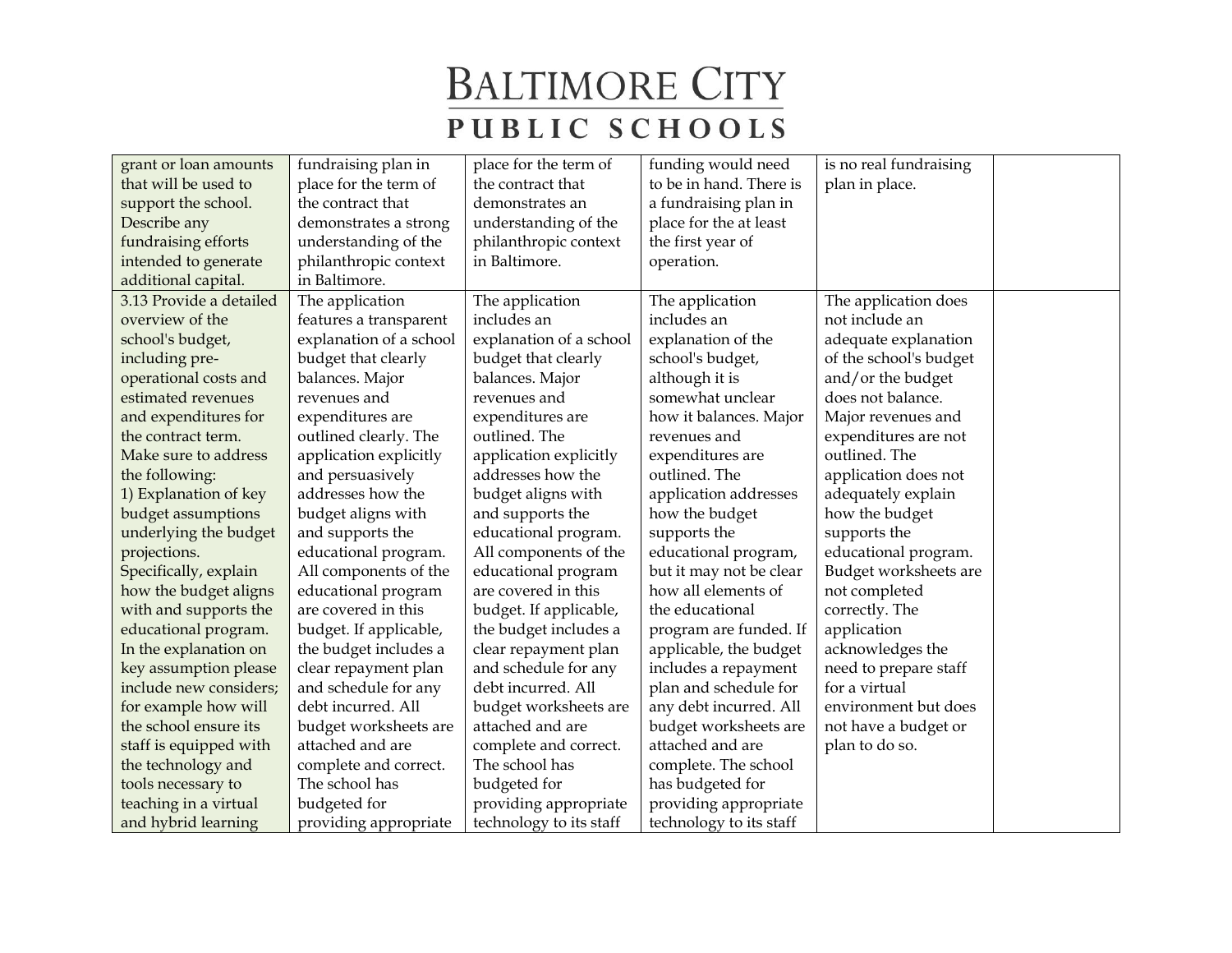| environment, in<br>addition to having<br>everything needed to<br>implement the<br>program?<br>2) If the school<br>anticipates incurring<br>debt for any reason<br>(e.g., the acquisition of<br>its facility), the budget<br>must address the<br>schedule for debt<br>repayment, and the<br>budget narrative<br>should outline the<br>repayment plan. (See<br>4.9 and 4.10 for more<br>detail about plans for<br>the facility.)<br>3) Complete and attach<br>the budget worksheets<br>provided. | technology to its staff<br>to teach in a virtual<br>environment and has a<br>plan to develop staff<br>skills in preparation<br>for a virtual<br>environment with<br>fidelity to the model<br>and based on best<br>practices. | to teach in a virtual<br>environment and has a<br>plan to develop staff<br>skills in preparation<br>for a virtual<br>environment. | to teach in a virtual<br>environment but may<br>not have a clear plan<br>or the plan has<br>significant weaknesses<br>and thus is not likely<br>to adequately prepare<br>staff for a virtual<br>environment. |                                      |  |
|------------------------------------------------------------------------------------------------------------------------------------------------------------------------------------------------------------------------------------------------------------------------------------------------------------------------------------------------------------------------------------------------------------------------------------------------------------------------------------------------|------------------------------------------------------------------------------------------------------------------------------------------------------------------------------------------------------------------------------|-----------------------------------------------------------------------------------------------------------------------------------|--------------------------------------------------------------------------------------------------------------------------------------------------------------------------------------------------------------|--------------------------------------|--|
| 3.14 Describe financing                                                                                                                                                                                                                                                                                                                                                                                                                                                                        | The application                                                                                                                                                                                                              | The application                                                                                                                   | The application                                                                                                                                                                                              | The application may                  |  |
| plans for acquisition                                                                                                                                                                                                                                                                                                                                                                                                                                                                          | identifies a facility and                                                                                                                                                                                                    | identifies a facility and                                                                                                         | provides a general                                                                                                                                                                                           | provide a very general               |  |
| and renovation of the                                                                                                                                                                                                                                                                                                                                                                                                                                                                          | outlines a                                                                                                                                                                                                                   | outlines a                                                                                                                        | financing plan for                                                                                                                                                                                           | picture of the                       |  |
| facility. (See 4.9 and                                                                                                                                                                                                                                                                                                                                                                                                                                                                         | comprehensive and                                                                                                                                                                                                            | comprehensive and                                                                                                                 | acquiring and                                                                                                                                                                                                | financing needed to                  |  |
| 4.10 for more detail                                                                                                                                                                                                                                                                                                                                                                                                                                                                           | realistic financing plan                                                                                                                                                                                                     | ambitious but realistic                                                                                                           | renovating a school-                                                                                                                                                                                         | acquire a school-                    |  |
| about plans for the                                                                                                                                                                                                                                                                                                                                                                                                                                                                            | for acquisition of that                                                                                                                                                                                                      | financing plan for                                                                                                                | appropriate facility in                                                                                                                                                                                      | appropriate facility in              |  |
| facility.)                                                                                                                                                                                                                                                                                                                                                                                                                                                                                     | facility within the                                                                                                                                                                                                          | acquisition of that                                                                                                               | <b>Baltimore City without</b>                                                                                                                                                                                | Baltimore City,                      |  |
|                                                                                                                                                                                                                                                                                                                                                                                                                                                                                                | appropriate time<br>frame. It also details                                                                                                                                                                                   | facility within the<br>appropriate time                                                                                           | being specific about<br>the space it is                                                                                                                                                                      | although the<br>description does not |  |
|                                                                                                                                                                                                                                                                                                                                                                                                                                                                                                | any renovation work                                                                                                                                                                                                          | frame. It provides                                                                                                                | pursuing. The                                                                                                                                                                                                | inspire confidence that              |  |
|                                                                                                                                                                                                                                                                                                                                                                                                                                                                                                | that may need to be                                                                                                                                                                                                          | some information                                                                                                                  | financing plan outlines                                                                                                                                                                                      | the school will be able              |  |
|                                                                                                                                                                                                                                                                                                                                                                                                                                                                                                | completed in order for                                                                                                                                                                                                       | about the scope of                                                                                                                | realistic funding for                                                                                                                                                                                        | to complete acquisition              |  |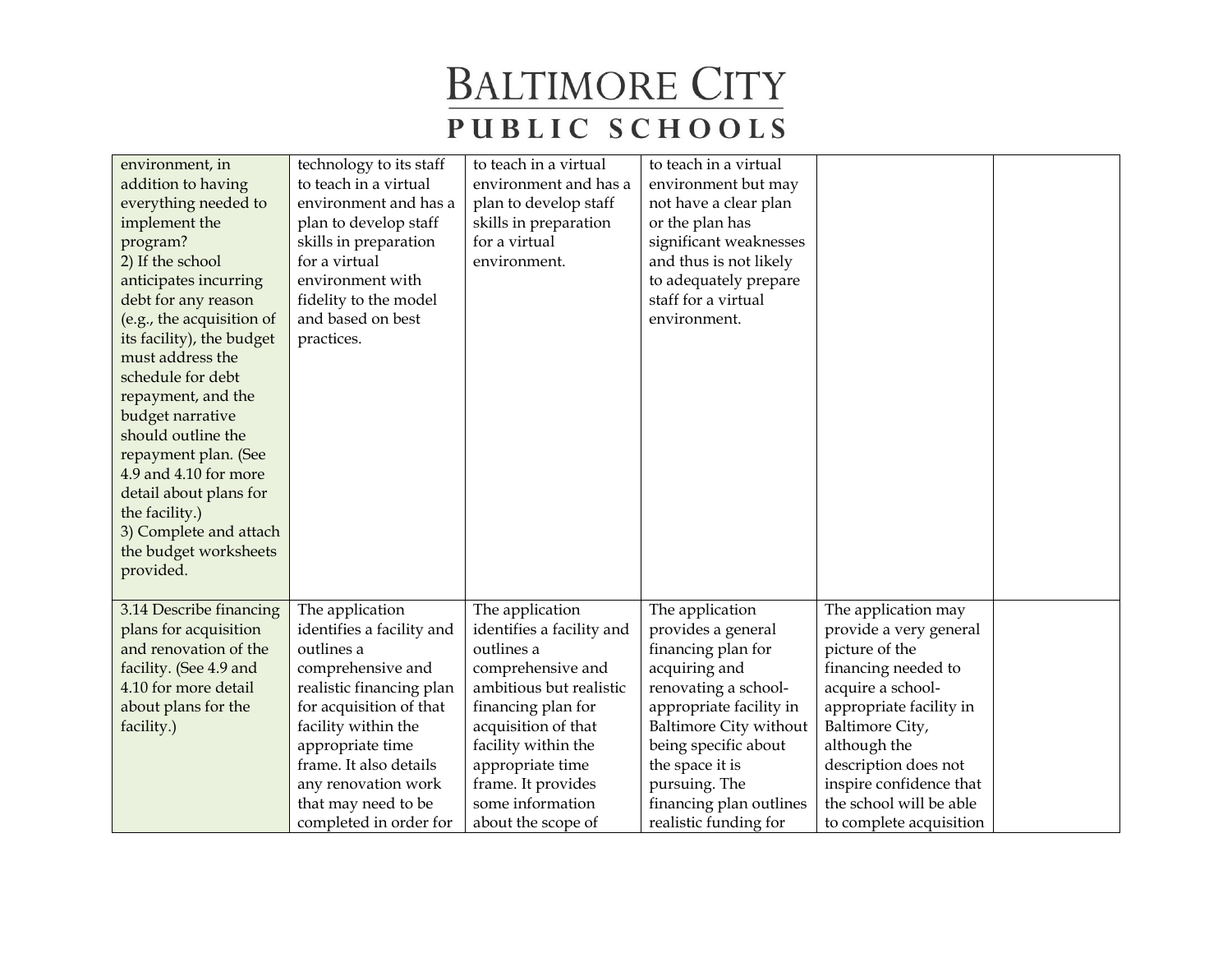|                                                                                                                                                                                      | the facility to serve<br>students in the way<br>that the school<br>proposes, and the<br>financing plan<br>includes sufficient<br>funding to undertake<br>and complete any<br>needed renovations<br>well before faculty and<br>students would use<br>the building. | work, including any<br>renovation work that<br>needs to be completed<br>in order for the facility<br>to serve students in<br>the way that the<br>school proposes, and<br>the financing plan<br>includes funding<br>earmarked to<br>complete any needed<br>renovations.                                                                     | acquisition of a space,<br>but there may be little<br>in the plan allocated<br>for work to ready the<br>building or<br>renovations.                                                                                                                          | much less any needed<br>building work or<br>renovations within an<br>appropriate time<br>frame for faculty and<br>student use of the<br>school.                                               |  |
|--------------------------------------------------------------------------------------------------------------------------------------------------------------------------------------|-------------------------------------------------------------------------------------------------------------------------------------------------------------------------------------------------------------------------------------------------------------------|--------------------------------------------------------------------------------------------------------------------------------------------------------------------------------------------------------------------------------------------------------------------------------------------------------------------------------------------|--------------------------------------------------------------------------------------------------------------------------------------------------------------------------------------------------------------------------------------------------------------|-----------------------------------------------------------------------------------------------------------------------------------------------------------------------------------------------|--|
| 3.15 Who will be<br>responsible for<br>managing the school's<br>finances on a<br>regular/consistent<br>basis? Outline the<br>skills and experience<br>required for this<br>position. | The application<br>identifies the<br>person/role<br>responsible for<br>managing the school's<br>finances on a<br>regular/consistent<br>basis. It specifies that<br>the role requires<br>accounting experience<br>for a small business or<br>non-profit.           | The application<br>identifies the<br>person/role<br>responsible for<br>managing the school's<br>finances on a<br>regular/consistent<br>basis. It clearly<br>articulates skills in line<br>with those a certified<br>accountant would<br>have and requires<br>some experience<br>working with either a<br>small business or non-<br>profit. | The application<br>identifies the<br>person/role<br>responsible for<br>managing the school's<br>finances on a<br>regular/consistent<br>basis. It articulates<br>some skills and<br>experience in line with<br>those a certified<br>accountant would<br>have. | The application states<br>that there will be<br>someone responsible<br>for managing the<br>school's finances on a<br>regular/consistent<br>basis but does not<br>specify a role or<br>person. |  |
| 3.16 Describe and/or<br>provide examples of                                                                                                                                          | The application<br>describes and provides                                                                                                                                                                                                                         | The application<br>describes or provides                                                                                                                                                                                                                                                                                                   | The application<br>describes or provides                                                                                                                                                                                                                     | The application does<br>not clearly describe or                                                                                                                                               |  |
| the financial                                                                                                                                                                        | examples of the                                                                                                                                                                                                                                                   | examples of the                                                                                                                                                                                                                                                                                                                            | examples of the                                                                                                                                                                                                                                              | provide usable                                                                                                                                                                                |  |
| management                                                                                                                                                                           | financial management                                                                                                                                                                                                                                              | financial management                                                                                                                                                                                                                                                                                                                       | financial management                                                                                                                                                                                                                                         | examples of the                                                                                                                                                                               |  |
| mechanisms the school                                                                                                                                                                | mechanisms the school                                                                                                                                                                                                                                             | mechanisms the school                                                                                                                                                                                                                                                                                                                      | mechanisms the school                                                                                                                                                                                                                                        | financial management                                                                                                                                                                          |  |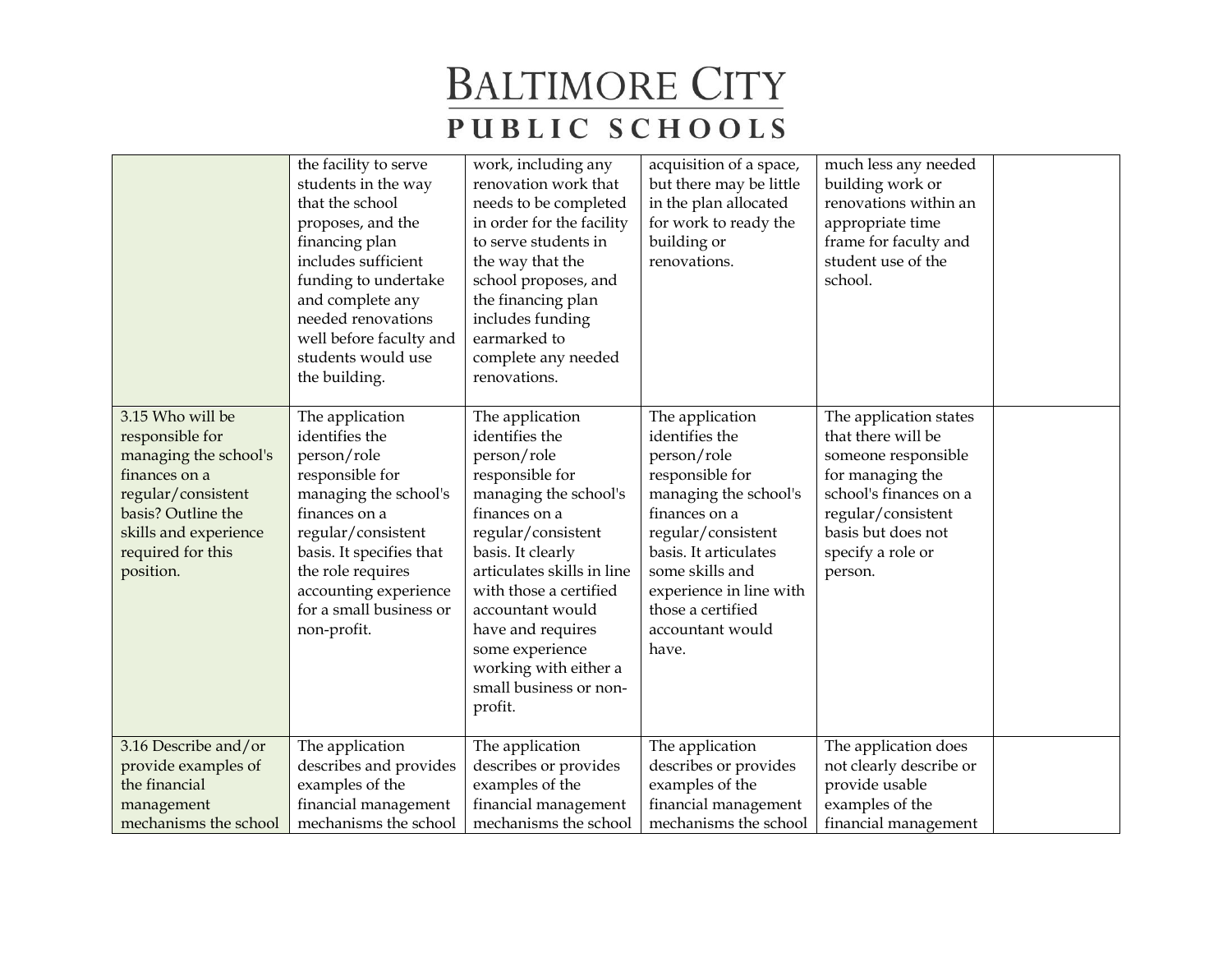| will have in place to                             | will have in place,     | will have in place,     | will have in place, but | mechanisms the school  |  |
|---------------------------------------------------|-------------------------|-------------------------|-------------------------|------------------------|--|
| ensure alignment with                             | including (but not      | including (but not      | the descriptions or     | will have in place. If |  |
| academic                                          | limited to) a pro forma | limited to) a pro forma | examples provided are   | the application        |  |
| programming and                                   | quarterly budget        | quarterly budget        | not complete or it is   | addresses how and      |  |
| transparency in                                   | report or financial     | report or financial     | not clear how these     | when financial         |  |
| reporting to key                                  | statement that reflects | statement that reflects | tools will track the    | reporting to its Board |  |
| stakeholders like the                             | revenues and expenses   | revenues and expenses   | budget's alignment to   | of Directors and to    |  |
| school's Board of                                 | and demonstrates how    | and demonstrates how    | planned academic        | City Schools will      |  |
| Directors, the district,                          | the budget's support    | the budget's support    | programming. The        | happen, it is          |  |
| etc. (e.g., a pro forma                           | of and alignment to     | of and alignment to     | application may         | infrequently.          |  |
| quarterly report or                               | academic                | academic                | address how and         |                        |  |
| financial statement, for                          | programming will be     | programming will be     | when financial          |                        |  |
| example).                                         | tracked. The            | tracked. The            | reporting to its Board  |                        |  |
|                                                   | application details     | application outlines    | of Directors and to     |                        |  |
|                                                   | how and when            | how and when            | City Schools will       |                        |  |
|                                                   | financial reporting to  | financial reporting to  | happen, although        |                        |  |
|                                                   | its Board of Directors  | its Board of Directors  | reporting may be at     |                        |  |
|                                                   | and to City Schools     | and to City Schools     | infrequent intervals.   |                        |  |
|                                                   | will happen.            | will happen.            | The application may     |                        |  |
|                                                   | Additional financial    | Additional financial    | not include             |                        |  |
|                                                   | management              | management              | descriptions or         |                        |  |
|                                                   | mechanisms described    | mechanisms described    | examples of other       |                        |  |
|                                                   | in detail or provided   | in detail or provided   | financial management    |                        |  |
|                                                   | include projected rate  | may include projected   | mechanisms or           |                        |  |
|                                                   | of spending, a position | rate of spending, a     | descriptions OR         |                        |  |
|                                                   | management tracker, a   | position management     | examples of additional  |                        |  |
|                                                   | balance sheet, and a    | tracker, a balance      | mechanisms may be       |                        |  |
|                                                   | profit & loss           | sheet, and a profit $&$ | unclear or incomplete.  |                        |  |
|                                                   | statement.              | loss statement.         |                         |                        |  |
|                                                   |                         |                         |                         |                        |  |
| Partner Organizations or Replication Applications |                         |                         |                         |                        |  |
| 3.17 If the entity                                | There is thorough       | There is                | There is some           | There is little to no  |  |
| applying has operated                             | documentation of a      | documentation of a      | documentation of        | documentation of       |  |
| other schools in                                  | track record of success | track record of success | success from the EMO    | success from the EMO   |  |
| <b>Baltimore</b> or                               | from the EMO around     | from the EMO around     | around the essential    | around the essential   |  |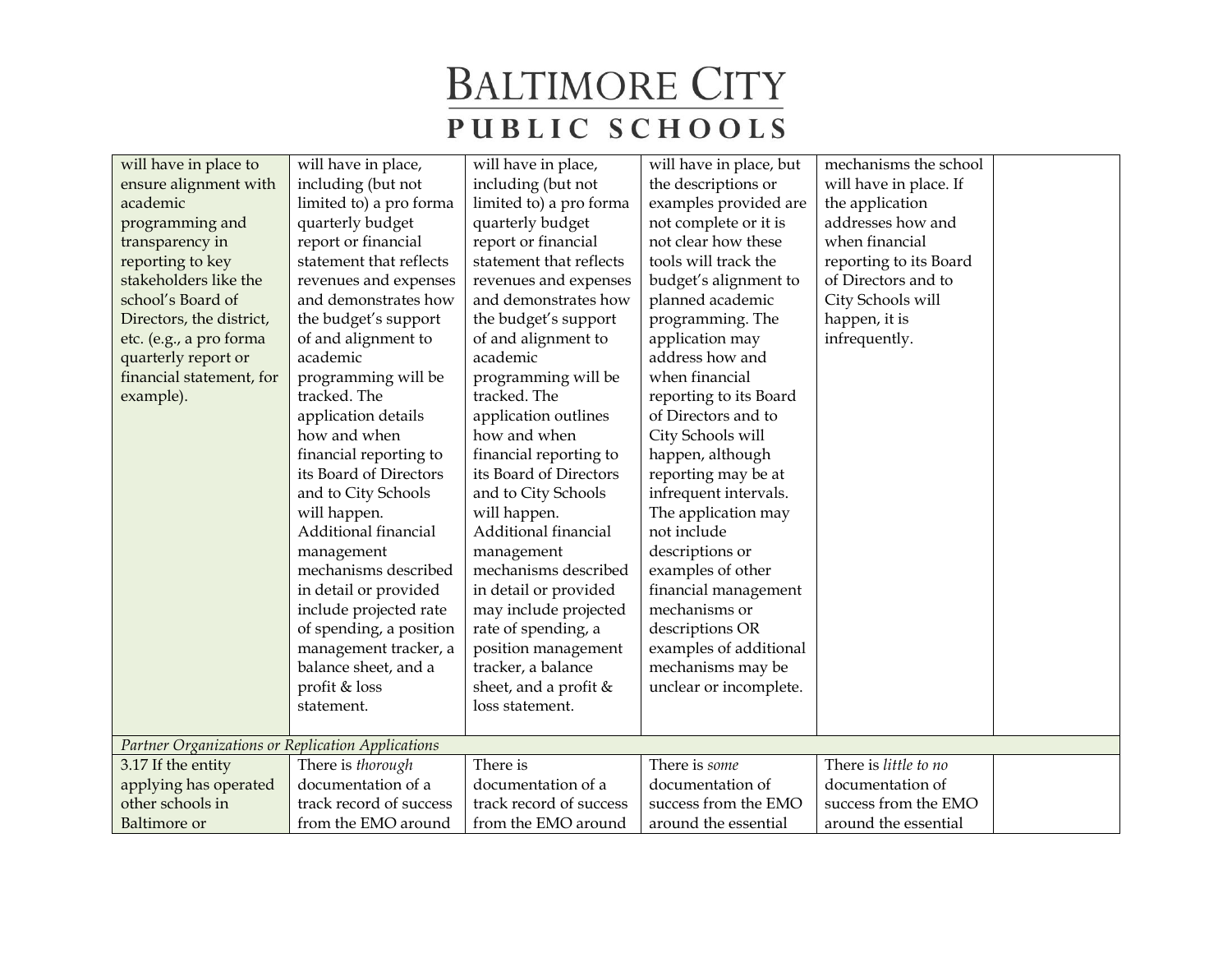| elsewhere, please         | academic               | academic                  | components of          | components of           |  |
|---------------------------|------------------------|---------------------------|------------------------|-------------------------|--|
| describe the track        | programming, school    | programming, school       | opening and operating  | opening and operating   |  |
| record of the             | operations, and        | operations, and           | a school: development  | a school: development   |  |
| organization in           | financial management.  | financial management.     | of academic            | of academic             |  |
| operating other           | Its performance would  | Its performance would     | programming, school    | programming, school     |  |
| schools including a       | place it in the highly | place it in the effective | operations, and        | operations, and         |  |
| description of the        | effective or effective | category for each area    | financial management.  | financial management.   |  |
| enrollment, grade         | category for each area | based on the renewal      | However, the EMO       |                         |  |
| configuration, location,  | based on the renewal   | rubric. The EMO's         | may not be able to     |                         |  |
| demographics of the       | rubric. The EMO's      | policies and practices    | demonstrate expertise  |                         |  |
| other school(s) as well   | policies and practices | previously and/or         | with all essential     |                         |  |
| as the outcomes           | previously and/or      | elsewhere are linked      | components, and/or     |                         |  |
| including academic,       | elsewhere are directly | in the application to     | its performance in one |                         |  |
| climate and               | linked in the          | positive outcomes for     | or more of the areas   |                         |  |
| governance outcomes.      | application to         | students.                 | would place it in the  |                         |  |
| Why does this record      | significant positive   |                           | developing category    |                         |  |
| support your current      | outcomes for students. |                           | based on the renewal   |                         |  |
| application for another   |                        |                           | rubric.                |                         |  |
| charter school?           |                        |                           |                        |                         |  |
| 3.18 If the EMO has       | The EMO has not had    | The EMO has not had       | The EMO has not had    | The EMO has had a       |  |
| ever had a school         | a school closed or     | a school closed or        | a school closed or     | school closed or        |  |
| closed or its contract to | contract terminated by | contract terminated by    | contract terminated by | contract terminated by  |  |
| operate a school          | an authorizer OR if it | an authorizer OR if it    | an authorizer OR if it | an authorizer. There is |  |
| terminated, or if the     | has had a school       | has had a school          | has had a school       | little to no indication |  |
| EMO has opted to          | closed or contract     | closed or contract        | closed or contract     | in the application that |  |
| close or terminate its    | terminated, or the     | terminated, or the        | terminated, or the     | the EMO has learned     |  |
| contract for one of its   | EMO has opted to       | EMO has opted to          | EMO has opted to       | from the experience     |  |
| schools, please provide   | close or terminate,    | close or terminate,       | close or terminate,    | and put measures in     |  |
| an explanation of the     | there is ample         | there is ample            | there is some          | place to prevent any    |  |
| situation.                | explanation of lessons | explanation of lessons    | explanation of lessons | future closings or      |  |
|                           | learned, how the EMO   | learned and how the       | learned. Any closing   | terminations, OR the    |  |
|                           | is operating           | EMO is operating          | or termination was not | reason for              |  |
|                           | differently, and       | differently. Any          | the result of          | termination/closure     |  |
|                           | improved outcomes as   | closing or termination    | negligence,            | was based on            |  |
|                           | a result. Any closing  | was not the result of     |                        | negligence,             |  |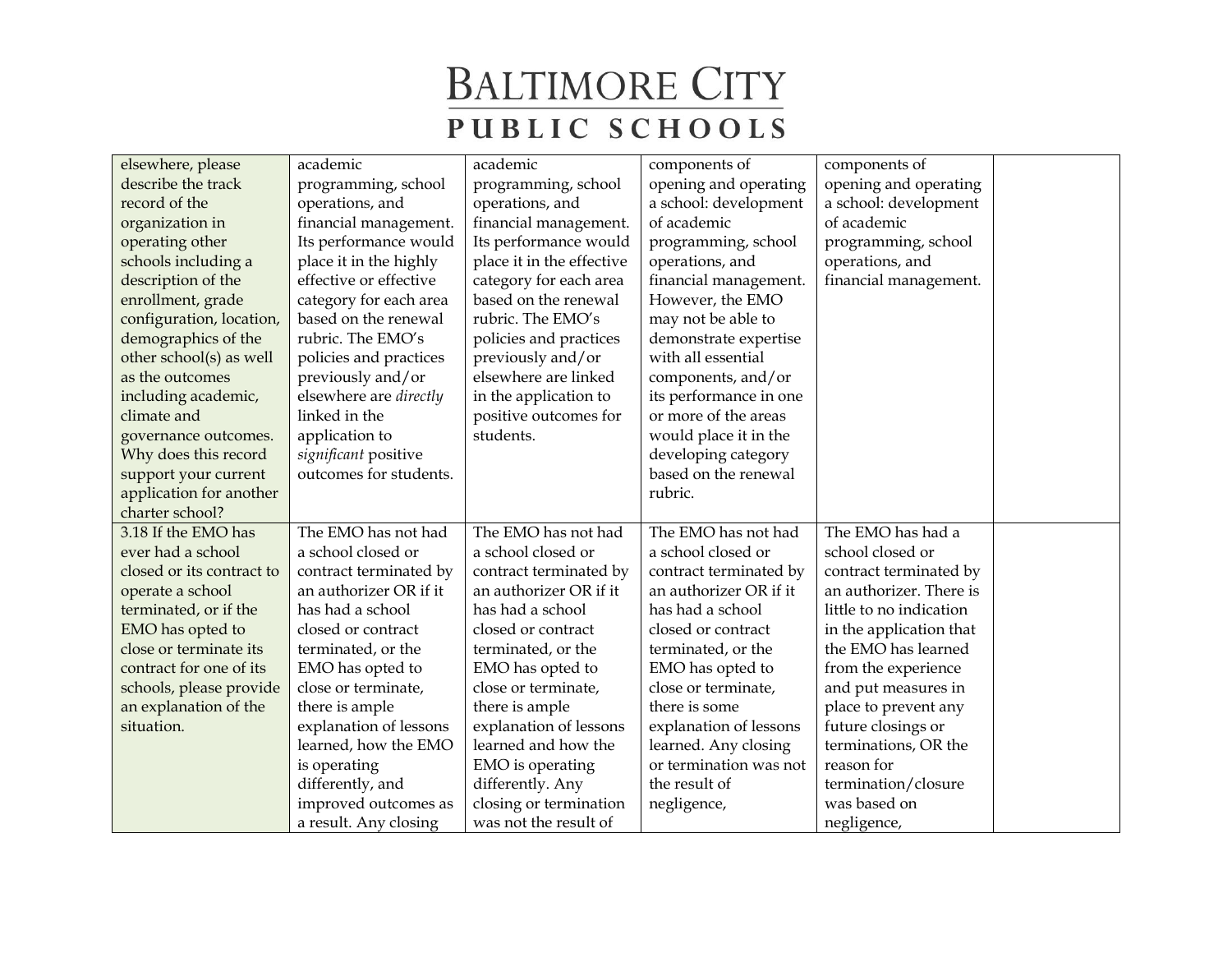|                                                                                                                                                                                                                                                                                                                                                               | or termination was not<br>the result of<br>negligence,<br>mismanagement, or<br>violation of the law.                                                                                                                                                                                                                                                                                                                                                                                                                                     | negligence,<br>mismanagement, or<br>violation of the law.                                                                                                                                                                                                                                                                                                                                                                                                                                             | mismanagement, or<br>violation of the law.                                                                                                                                                                                                                                                                                                                                                                                                                                                                                                                   | mismanagement, or<br>violation of law.                                                                                                                                                                                                                                                                                                                                                                                            |  |
|---------------------------------------------------------------------------------------------------------------------------------------------------------------------------------------------------------------------------------------------------------------------------------------------------------------------------------------------------------------|------------------------------------------------------------------------------------------------------------------------------------------------------------------------------------------------------------------------------------------------------------------------------------------------------------------------------------------------------------------------------------------------------------------------------------------------------------------------------------------------------------------------------------------|-------------------------------------------------------------------------------------------------------------------------------------------------------------------------------------------------------------------------------------------------------------------------------------------------------------------------------------------------------------------------------------------------------------------------------------------------------------------------------------------------------|--------------------------------------------------------------------------------------------------------------------------------------------------------------------------------------------------------------------------------------------------------------------------------------------------------------------------------------------------------------------------------------------------------------------------------------------------------------------------------------------------------------------------------------------------------------|-----------------------------------------------------------------------------------------------------------------------------------------------------------------------------------------------------------------------------------------------------------------------------------------------------------------------------------------------------------------------------------------------------------------------------------|--|
| 3.19 If the school will<br>be affiliated with an<br>educational<br>management<br>organization or<br>partner organization,<br>please describe the<br>proposed contract,<br>including roles and<br>responsibilities,<br>payment structure,<br>investment disclosure,<br>performance<br>evaluation measures,<br>and conditions for<br>renewal or<br>termination. | If applicable, the<br>application includes a<br>clear description of the<br>proposed contract<br>between the school<br>and the EMO. It<br>provides a detailed<br>description of the roles<br>and responsibilities of<br>the EMO, as well as<br>the cost for all<br>resources provided by<br>the EMO and the<br>payment plan for<br>those resources. There<br>is a comprehensive set<br>of ambitious<br>performance<br>evaluation measures<br>in place, and<br>conditions for renewal<br>or termination are fair<br>and clearly outlined. | If applicable, the<br>application includes a<br>clear description of the<br>proposed contract<br>between the school<br>and the EMO. It<br>provides a description<br>of the roles and<br>responsibilities of the<br>EMO, as well as the<br>cost for all resources<br>provided by the EMO<br>and the payment plan<br>for those resources.<br>There is a set of<br>ambitious<br>performance<br>evaluation measures<br>in place, and<br>conditions for renewal<br>or termination are<br>clearly outlined. | If applicable, the<br>application includes a<br>description of the<br>proposed contract<br>between the school<br>and the EMO. It<br>provides a description<br>of the roles and<br>responsibilities of the<br>EMO, although as well<br>as the cost for all<br>resources provided by<br>the EMO, although<br>there may be gaps or<br>lack of detail in some<br>of what is described<br>here. There is a set of<br>performance<br>evaluation measures<br>in place, although it<br>may not be clear what<br>the conditions are for<br>renewal or<br>termination. | If applicable, the<br>application includes a<br>description of the<br>proposed contract<br>between the school<br>and the EMO. It lacks<br>detail in providing a<br>description of the roles<br>and responsibilities of<br>the EMO and/or the<br>cost for resources<br>provided by the EMO.<br>It is unclear how the<br>EMO's performance<br>will be evaluated and<br>on what basis renewal<br>or termination might<br>be decided. |  |

**SECTION 4. OPERATIONS**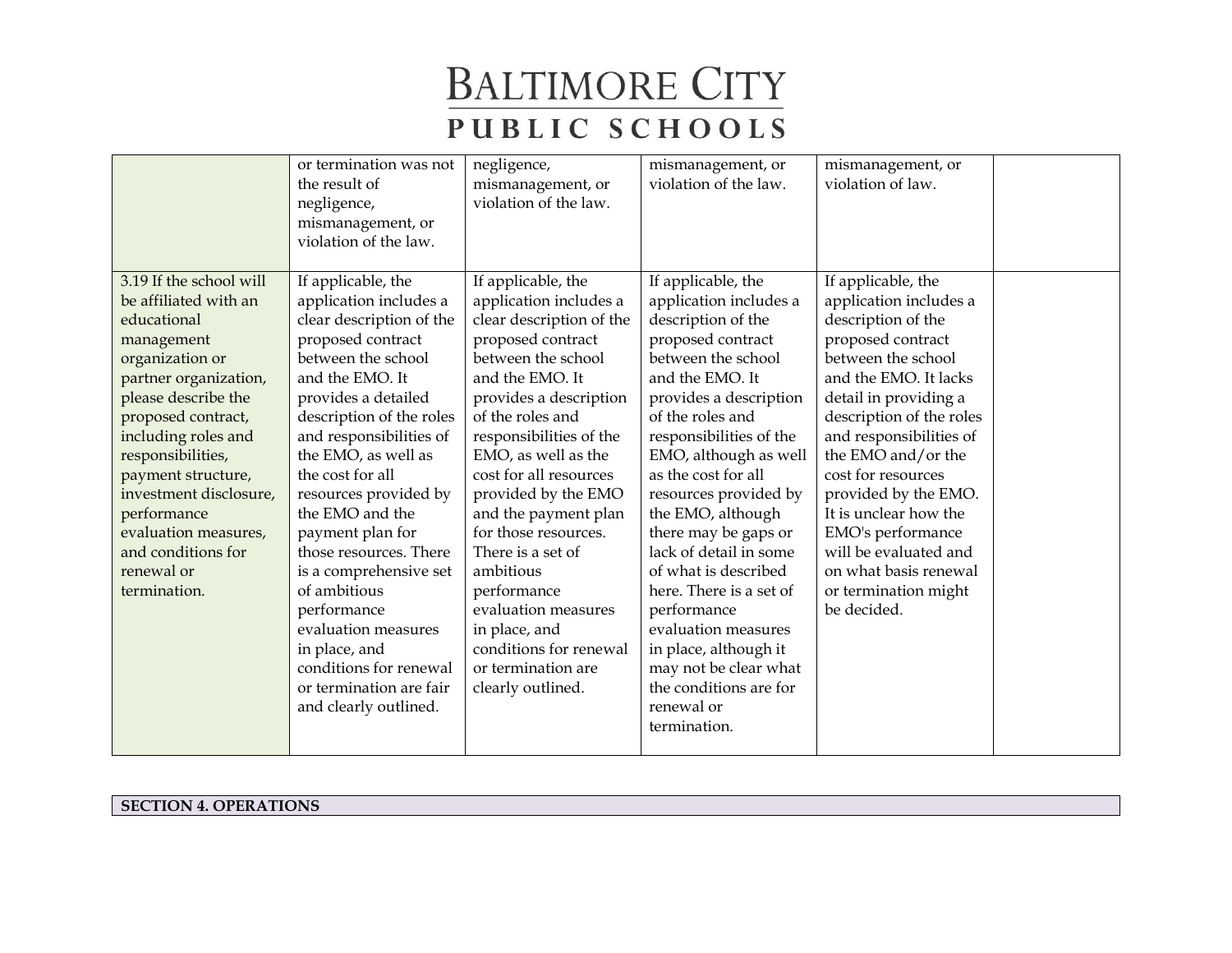|                               | Exemplary              | Satisfactory           | Less than             | Unsatisfactory         | <b>RATING</b> |
|-------------------------------|------------------------|------------------------|-----------------------|------------------------|---------------|
|                               |                        |                        | satisfactory          |                        |               |
| 4.1 Provide a clear and       | There is a detailed    | There is a detailed,   | There is a high-level | The work plan          |               |
| detailed work plan for the    | and ambitious but      | realistic work plan    | work plan outlined    | outlined in this       |               |
| period between approval of    | realistic work plan    | outlined for the       | for the period from   | application is lacking |               |
| a charter and the opening of  | outlined for the       | period from            | approval of the       | in detail. There are   |               |
| school. What are the big      | period from            | approval of the        | charter to the        | large gaps in what it  |               |
| milestones you would need     | approval of the        | charter to the         | opening of school     | covers (for example,   |               |
| to hit to be ready for the    | charter to the         | opening of school      | that includes         | it may address         |               |
| opening of school and the     | opening of school      | that includes          | staffing; facilities  | facilities acquisition |               |
| dates by which you need to    | that includes staffing | staffing; facilities   | acquisition; and      | but not staffing or    |               |
| hit each milestone? What are  | and orientation;       | acquisition and        | some development      | development of         |               |
| the action steps that need to | facilities acquisition | renovation; and        | of academic           | academic               |               |
| be taken to hit those         | and renovation; and    | curriculum,            | programming and       | programming). It is    |               |
| milestones? What resources -  | curriculum,            | assessment, culture,   | systems. The          | unclear what the       |               |
| financial or human - will be  | assessment, culture,   | and systems            | milestones that need  | milestones are that    |               |
| involved in each of those     | and systems            | development. The       | to be hit are         | the school believes it |               |
| steps?                        | development. The       | milestones that need   | identifiable, but the | needs to hit before    |               |
|                               | milestones that need   | to be hit are easily   | plan lacks specifics  | opening. Information   |               |
|                               | to be hit are clearly  | identifiable. There    | around the steps      | about who owns         |               |
|                               | stated. There are      | are specific actions   | needed to hit each    | each action item       |               |
|                               | specific actions       | outlined in order to   | milestone. It may be  | and/or the resources   |               |
|                               | outlined in order to   | hit each milestone.    | unclear who owns      | needed to complete     |               |
|                               | hit each milestone.    | Each action item has   | each action item or   | action items is also   |               |
|                               | Each action item has   | a clear owner, and     | what financial or     | inadequate.            |               |
|                               | a clear owner, and all | appropriate financial  | human resources are   |                        |               |
|                               | appropriate financial  | or human resources     | needed to complete    |                        |               |
|                               | or human resources     | needed to complete     | the actions outlined. |                        |               |
|                               | needed to complete     | the action are usually |                       |                        |               |
|                               | the action are clearly | identified.            |                       |                        |               |
|                               | identified.            |                        |                       |                        |               |
|                               |                        |                        |                       |                        |               |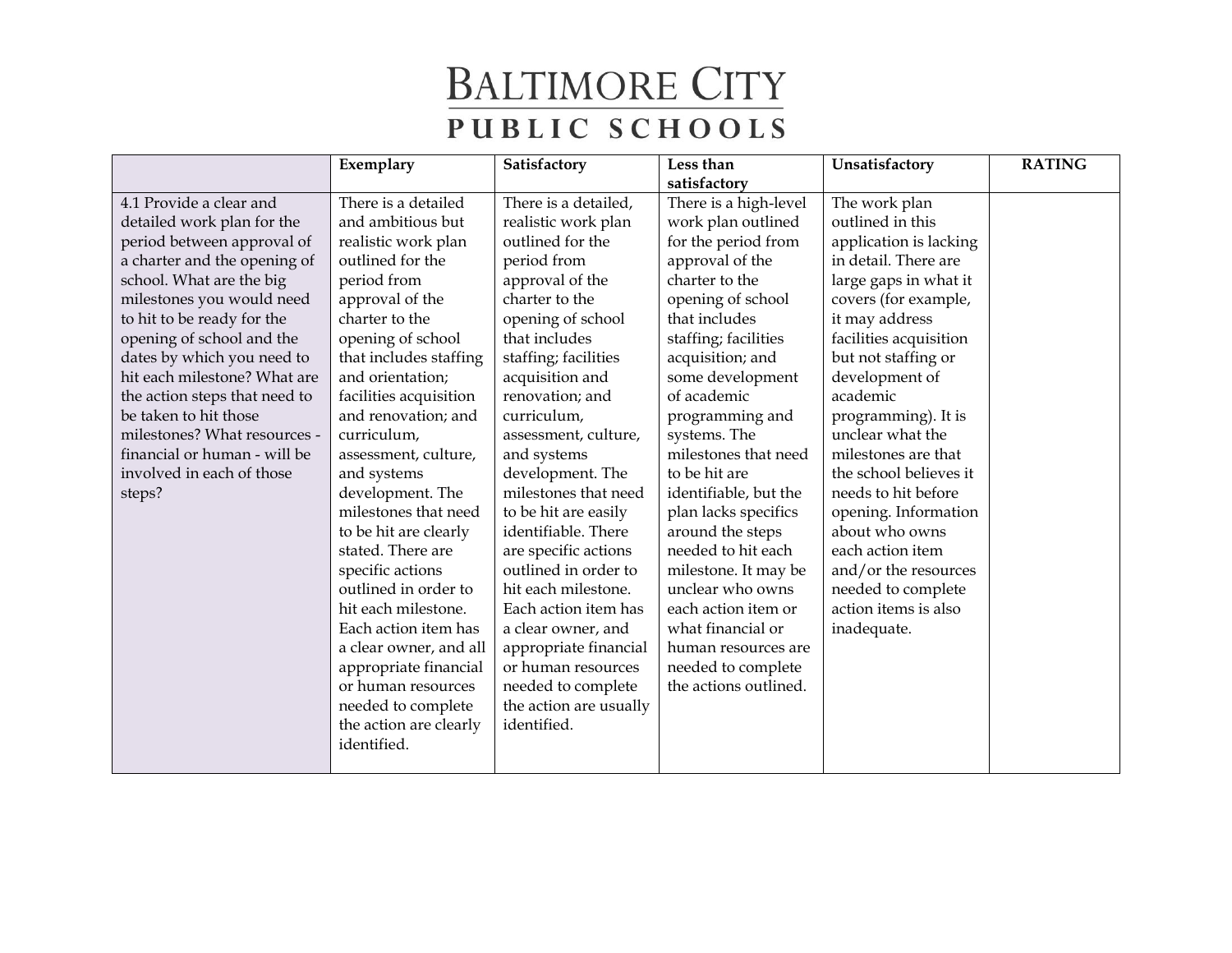| 4.2 Provide a calendar for<br>the school year, as well as a<br>map of what the school day<br>will look like for both a<br>typical teacher and a<br>student. Outline your<br>rationale for this structure.<br>(If the proposed calendar or<br>length of school day will<br>vary from City Schools'<br>calendar or school day, you<br>must submit a waiver<br>request. Your budget must<br>support any expenses<br>associated with additional | The application<br>outlines in some<br>detail a calendar for<br>the school year and<br>schedule for the<br>school day that<br>maximizes<br>instructional time.<br>Use of the calendar<br>and schedule are<br>backed by evidence<br>of success with these<br>structures from<br>previous experience<br>using them with a | The application<br>outlines a calendar<br>for the school year<br>and schedule for the<br>school day that<br>maximizes<br>instructional time.<br>Use of the calendar<br>and schedule are<br>backed by positive<br>experience using<br>them with a similar<br>student population<br>and/or by a body of<br>research | The application<br>outlines a calendar<br>for the school year<br>and schedule for the<br>school day, although<br>priority may not<br>always be given to<br>instructional time.<br>Use of the calendar<br>and schedule are<br>backed by some<br>experience using<br>them with a similar<br>student population,<br>although evidence of | The application<br>outlines a calendar<br>for the school year<br>and schedule for the<br>school day that are<br>wholly lacking in<br>specifics. There is<br>little thought evident<br>in the rationale<br>provided for their<br>use. |  |
|---------------------------------------------------------------------------------------------------------------------------------------------------------------------------------------------------------------------------------------------------------------------------------------------------------------------------------------------------------------------------------------------------------------------------------------------|-------------------------------------------------------------------------------------------------------------------------------------------------------------------------------------------------------------------------------------------------------------------------------------------------------------------------|-------------------------------------------------------------------------------------------------------------------------------------------------------------------------------------------------------------------------------------------------------------------------------------------------------------------|---------------------------------------------------------------------------------------------------------------------------------------------------------------------------------------------------------------------------------------------------------------------------------------------------------------------------------------|--------------------------------------------------------------------------------------------------------------------------------------------------------------------------------------------------------------------------------------|--|
| time.)                                                                                                                                                                                                                                                                                                                                                                                                                                      | similar student<br>population and/or<br>by a body of research<br>demonstrating<br>success with<br>populations similar                                                                                                                                                                                                   | demonstrating<br>promise with<br>populations similar<br>to the school's target<br>student population.                                                                                                                                                                                                             | success may be<br>limited, and/or by a<br>body of research<br>demonstrating<br>promise.                                                                                                                                                                                                                                               |                                                                                                                                                                                                                                      |  |
|                                                                                                                                                                                                                                                                                                                                                                                                                                             | to the school's target<br>student population.                                                                                                                                                                                                                                                                           |                                                                                                                                                                                                                                                                                                                   |                                                                                                                                                                                                                                                                                                                                       |                                                                                                                                                                                                                                      |  |
| 4.3 Outline your staffing<br>plan for the school,<br>including the number of staff<br>members, their positions,<br>and the student to teacher<br>ratio for each year of the                                                                                                                                                                                                                                                                 | The application<br>includes a detailed<br>staffing plan for the<br>school that includes<br>the number of staff<br>members being                                                                                                                                                                                         | The application<br>includes a detailed<br>staffing plan for the<br>school that includes<br>the number of staff<br>members being                                                                                                                                                                                   | The application<br>includes a staffing<br>plan for the school<br>that includes the<br>number of staff<br>members being hired                                                                                                                                                                                                          | The application<br>includes a staffing<br>plan for the school<br>that includes the<br>number of staff<br>members being                                                                                                               |  |
| proposed contract Provide<br>job descriptions, recruitment<br>plans, outline of the selection<br>process and selection criteria<br>for the school's teaching and                                                                                                                                                                                                                                                                            | hired, their positions,<br>appropriate<br>strategies for<br>building a strong<br>applicant pool for                                                                                                                                                                                                                     | hired, their positions,<br>a variety of<br>recruitment<br>strategies, and an<br>ambitious timeline.                                                                                                                                                                                                               | and their positions.<br>The recruitment<br>piece of the plan may<br>be focused on one or<br>two strategies                                                                                                                                                                                                                            | hired, although there<br>may be little<br>information about<br>their positions. If<br>included, the                                                                                                                                  |  |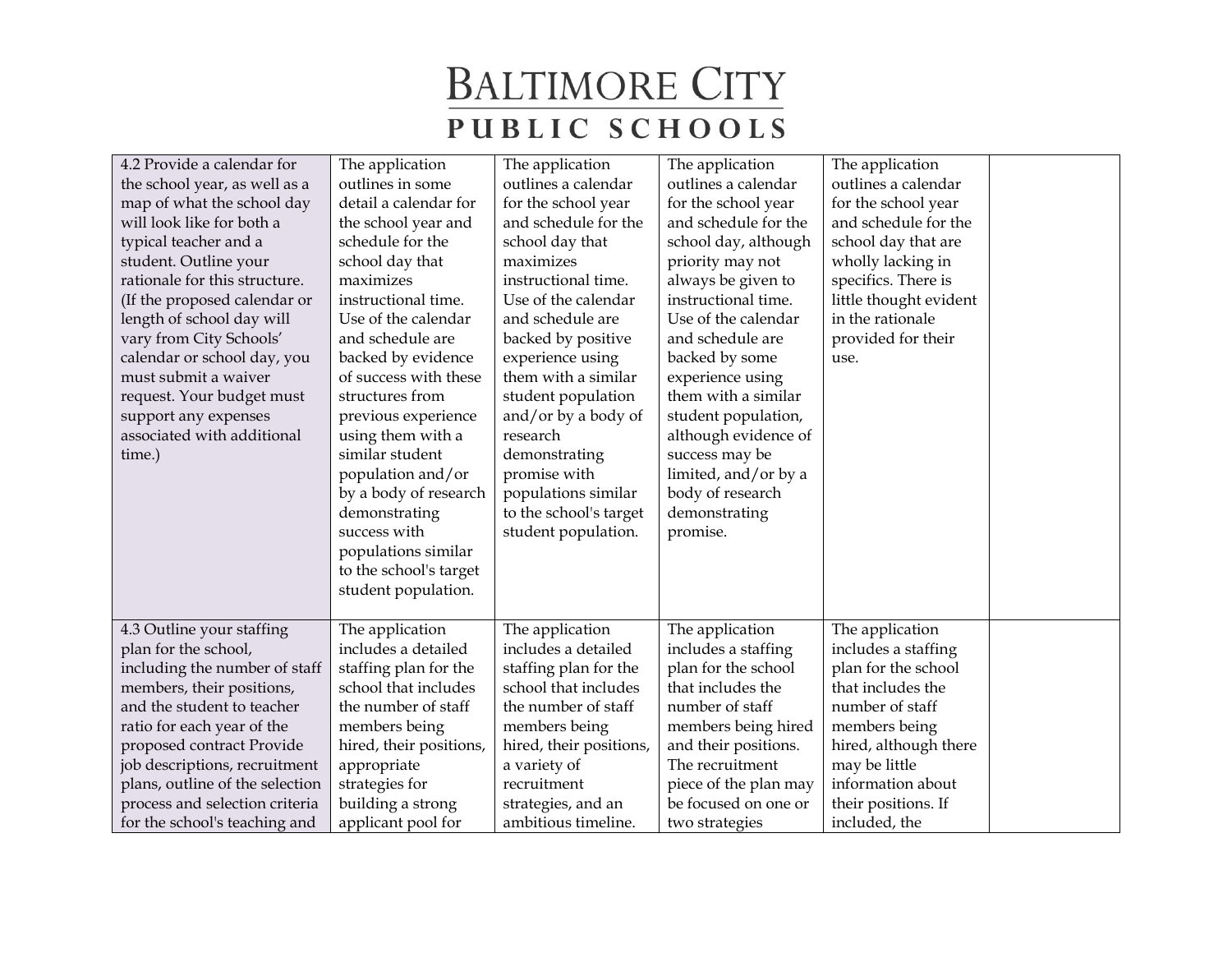| support staff. Describe the   | each position, and an   | For each role, there is | without a persuasive   | recruitment piece of    |  |
|-------------------------------|-------------------------|-------------------------|------------------------|-------------------------|--|
| highest-priority skills and   | aggressive timeline.    | a detailed job          | rationale for the      | the plan is unclear     |  |
| qualities sought for the      | For each role, there is | description that        | limited scope. The     | and/or too general.     |  |
| school's teachers, as well as | a detailed job          | accurately represents   | timeline may be        | There is no timeline    |  |
| the recruitment measures      | description that        | the role, a             | somewhat unclear or    | included. For each      |  |
| you will take to find a       | accurately represents   | recruitment plan that   | there may not be a     | role, there is a job    |  |
| diverse group of applicants   | the role, a             | includes a variety of   | sense of urgency       | description and a       |  |
| with those skills and         | recruitment plan that   | strategies, and may     | applied to it. For     | recruitment plan. The   |  |
| qualities and the ways you    | includes appropriate    | include an ambitious    | each role, there is a  | job description         |  |
| will get at them through the  | strategies for          | timeline. For each      | job description and a  | includes little to no   |  |
| selection process.            | building a strong       | role, there is an       | recruitment plan.      | information about       |  |
|                               | pool and may            | outline of a multi-     | The job description    | the nature of the       |  |
|                               | include an              | step selection          | may be sparse or       | work or qualities and   |  |
|                               | aggressive timeline.    | process that attempts   | somewhat               | skills necessary, or it |  |
|                               | For each role, there is | to identify a diverse   | inaccurate. The        | may include             |  |
|                               | an outline of a         | group of applicants     | recruitment plan is    | inaccurate              |  |
|                               | rigorous selection      | and selection criteria  | focused on one or      | information. The        |  |
|                               | process that will       | mostly aligned to the   | two strategies         | recruitment plan is     |  |
|                               | clearly identify a      | skills and qualities    | without a persuasive   | unclear and/or too      |  |
|                               | diverse group of        | needed to be            | rationale for the      | general. The selection  |  |
|                               | applicants, including   | effective in the role.  | limited scope. If a    | process and criteria    |  |
|                               | methods for             |                         | recruitment timeline   | included in the         |  |
|                               | assessing candidates'   |                         | is included, it may be | application are not     |  |
|                               | skills and qualities    |                         | somewhat unclear or    | specific to the roles   |  |
|                               | (such as panel          |                         | there may not be a     | listed and do not       |  |
|                               | interviews, model       |                         | sense of urgency       | attempt to identify a   |  |
|                               | lessons, classroom      |                         | applied to it. The     | diverse group of        |  |
|                               | observations, etc.)     |                         | selection process and  | applicants. The         |  |
|                               | and selection criteria  |                         | criteria included in   | application may         |  |
|                               | aligned to the skills   |                         | the application are    | determine who will      |  |
|                               | and qualities needed    |                         | more general and       | evaluate each of        |  |
|                               | to be effective in the  |                         | may not be             | these roles but fails   |  |
|                               | role.                   |                         | cognizant of           | to include clear        |  |
|                               |                         |                         | identifying a diverse  | evaluation criteria.    |  |
|                               |                         |                         | group of applicants;   |                         |  |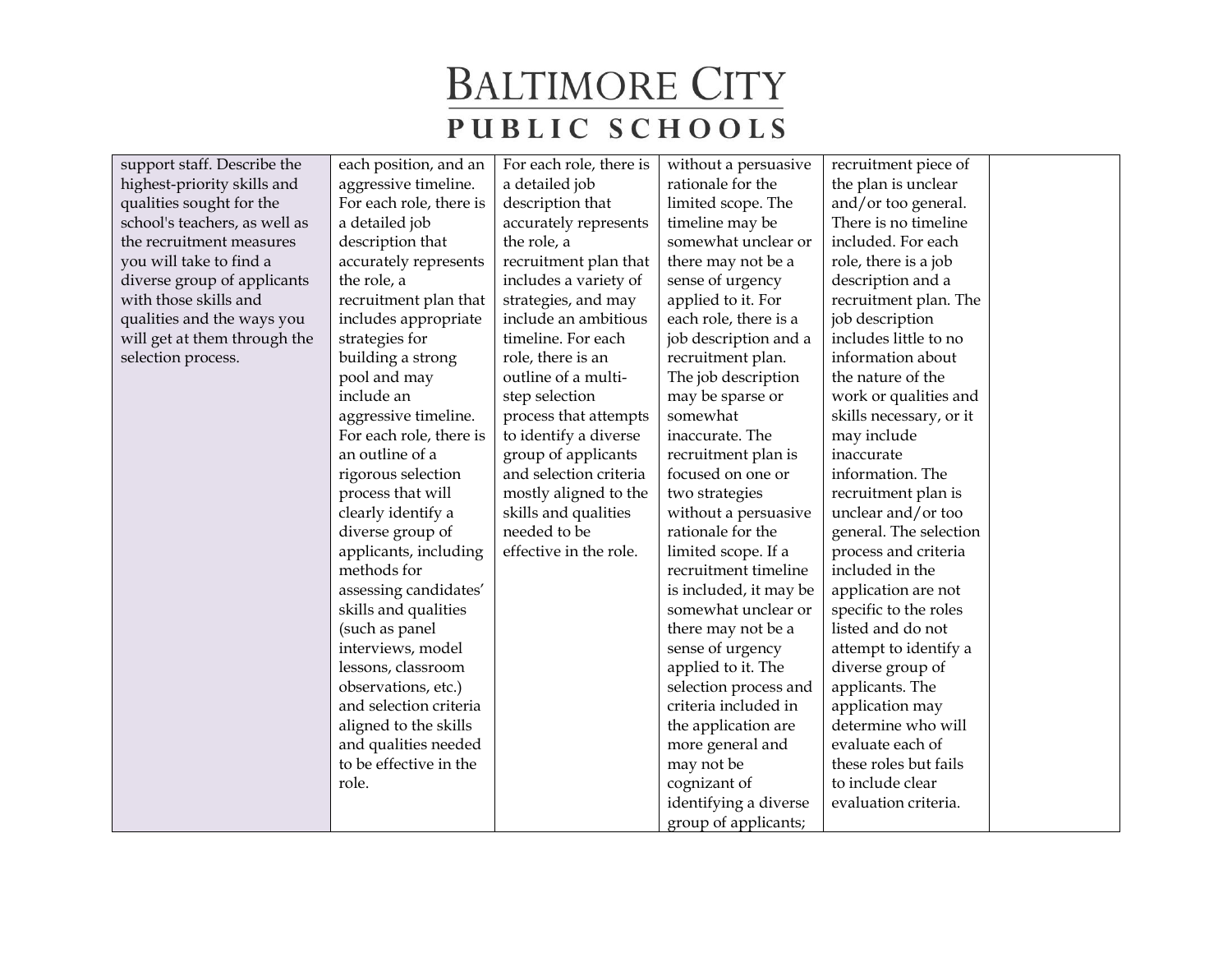|                                                                                                                                                                                                                                                                                                                                                                                          |                                                                                                                                                                                                       |                                                                                                                                                                                                           | there is little<br>specificity about the<br>role each is applied<br>to. While the<br>application<br>determines who will<br>evaluate each of<br>these roles, the<br>evaluation criteria<br>may be somewhat<br>unclear.        |                                                                                                                                                                                                                              |  |
|------------------------------------------------------------------------------------------------------------------------------------------------------------------------------------------------------------------------------------------------------------------------------------------------------------------------------------------------------------------------------------------|-------------------------------------------------------------------------------------------------------------------------------------------------------------------------------------------------------|-----------------------------------------------------------------------------------------------------------------------------------------------------------------------------------------------------------|------------------------------------------------------------------------------------------------------------------------------------------------------------------------------------------------------------------------------|------------------------------------------------------------------------------------------------------------------------------------------------------------------------------------------------------------------------------|--|
| 4.4 Please provide the names<br>of those who will hold the<br>following (or equivalent)<br>positions in the school, if<br>hired, as well as evidence<br>that each is the right fit for<br>the role s/he will fill:<br>a. Principal/School<br>Leader<br>Executive<br>$\mathbf{b}$ .<br>director<br>Curriculum lead<br>$C_{\star}$<br><b>Business officer</b><br>d.<br>Legal counsel<br>e. | The application<br>provides the names<br>of those who will fill<br>each position along<br>with strong evidence<br>of past success in a<br>similar role.                                               | The application<br>provides the names<br>of those who will fill<br>each position along<br>with some evidence<br>of past success in a<br>similar role.                                                     | The application<br>provides the names<br>of those who will fill<br>each position along<br>with a description of<br>their prior<br>experience that may<br>not articulate<br>evidence of past<br>success in a similar<br>role. | The application<br>provides the names<br>of those who will fill<br>each position with a<br>limited description of<br>their prior<br>experience. There is<br>little to no discussion<br>of past success in a<br>similar role. |  |
| 4.5 How were the people<br>who fill these roles selected?<br>How will they be evaluated<br>and by whom? If these roles<br>have not yet been filled,<br>please provide job<br>descriptions, recruitment<br>plans, outline of the selection                                                                                                                                                | For any roles that<br>have not been filled,<br>there is a detailed job<br>description that<br>accurately represents<br>the role, a<br>recruitment plan that<br>includes appropriate<br>strategies for | For any roles that<br>have not been filled,<br>there is a detailed job<br>description that<br>accurately represents<br>the role, a<br>recruitment plan that<br>includes a variety of<br>strategies and an | For any roles that<br>have not been filled,<br>there is a job<br>description and a<br>recruitment plan.<br>The job description<br>may be sparse or<br>somewhat<br>inaccurate. The                                            | For any roles that<br>have not been filled,<br>there is a job<br>description and a<br>recruitment plan. The<br>job description<br>includes little to no<br>information about<br>the nature of the                            |  |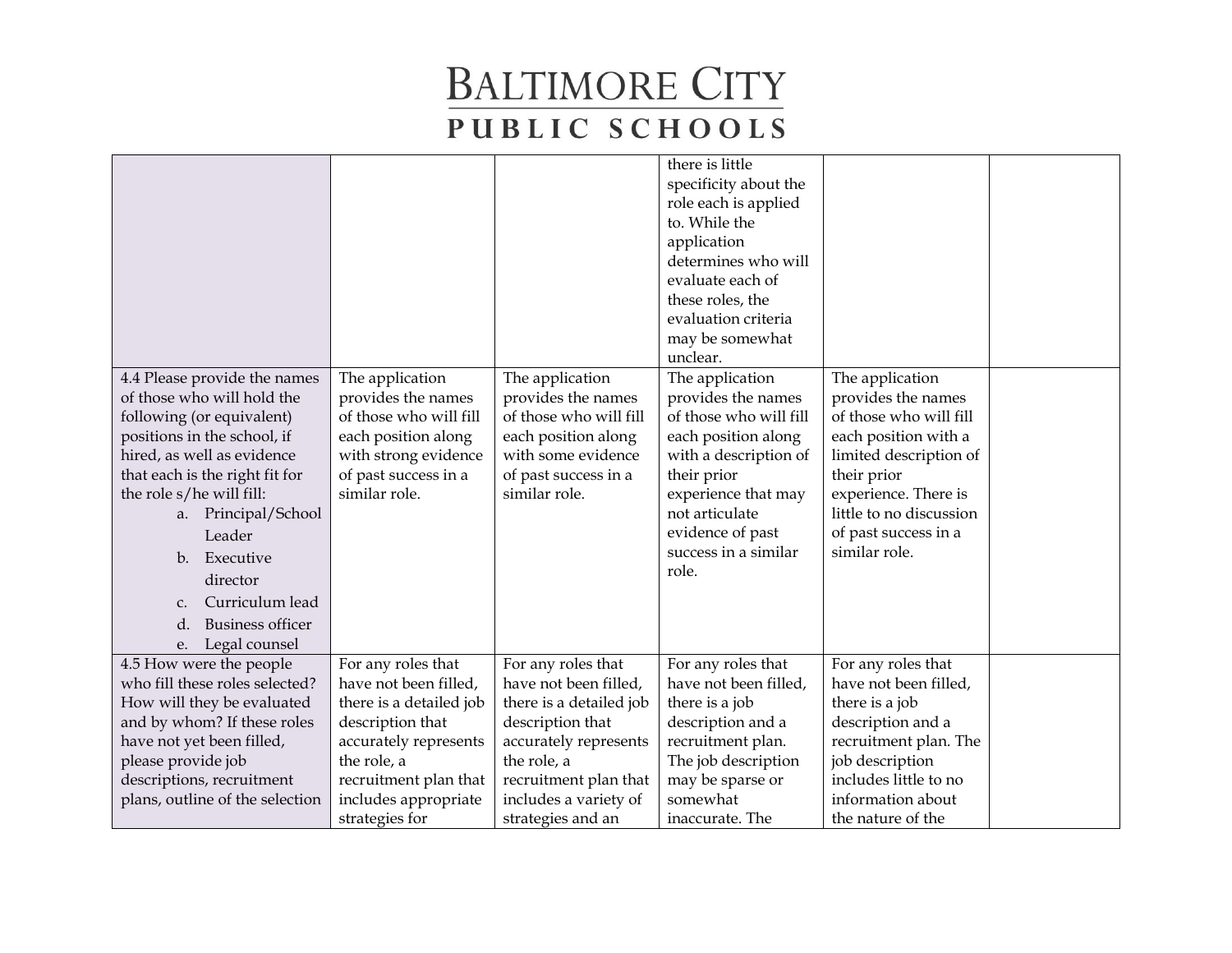| process and selection criteria<br>for each.                                                                                                                                                               | building a strong<br>pool and an<br>aggressive timeline.<br>For each position,<br>there is an outline of<br>a rigorous selection<br>process and selection<br>criteria aligned to the<br>skills and qualities<br>needed to be<br>effective in the role.<br>The application<br>determines who will<br>evaluate each of<br>these roles and<br>includes evaluation<br>criteria aligned to the<br>selection criteria. | ambitious timeline.<br>For each position,<br>there is an outline of<br>a multi-step selection<br>process and selection<br>criteria mostly<br>aligned to the skills<br>and qualities needed<br>to be effective in the<br>role. The application<br>determines who will<br>evaluate each of<br>these roles and<br>includes evaluation<br>criteria mostly<br>aligned to the<br>selection criteria. | recruitment plan<br>may be focused on<br>one or two strategies<br>without a persuasive<br>rationale for the<br>limited scope. The<br>recruitment timeline<br>may be somewhat<br>unclear or there may<br>not be a sense of<br>urgency applied to it.<br>The selection process<br>and criteria included<br>in the application<br>may be somewhat<br>general, and the<br>application attempts<br>to apply them to all<br>of the roles listed.<br>The application<br>determines who will<br>evaluate each of<br>these roles and<br>includes evaluation<br>criteria that may be<br>somewhat unclear. | work or qualities and<br>skills necessary, or it<br>may include<br>inaccurate<br>information. The<br>recruitment plan is<br>unclear and/or too<br>general, and there is<br>no timeline included.<br>The selection process<br>and criteria included<br>in the application<br>may be very general<br>and not at all specific<br>to any of the roles<br>listed. The<br>application<br>determines who will<br>evaluate each of<br>these roles but fails<br>to include clear<br>evaluation criteria. |  |
|-----------------------------------------------------------------------------------------------------------------------------------------------------------------------------------------------------------|------------------------------------------------------------------------------------------------------------------------------------------------------------------------------------------------------------------------------------------------------------------------------------------------------------------------------------------------------------------------------------------------------------------|------------------------------------------------------------------------------------------------------------------------------------------------------------------------------------------------------------------------------------------------------------------------------------------------------------------------------------------------------------------------------------------------|-------------------------------------------------------------------------------------------------------------------------------------------------------------------------------------------------------------------------------------------------------------------------------------------------------------------------------------------------------------------------------------------------------------------------------------------------------------------------------------------------------------------------------------------------------------------------------------------------|-------------------------------------------------------------------------------------------------------------------------------------------------------------------------------------------------------------------------------------------------------------------------------------------------------------------------------------------------------------------------------------------------------------------------------------------------------------------------------------------------|--|
| 4.6<br>Describe your plans<br>in detail for developing and<br>implementing an effective<br>professional development<br>program at the school.<br>Please describe the content,<br>frequency, and timing of | There is a clear plan<br>in place for<br>developing and<br>implementing high-<br>quality professional<br>development<br>programming at the                                                                                                                                                                                                                                                                       | There is a clear plan<br>in place for<br>developing and<br>implementing high-<br>quality professional<br>development<br>programming at the                                                                                                                                                                                                                                                     | There is a plan in<br>place for developing<br>and implementing<br>professional<br>development<br>programming at the<br>school. The school                                                                                                                                                                                                                                                                                                                                                                                                                                                       | The application<br>discusses<br>professional<br>development for<br>teachers but there is<br>no coherent plan in<br>place for how it will                                                                                                                                                                                                                                                                                                                                                        |  |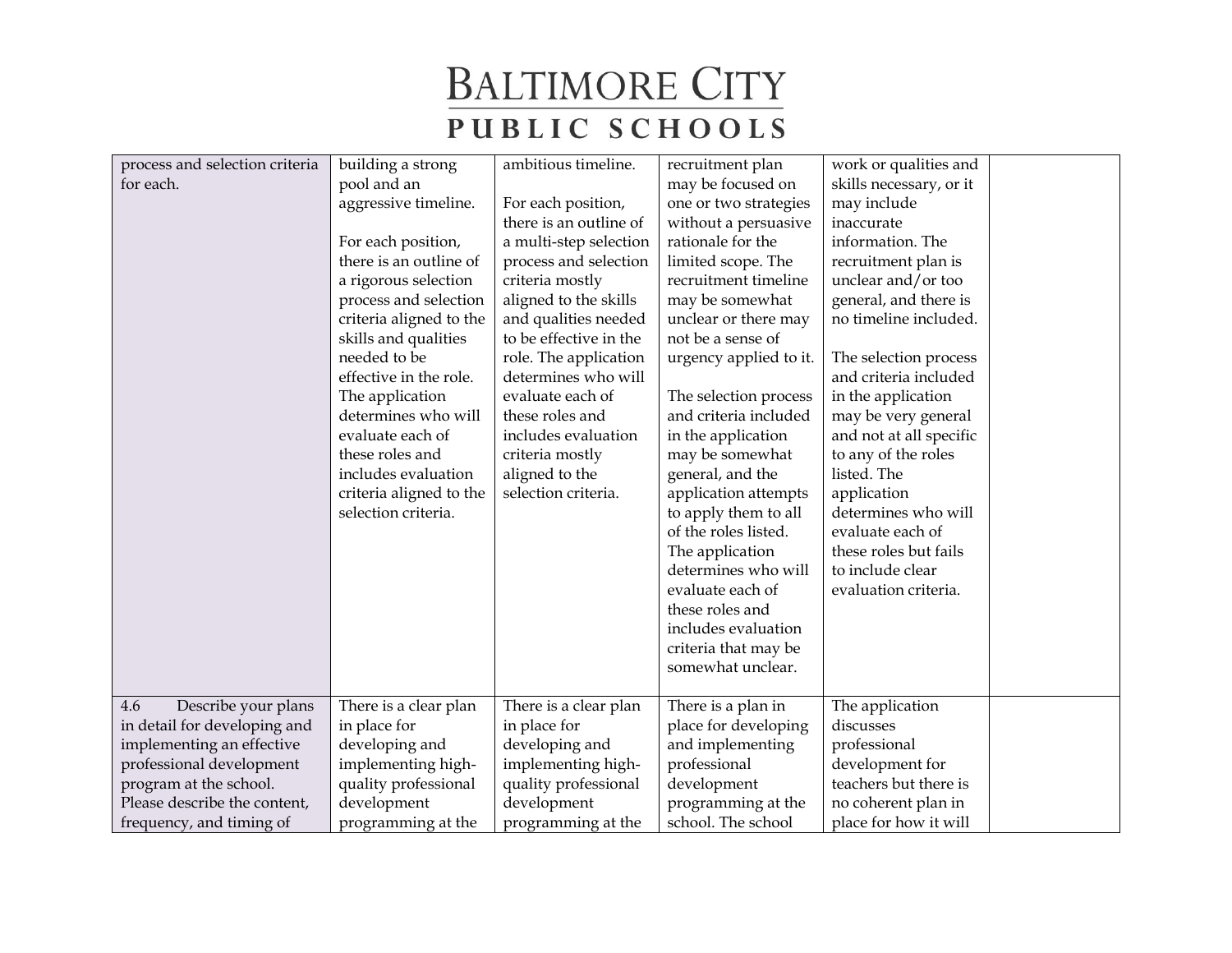| your current professional      | school. The plan       | school. The plan       | leader and/or other   | be developed or |  |
|--------------------------------|------------------------|------------------------|-----------------------|-----------------|--|
| develop plan and the plan      | includes a clear lead  | includes a clear lead  | academic lead will    | implemented.    |  |
| for creating future            | on coordinating PD     | on coordinating PD     | determine the         |                 |  |
| professional development       | opportunities but      | opportunities but      | content, frequency    |                 |  |
| programming. This should       | involves staff input   | involves staff input   | and timing of PD      |                 |  |
| include a detailed timeline of | in determining the     | in determining the     | and develop PD        |                 |  |
| ongoing professional           | content, frequency     | content, frequency     | offerings. It is      |                 |  |
| development opportunities      | and timing of PD.      | and timing of PD       | somewhat unclear      |                 |  |
| (e.g., weekly, monthly,        | Content will be        | and development of     | how content will be   |                 |  |
| quarterly) covering the        | determined by          | PD offerings.          | determined. PD        |                 |  |
| entire year, and should be     | analysis of            | Content will be        | opportunities will    |                 |  |
| cognizant of the district's    | assessment data, as    | determined by          | usually be led by the |                 |  |
| systemic PD days. How will     | well as educator and   | analysis of            | school's academic     |                 |  |
| content be determined over     | student needs. Goals   | assessment data, as    | lead. There is an     |                 |  |
| time to adapt to the needs of  | of the PD include      | well as educator and   | attempt to outline an |                 |  |
| the school, students and       | increasing and         | student needs, the     | evaluation            |                 |  |
| staff? How will staff be       | improving the          | school's knowledge     | component of PD       |                 |  |
| developed to deliver unique    | school's knowledge     | base of effective      | opportunities for     |                 |  |
| aspects of the school's        | base of effective      | practice. PD           | effectiveness, but it |                 |  |
| programming? How will          | practice. PD           | opportunities will     | may not be clear      |                 |  |
| effectiveness of the school's  | opportunities will be  | usually be led by      | what the measures     |                 |  |
| PD programming be              | led by persons with    | faculty with           | will be.              |                 |  |
| measured? Note: There are      | particular expertise   | particular expertise   |                       |                 |  |
| certain district-led           | in the content and     | in the content and     |                       |                 |  |
| professional development       | delivered in a variety | delivered in a variety |                       |                 |  |
| opportunities that are         | of grade appropriate   | of grade appropriate   |                       |                 |  |
| mandatory for staff.           | ways (including        | ways (including        |                       |                 |  |
|                                | individual job-        | individual job-        |                       |                 |  |
|                                | embedded PD            | embedded PD            |                       |                 |  |
|                                | opportunities). One    | opportunities). One    |                       |                 |  |
|                                | component of the       | component of the       |                       |                 |  |
|                                | plan is an evaluation  | plan is an evaluation  |                       |                 |  |
|                                | of the effectiveness   | of the effectiveness   |                       |                 |  |
|                                | of each PD             | of each PD             |                       |                 |  |
|                                | opportunity based      | opportunity based      |                       |                 |  |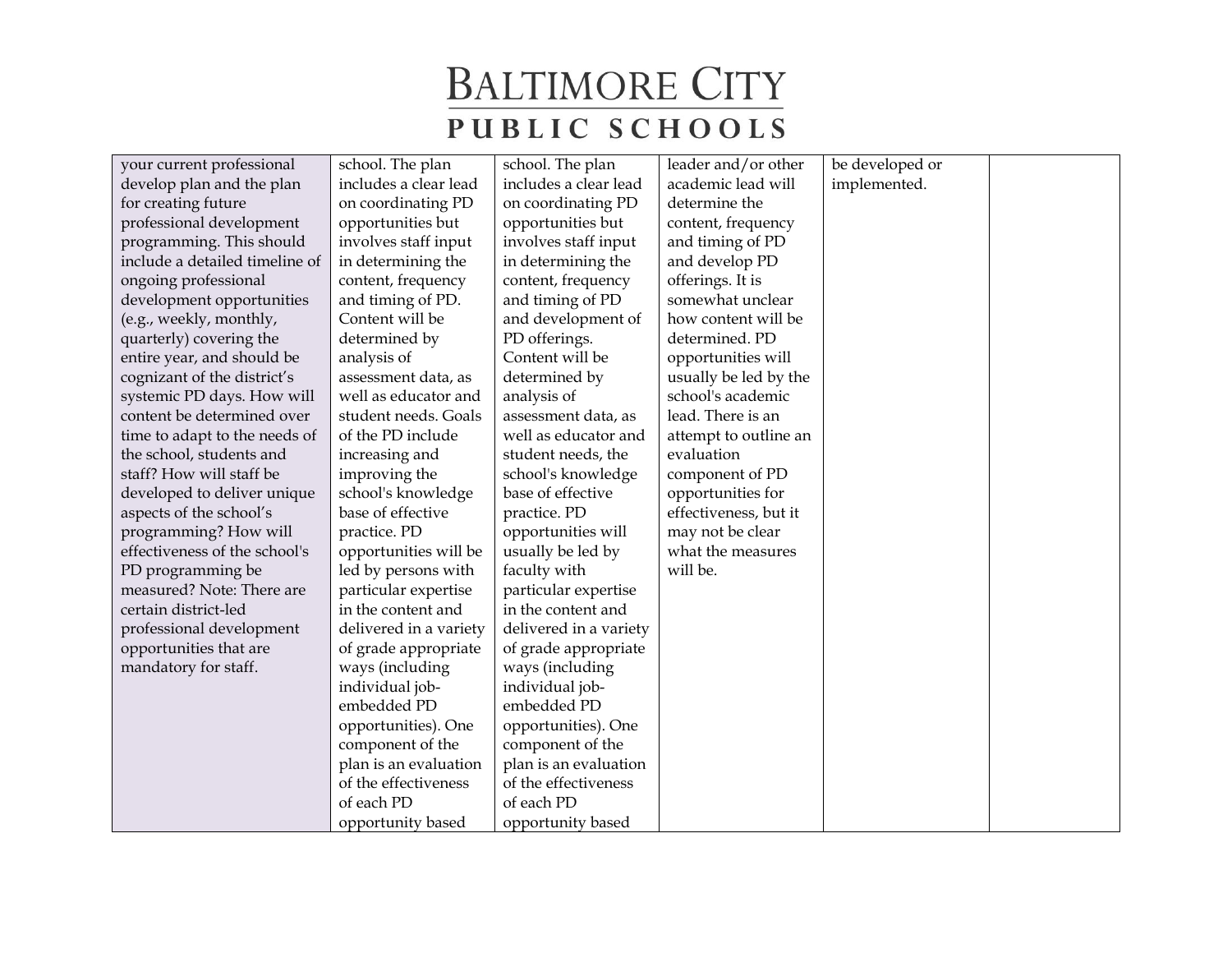|                                                                                                                                                                                                                                                                                                                                               | both on student<br>learning gains and<br>measured<br>instructional<br>improvement.                                                                                                                                                                                                                                                                                                                                | both on student<br>learning gains and<br>measured<br>instructional<br>improvement.                                                                                                                                                                                                                                                                                                                                           |                                                                                                                                                                                                                                                                                                                                                                                                               |                                                                                                                                                                                                                                                                                                                                                                                                                  |  |
|-----------------------------------------------------------------------------------------------------------------------------------------------------------------------------------------------------------------------------------------------------------------------------------------------------------------------------------------------|-------------------------------------------------------------------------------------------------------------------------------------------------------------------------------------------------------------------------------------------------------------------------------------------------------------------------------------------------------------------------------------------------------------------|------------------------------------------------------------------------------------------------------------------------------------------------------------------------------------------------------------------------------------------------------------------------------------------------------------------------------------------------------------------------------------------------------------------------------|---------------------------------------------------------------------------------------------------------------------------------------------------------------------------------------------------------------------------------------------------------------------------------------------------------------------------------------------------------------------------------------------------------------|------------------------------------------------------------------------------------------------------------------------------------------------------------------------------------------------------------------------------------------------------------------------------------------------------------------------------------------------------------------------------------------------------------------|--|
| If the school's<br>4.7<br>staffing plan includes use of<br>volunteers, please explain<br>the role they will play, as<br>well as how they will be<br>recruited, trained, and<br>supervised.<br>Facility                                                                                                                                        |                                                                                                                                                                                                                                                                                                                                                                                                                   | will be incorporated as part of the school's charter.                                                                                                                                                                                                                                                                                                                                                                        |                                                                                                                                                                                                                                                                                                                                                                                                               | This question is not scored by reviewers. However, if the application is approved the answer to this question                                                                                                                                                                                                                                                                                                    |  |
| 4.8 If a facility has been<br>identified, please provide a<br>description of the facility,<br>including the number and<br>size of classrooms, common<br>areas (e.g., library,<br>gymnasium, cafeteria,<br>auditorium, etc.), and<br>recreational space. How will<br>the facility meet the needs of<br>students with physical<br>disabilities? | If a facility has been<br>identified, the<br>application provides<br>a clear and specific<br>description of the<br>facility and outlines<br>how it will serve the<br>target student<br>population. There is<br>sufficient classroom<br>space for the number<br>of students the<br>school aims to serve.<br>The application also<br>outlines the common<br>areas and<br>recreational spaces<br>available and their | If a facility has been<br>identified, the<br>application provides<br>a clear description of<br>the facility. There is<br>sufficient classroom<br>space for the number<br>of students the<br>school aims to serve.<br>The application also<br>outlines the common<br>areas and<br>recreational spaces<br>available and their<br>potential uses. This<br>application explicitly<br>addresses how the<br>facility will meet the | If a facility has been<br>identified, the<br>application provides<br>a description of the<br>facility, although it<br>may be unclear from<br>the description<br>whether the<br>classroom space<br>available is sufficient<br>for the number of<br>students the school<br>expects to enroll. The<br>application indicates<br>that there are<br>common areas and<br>recreational spaces<br>on the site, but may | The description of<br>the facility included<br>in this application is<br>lacking in detail. It is<br>difficult to tell<br>whether there is<br>enough classroom<br>space for the number<br>of students the<br>school proposes to<br>serve, and there is<br>little to no<br>information about<br>common spaces or<br>recreational areas.<br>This application may<br>state that the facility<br>will meet the needs |  |
|                                                                                                                                                                                                                                                                                                                                               | potential uses, and<br>these align to the<br>school's mission and                                                                                                                                                                                                                                                                                                                                                 | needs of students<br>with physical<br>disabilities.                                                                                                                                                                                                                                                                                                                                                                          | not enumerate them<br>or provide much<br>detail about their                                                                                                                                                                                                                                                                                                                                                   | of students with<br>physical disabilities,<br>but it does not                                                                                                                                                                                                                                                                                                                                                    |  |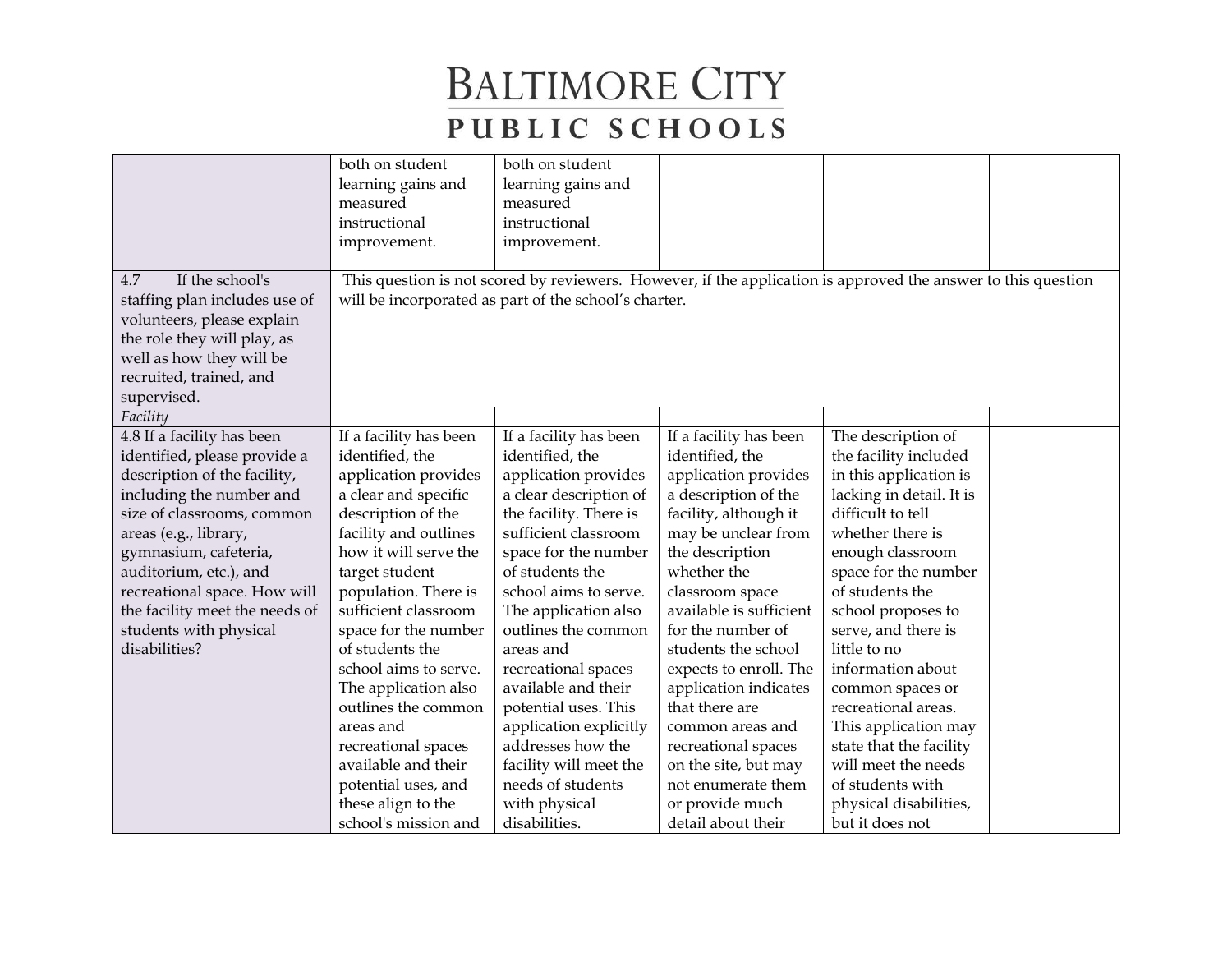|                                                                                                                                                                                                                                                | vision for the target<br>student population.<br>This application<br>explicitly addresses<br>how the facility will<br>meet the needs of<br>students with<br>physical disabilities.                                                                                                           |                                                                                                                                                                                                                                                                                                         | potential use. This<br>application states<br>that the facility will<br>meet the needs of<br>students with<br>physical disabilities,<br>although it may not<br>be clear how it will<br>do so.                                                                                                                | specify how it will do<br>SO.                                                                                                                                                                                                                                                    |  |
|------------------------------------------------------------------------------------------------------------------------------------------------------------------------------------------------------------------------------------------------|---------------------------------------------------------------------------------------------------------------------------------------------------------------------------------------------------------------------------------------------------------------------------------------------|---------------------------------------------------------------------------------------------------------------------------------------------------------------------------------------------------------------------------------------------------------------------------------------------------------|-------------------------------------------------------------------------------------------------------------------------------------------------------------------------------------------------------------------------------------------------------------------------------------------------------------|----------------------------------------------------------------------------------------------------------------------------------------------------------------------------------------------------------------------------------------------------------------------------------|--|
| 4.9 Outline the measures the<br>school will need to make the<br>identified facility an<br>appropriate space for a<br>school. (See 3.12 and 3.13 for<br>information around<br>budgeting and financing for<br>the facility.)                     | If applicable, the<br>application includes<br>a clear and specific<br>plan for the changes<br>that need to be made<br>to the facility before<br>the school opens and<br>an ambitious but<br>realistic timetable for<br>the changes.                                                         | If applicable, the<br>application includes<br>a plan for specific<br>changes that need to<br>be made to the<br>facility before the<br>school opens and an<br>ambitious timetable<br>for the changes.                                                                                                    | If applicable, the<br>application includes<br>a plan for changes<br>that need to be made<br>to the facility before<br>the school opens and<br>a basic timetable for<br>the changes.                                                                                                                         | If applicable, the plan<br>outlining changes<br>that need to be made<br>to the facility before<br>the school opens is<br>incomplete and/or<br>lacking in specifics.<br>There is no timetable<br>outlined for the<br>changes.                                                     |  |
| 4.10 Outline any plans for<br>construction or renovation,<br>including the work to be<br>done, as well as the timeline<br>and cost for doing it. (See<br>3.12 and 3.13 for information<br>around budgeting and<br>financing for the facility.) | If applicable, the<br>application includes<br>a detailed<br>breakdown of<br>construction and/or<br>renovation plans for<br>the facility. The<br>timeline outlined for<br>this work is clear and<br>specific and has<br>completion of any<br>construction or<br>renovation<br>completed well | If applicable, the<br>application includes<br>a detailed<br>breakdown of<br>construction and/or<br>renovation plans for<br>the facility. The<br>timeline outlined for<br>this work is clear and<br>specific. The costs<br>outlined for any<br>construction or<br>renovations are<br>reasonable and have | If applicable, the<br>application includes<br>a general description<br>of construction<br>and/or renovation<br>plans for the facility.<br>The timeline<br>outlined for this<br>work is clear but<br>may be lacking in<br>detail. The costs<br>outlined for any<br>construction have<br>been included in the | If applicable, the<br>application includes<br>a description of<br>construction and/or<br>renovation plans for<br>the facility that is<br>largely unclear. The<br>timeline outlined for<br>this work is<br>unrealistic or<br>incomplete, as is the<br>information about<br>costs. |  |